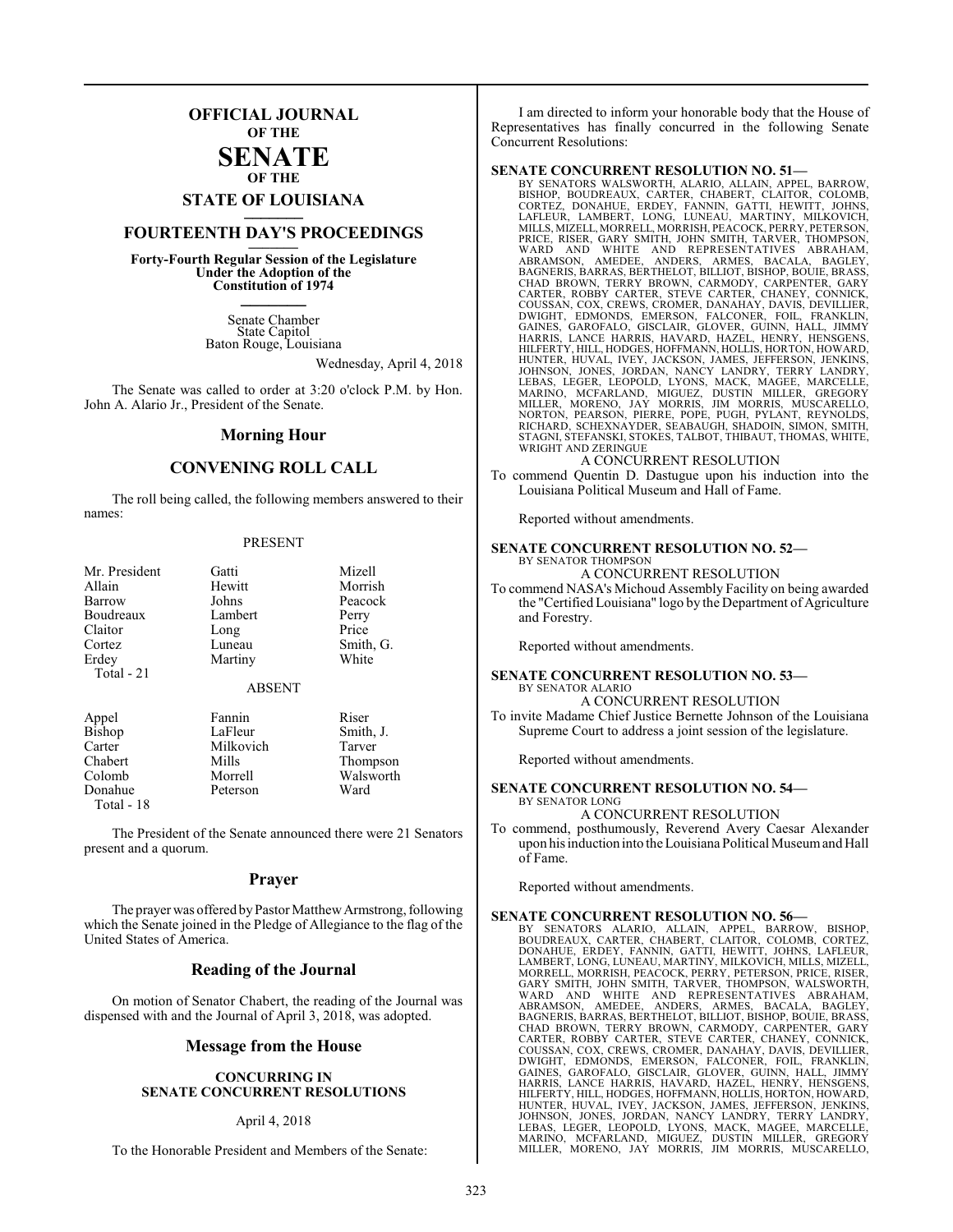## **Page 2 SENATE 14th DAY'S PROCEEDINGS**

## April 4, 2018

NORTON, PEARSON, PIERRE, POPE, PUGH, PYLANT, REYNOLDS, RICHARD, SCHEXNAYDER, SEABAUGH, SHADOIN, SIMON, SMITH, STAGNI, STEFANSKI, STOKES, TALBOT, THIBAUT, THOMAS, WHITE, WRIGHT AND ZERINGUE

#### A CONCURRENT RESOLUTION

To express the sincere condolences of the Legislature of Louisiana upon the death of statesman and former state senator and representative, Thomas Alcade "Tom" Casey.

Reported without amendments.

Respectfully submitted, ALFRED W. SPEER Clerk of the House of Representatives

### **Introduction of Senate Resolutions**

#### **SENATE RESOLUTION NO. 68—**

BY SENATOR BARROW

A RESOLUTION To commend the Mary Bird Perkins Cancer Center on hosting its eleventh annual "Fest for Life" health event on Saturday, April 14, 2018.

The resolution was read by title and placed on the Calendar for a second reading.

## **SENATE RESOLUTION NO. 69—**

BY SENATOR THOMPSON A RESOLUTION

To commend the Delhi High School Bears boys basketball teamupon being the Class 1A runner-up at the 2018 Allstate Sugar Bowl/LHSAA Tournament.

The resolution was read by title and placed on the Calendar for a second reading.

#### **SENATE RESOLUTION NO. 70—**

BY SENATOR THOMPSON A RESOLUTION

To commend the Delhi High School Lady Bears basketball team upon winning the Class 1A State Championship at the 2018 Allstate Sugar Bowl/LHSAA Tournament.

The resolution was read by title and placed on the Calendar for a second reading.

#### **SENATE RESOLUTION NO. 71—** BY SENATOR PERRY

A RESOLUTION To commend the American Legion and its Auxiliary for hosting the fifty-fifth annual Vermilion Parish Government Day program.

The resolution was read by title and placed on the Calendar for a second reading.

## **Senate Bills and Joint Resolutions on Second Reading to be Referred**

#### **SENATE BILL NO. 520—** BY SENATOR WHITE

#### AN ACT

To authorize and provide for the transfer of certain state property; to authorize the transfer of certain state property in Tangipahoa Parish; to provide for the property description; to provide terms and conditions; and to provide for related matters.

The bill was read by title and referred by the President to the Committee on Natural Resources.

#### **SENATE BILL NO. 521—**

BY SENATOR CLAITOR AN ACT

To amend and reenact R.S. 13:5401(B)(1) and to enact R.S. 13:5401(B)(3)(d) and Code of Criminal Procedure Art.  $890.3(A)(3)$ , relative to reentry courts; to provide relative to eligibility requirements for workforce development sentencing programs; and to provide for related matters.

The bill was read by title and referred by the President to the Committee on Judiciary C.

#### **SENATE BILL NO. 522—** BY SENATOR CLAITOR

AN ACT

To amend and reenact Code of Criminal Procedure Art.  $875.1(D)(1)(a)$ , (E), and (F) and to enact Code of Criminal Procedure Art. 875.1(G), relative to restitution; to provide relative to payment of restitution to the victim of a crime; to prohibit the waiver and forgiveness of a defendant's financial obligations that are designated as restitution; and to provide for related matters.

The bill was read by title and referred by the President to the Committee on Judiciary C.

#### **SENATE BILL NO. 523—** BY SENATOR MIZELL



To amend and reenact R.S. 17:7(2)(f) and to enact R.S. 17:3996(B)(45), relative to the power and duties of the state Board of Elementary and Secondary Education; to provide relative to the expenditure of minimum foundation program formula funds; to provide relative to the collection and reporting of certain education-related expenditure data; and to provide for related matters.

The bill was read by title and referred by the President to the Committee on Education.

#### **SENATE BILL NO. 524—** BY SENATOR LONG

AN ACT

To amend and reenact R.S. 38:2325(A)(16)(d) and 3097.4(D)(7) and to enact R.S. 38:3097.4(D)(8), relative to the Sabine River Authority; to add certain requirements prior to entering into any contracts to sell water; and to provide for related matters.

The bill was read by title and referred by the President to the Committee on Natural Resources.

### **SENATE BILL NO. 525—**

BY SENATOR LAFLEUR

### AN ACT

To enact R.S. 4:147.1(D), relative to horse racing; to provide for the duties and powers of the Louisiana State Racing Commission; to provide relative to purse monies for horse races; to provide relative to net slot machine proceeds received for purses; to provide relative to thoroughbred horse racing; to provide relative to eligible facilities; to provide relative to the transfer of slot machine proceeds from one eligible facility to another; and to provide for related matters.

The bill was read by title and referred by the President to the Committee on Judiciary B.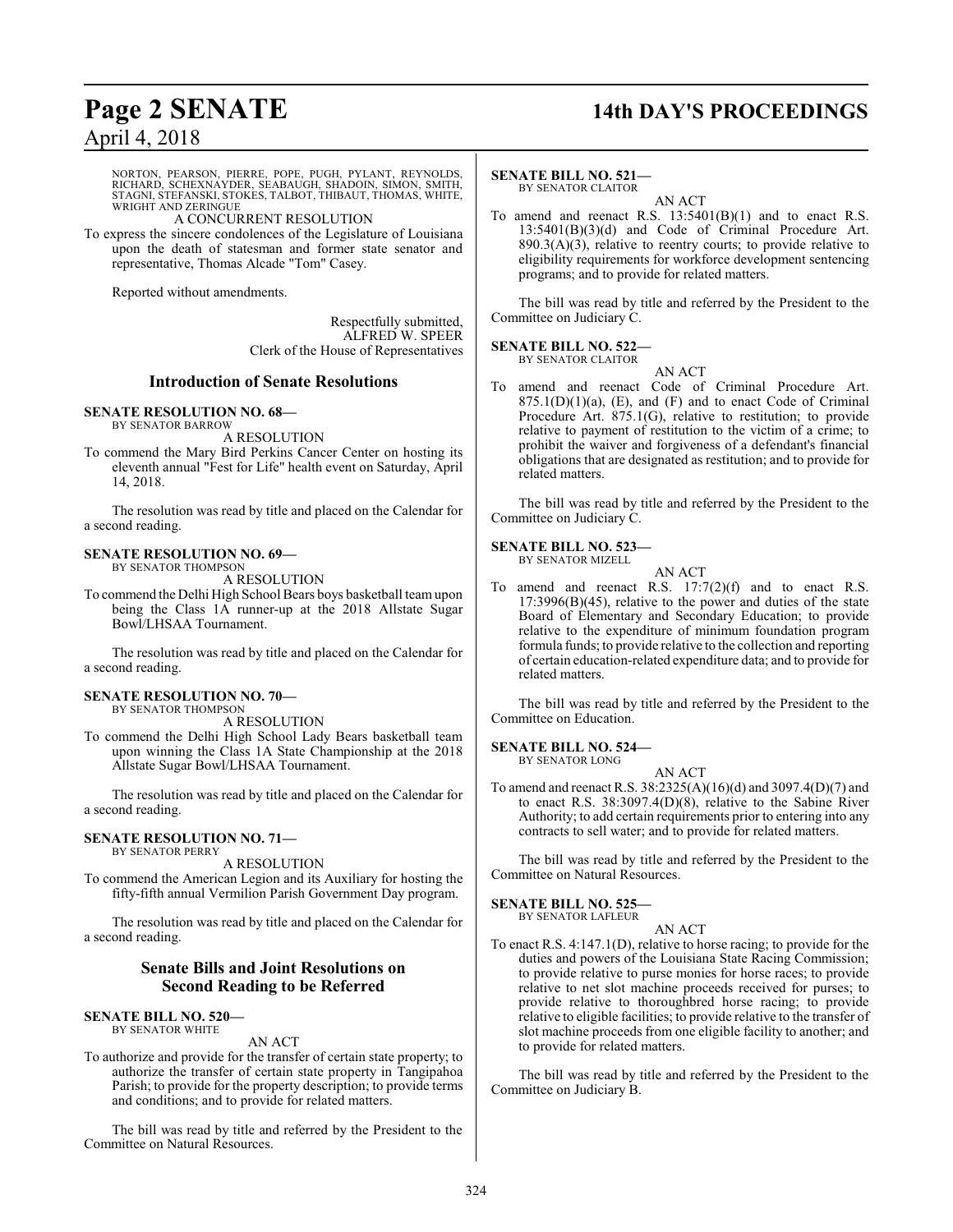# **14th DAY'S PROCEEDINGS Page 3 SENATE**

# April 4, 2018

#### **SENATE BILL NO. 526—** BY SENATOR LAFLEUR

AN ACT

To enact R.S. 47:114.1, relative to reporting requirements to the Department ofRevenue; to require businesses and governmental entities that pay certain service providers to file reports; to provide for the format of the reports; to provide for hardship exceptions; to provide for penalties; and to provide for related matters.

The bill was read by title and referred by the President to the Committee on Revenue and Fiscal Affairs.

#### **SENATE BILL NO. 527** BY SENATOR LAFLEUR

### AN ACT

To amend and reenact R.S. 4:214.1(B), relative to horse racing; to provide relative to quarter horse racing; to provide relative to thoroughbred horse racing; to remove requirement of quarter horse racing at certain tracks; to provide for distribution of slot proceeds; to provide for exceptions; to provide for applicability; and to provide for related matters.

The bill was read by title and referred by the President to the Committee on Judiciary B.

#### **SENATE BILL NO. 528—** BY SENATOR LAFLEUR

AN ACT

To amend and reenact R.S. 37:1360.23(G) and 1360.31(C)(2), relative to physician assistants; to provide for supervising physician capacity; to provide for prescriptive authority eligibility; to provide for clinical hour requirements; to prohibit certain actions by the Louisiana State Board of Medical Examiners; and to provide for related matters.

The bill was read by title and referred by the President to the Committee on Health and Welfare.

## **SENATE BILL NO. 529—** BY SENATOR APPEL

AN ACT

To amend and reenact R.S. 47:303.1(B)(2), (C), (D), (F), and (G), relative to direct payment numbers; to authorize certain nonprofit subsidiaries to obtain direct payment numbers for state and local sales and use tax; to provide for an effective date; and to provide for related matters.

The bill was read by title and referred by the President to the Committee on Revenue and Fiscal Affairs.

## **SENATE BILL NO. 530—** BY SENATOR MILKOVICH

AN ACT

To enact R.S. 11:858, relative to the Teachers' Retirement System of Louisiana; to provide for investment expenses; to provide for payments to reduce the unfunded accrued liability of the system; to provide for calculation of employer contributions; to provide for an effective date; and to provide for related matters.

The bill was read by title and referred by the President to the Committee on Retirement.

#### **SENATE BILL NO. 531—** BY SENATOR MILKOVICH

AN ACT

To amend and reenact R.S. 46:2742, relative to the reimbursement methodology for nursing homes; to provide for utilization of funds; and to provide for related matters.

The bill was read by title and referred by the President to the Committee on Health and Welfare.

#### **SENATE BILL NO. 532—**

BY SENATOR MILKOVICH

AN ACT To enact R.S. 28:919, relative to long-term care; to provide for the establishment of an informed choice in long-term care pilot program at the Northeast Delta Human Services Authority for Louisiana citizens vulnerable to nursing home admission; to provide for diversion and transition; to provide for cooperation by the Louisiana Department of Health; and to provide for related matters.

The bill was read by title and referred by the President to the Committee on Health and Welfare.

#### **SENATE BILL NO. 533—** BY SENATOR MILKOVICH

AN ACT

To amend and reenact R.S. 11:2257(C), relative to the Firefighters' Retirement System; to provide relative to the Deferred Retirement Option Plan; to provide an effective date; and to provide for related matters.

The bill was read by title and referred by the President to the Committee on Retirement.

#### **SENATE BILL NO. 534—** BY SENATOR MILKOVICH



To enact R.S.  $14:30.1(A)(5)$  and 87.6, relative to the crime of second degree murder; to provide that second degree murder is committed when the offender performs an abortion on a person who has been coerced into having the abortion under certain circumstances; to prohibit coercing a person to obtain an abortion; to provide definitions; to provide penalties; and to provide for related matters.

The bill was read by title and referred by the President to the Committee on Judiciary C.

## **SENATE BILL NO. 535**<br>BY SENATOR THOMPSON

AN ACT

To enact R.S. 33:2740.51.1, relative to the membership of the board of commissioners of an economic development district in certain parishes; to provide for certain qualifications; and to provide for related matters.

The bill was read by title and referred by the President to the Committee on Local and Municipal Affairs.

#### **SENATE BILL NO. 536—** BY SENATOR LUNEAU

AN ACT

To amend and reenact R.S. 23:1124, the introductory paragraph of 1201.1(A), (I)(1), and (K), and 1226(B)(3)(c), relative to workers' compensation; to provide for medical examinations; to provide for suspension of workers' compensation benefits; to provide for procedures; to provide for hearings; to provide for the reinstatement of benefits; and to provide for related matters.

The bill was read by title and referred by the President to the Committee on Labor and Industrial Relations.

#### **SENATE BILL NO. 537—** BY SENATOR LUNEAU

AN ACT

To enact Code of Civil Procedure Art. 4269.2, relative to trusts; to provide relative to placement of a minor's property in trust; to provide relative to certain actions and settlements; to provide certain terms, conditions, procedures, requirements and effects; and to provide for related matters.

The bill was read by title and referred by the President to the Committee on Judiciary A.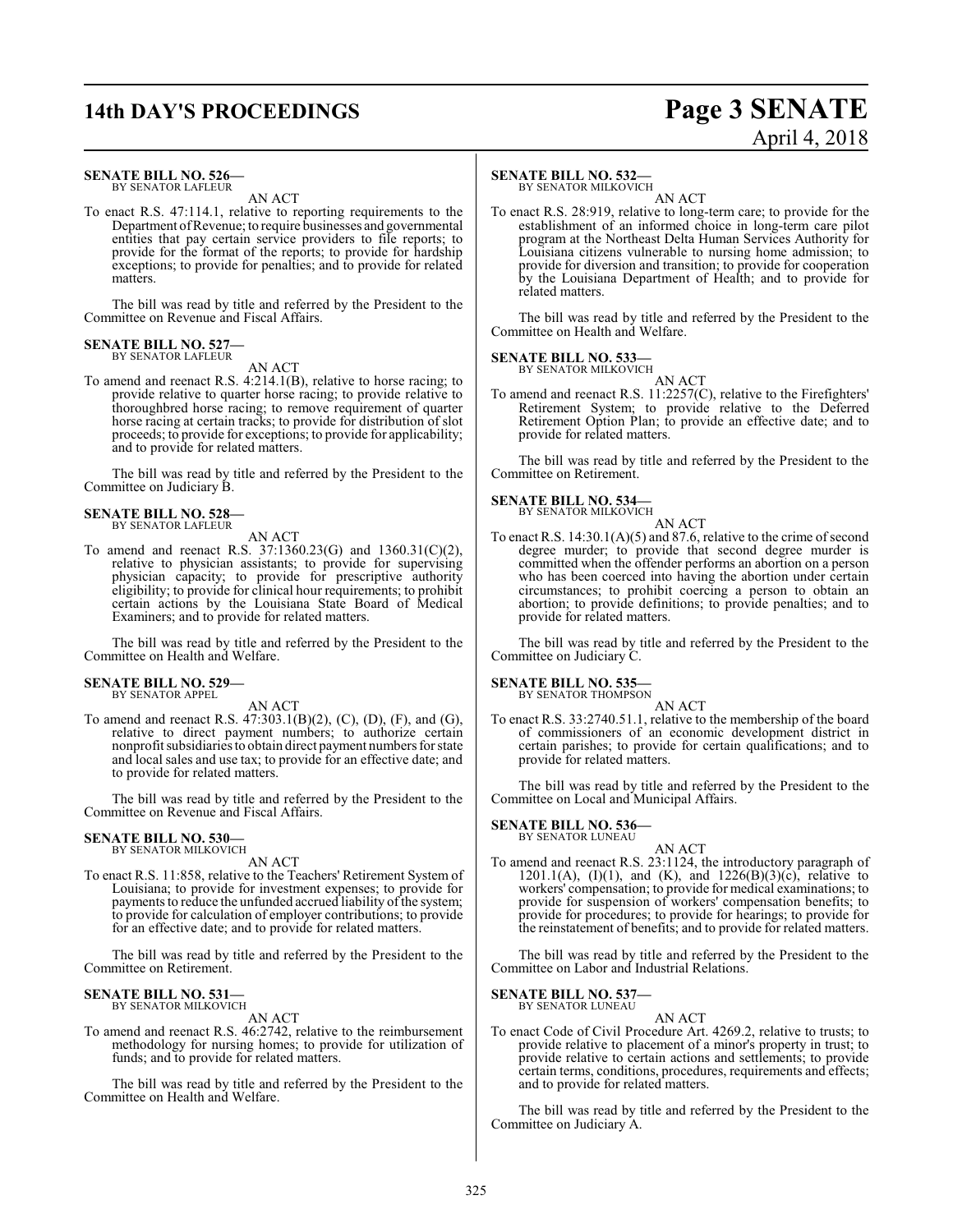# **Page 4 SENATE 14th DAY'S PROCEEDINGS**

## April 4, 2018

#### **SENATE BILL NO. 538—** BY SENATOR WARD

AN ACT

To amend and enact R.S. 9:2800.1(E), relative to limitation of liability for loss connected with the sale, serving, or furnishing of alcoholic beverages; to provide relative to exceptions to such limitation of liability; to provide certain terms and conditions; and to provide for related matters.

The bill was read by title and referred by the President to the Committee on Judiciary B.

#### **SENATE BILL NO. 539—** BY SENATOR LAMBERT

AN ACT

To amend and reenact R.S. 38:3304(A) and to enact R.S. 38:3304(C), relative to the Amite River Basin Drainage and Water Conservation District; to provide for meetings of the board; to require compliance with the Open Meetings Law; to provide for the location of the meetings; and to provide for related matters.

The bill was read by title and referred by the President to the Committee on Senate and Governmental Affairs.

#### **SENATE BILL NO. 540—** BY SENATOR RISER

AN ACT

To amend and reenact R.S. 8:454, the introductory paragraph of R.S.  $8:456(A)(1)$ ,  $456(B)$ , and  $457(B)$ , relative to the Louisiana Cemetery Board; to provide for the creation of a master trust fund; to provide for requirements of a master trust fund; to provide for reporting requirements; to provide for certain terms and conditions; and to provide for related matters.

The bill was read by title and referred by the President to the Committee on Commerce, Consumer Protection, and International Affairs.

#### **SENATE BILL NO. 541—** BY SENATOR MORRISH

AN ACT

To amend and reenact the introductory paragraph of R.S. 23:1553(A), relative to unemployment benefits; to provide for requalification of the claimant for unemployment benefits; to provide for noncharging of the employer's experience-rating account; and to provide for related matters.

The bill was read by title and referred by the President to the Committee on Labor and Industrial Relations.

#### **SENATE BILL NO. 542—** BY SENATOR JOHNS

AN ACT

To enact R.S. 47:338.219, relative to the hotel and motel occupancy tax; to authorize the governing authority ofCalcasieu Parish and of each municipality within the parish to levy and collect an additional one percent hotel and motel occupancy tax; to provide for the purposes for which the proceeds of the tax may be used; and to provide for related matters.

The bill was read by title and referred by the President to the Committee on Local and Municipal Affairs.

#### **SENATE BILL NO. 543—** BY SENATOR LAMBERT

AN ACT

To amend and reenact Code of Civil Procedure Art. 3422, relative to small successions; to provide relative to court costs; and to provide for related matters.

The bill was read by title and referred by the President to the Committee on Judiciary A.

#### **SENATE BILL NO. 544—** BY SENATOR MILLS

AN ACT

To enact R.S. 47:338.264, relative to local taxation; to authorize certain economic development authorities to levy a hotel occupancy and overnight campsite parking tax; to provide for administration and collection of the tax; to provide for an effective date; and to provide for related matters.

The bill was read by title and referred by the President to the Committee on Revenue and Fiscal Affairs.

#### **SENATE BILL NO. 545—** BY SENATOR ALLAIN

AN ACT

To amend and reenact the introductory paragraph of R.S. 30:4(D) and to enact R.S.  $30:3(18)$  and  $4(T)$ , relative to the commissioner of conservation; to provide for definitions; to provide for powers and duties of the commissioner; to provide for inactive wells and determination of future utility; to provide for rules and regulations; and to provide for related matters.

The bill was read by title and referred by the President to the Committee on Natural Resources.

#### **SENATE BILL NO. 546—** BY SENATOR ERDEY

AN ACT To amend and reenact R.S. 33:7723, relative to mosquito abatement districts; to provide for terms of members of the board of commissioners; and to provide for related matters.

The bill was read by title and referred by the President to the Committee on Local and Municipal Affairs.

## **SENATE BILL NO. 547—**<br>BY SENATOR GARY SMITH

AN ACT

To amend and reenact R.S. 40:1379.3(A)(1), relative to concealed handgun permits; to provide with respect to the renewal of concealed handgun permits; to provide relative to a "no change" option upon the renewal of concealed handgun permits; and to provide for related matters.

The bill was read by title and referred by the President to the Committee on Judiciary B.

#### **SENATE BILL NO. 548—**

BY SENATOR BOUDREAUX AN ACT

To enact R.S. 15:244, relative to criminal procedure; to provide for a diversion program for current members and veterans of the military; to provide for an effective date; and to provide for related matters.

The bill was read by title and referred by the President to the Committee on Judiciary B.

#### **SENATE BILL NO. 549—** BY SENATOR HEWITT

AN ACT

To enact R.S. 32:1(35.1) and 299.5 and R.S. 47:451(20.1) and 471, relative to motor vehicles; to provide with respect to military surplus motor vehicles; to provide with respect to the registration and operation of a military surplus motor vehicle; to provide for the creation of a special license plate for a military surplus motor vehicle; to provide for the operation of a military surplus motor vehicle under certain conditions; to provide for rules; and to provide for related matters.

The bill was read by title and referred by the President to the Committee on Transportation, Highways and Public Works.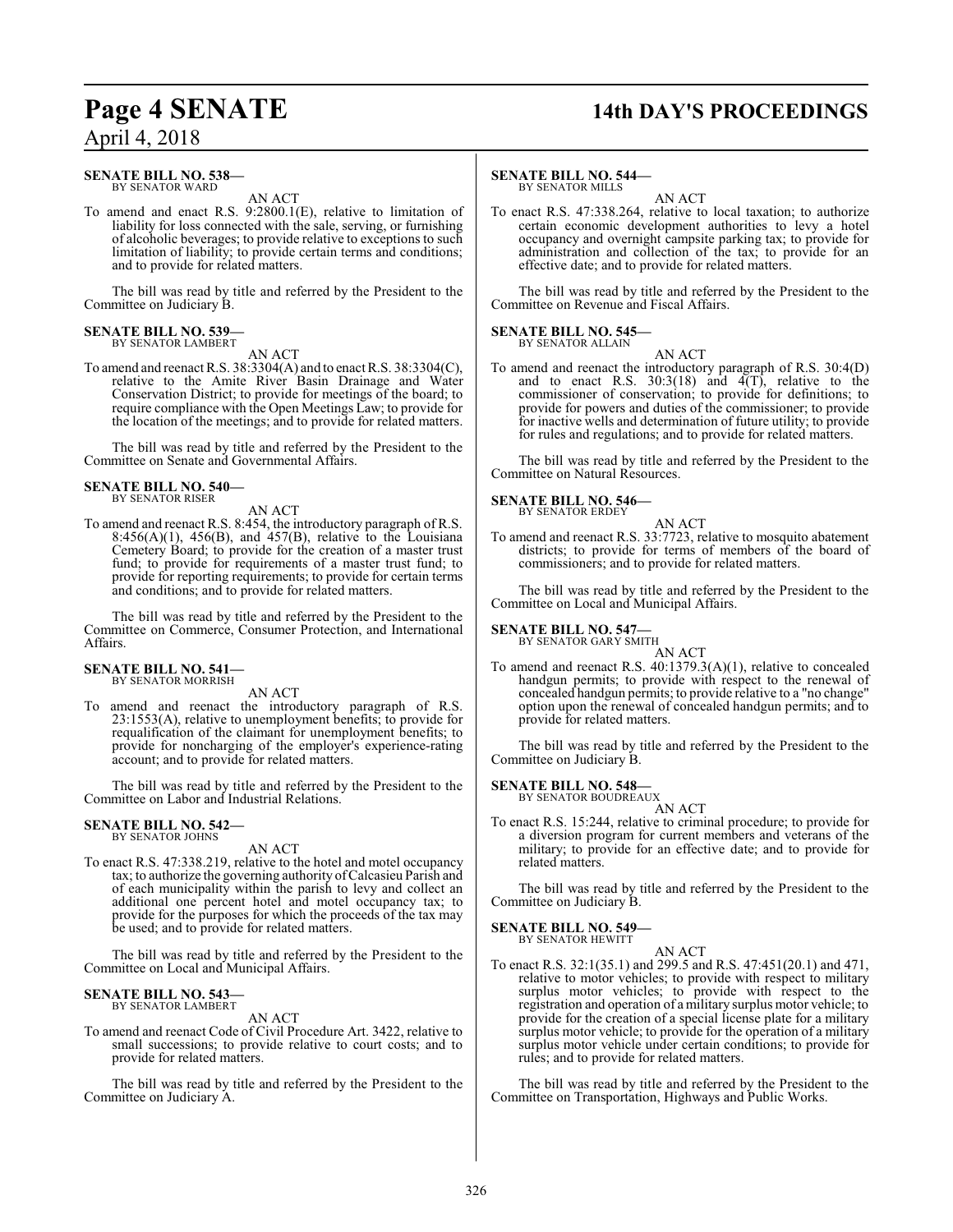# **14th DAY'S PROCEEDINGS Page 5 SENATE**

#### **SENATE BILL NO. 550—** BY SENATOR COLOMB

AN ACT

To amend and reenact R.S. 40:1046(I), relative to the allowable THC levels of Cannabis grown in accordance with the Alison Neustrom Act; and to provide for related matters.

The bill was read by title and referred by the President to the Committee on Health and Welfare.

## **SENATE BILL NO. 551—** BY SENATOR ALLAIN

AN ACT

To enact Chapter 31 of Title 51 of the Louisiana Revised Statutes of 1950, to be comprised of R.S. 51:2101, relative to wireless telecommunications service; to provide relative to service discontinued or suspended based on provider error; to provide for certain charges and fees; to provide for certain terms and conditions; and to provide for related matters.

The bill was read by title and referred by the President to the Committee on Commerce, Consumer Protection, and International Affairs.

#### **SENATE BILL NO. 552—** BY SENATOR CHABERT

AN ACT To amend and reenact R.S. 33:4574.1.1(A)(17), relative to hotel occupancy taxes in Lafourche Parish; to authorize the Lafourche Parish Tourist Commission to levy additional hotel occupancy taxes; and to provide for related matters.

The bill was read by title and referred by the President to the Committee on Local and Municipal Affairs.

## **SENATE BILL NO. 553—** BY SENATOR CARTER

AN ACT

To enact R.S. 26:307, relative to alcoholic beverages; to authorize the brewing and sale of beverages of low alcoholic content by the same person; and to provide for related matters.

The bill was read by title and referred by the President to the Committee on Judiciary B.

#### **SENATE BILL NO. 554** BY SENATOR CLAITOR

AN ACT To amend and reenact R.S. 42:805(D), 807, 808(E), 809, 857, and 883(A), to enact R.S. 42:808(F), and  $882(D)(3)$ , and to repeal R.S. 42:804, 854(A) and (B), and 855, and R.S. 22:1002, relative to the Office of Group Benefits; to provide for coverage of dependents; to eliminate certain requirements regarding fee schedules and funding; to authorize the office to rescind, cancel, or discontinue coverage; to clarify the extent of payroll deduction authority; to authorize the office to impose surcharges on enrollees; to provide for board membership in certain circumstances; and to provide for related matters.

The bill was read by title and referred by the President to the Committee on Senate and Governmental Affairs.

#### **SENATE BILL NO. 555** BY SENATOR LAFLEUR

#### AN ACT

To amend and reenact R.S. 39:91(B) and (E) and to enact Subpart F-2 of Part II-A of Chapter 1 of Subtitle I of Title 39 of the Louisiana Revised Statutes of 1950, to be comprised of R.S. 39:99.51 through 99.69, relative to the issuance of bonds to securitize the state's allocation of the economic damage settlement of the Deepwater Horizon oil spill economic damage litigation; to create the Louisiana Economic Financing Corporation; to provide for the qualifications of the members of the corporation; to provide for the authority of the corporation to issue bonds; to provide for the sale of certain assets of the state to the corporation; to provide for the deposit of the

April 4, 2018 proceeds of the sale into the Deepwater Horizon Economic

Damages Collection Fund; to provide for the use of the monies in the Deepwater Horizon Economic Damages Collection Fund; to authorize the financing, purchase, ownership, and management of payments from the Deepwater Horizon economic damage settlement; to provide for the security for the payment of the bonds; to provide for bond validation actions; to provide for tax exemptions; to provide for ancillary contracts and derivative instruments; to provide for an effective date; and to provide for related matters.

The bill was read by title and referred by the President to the Committee on Finance.

#### **SENATE BILL NO. 556—** BY SENATOR CARTER

AN ACT

To enact R.S. 40:1103.5, relative to health care, to provide for information and access to breast reconstructive surgery; and to provide for related matters.

The bill was read by title and referred by the President to the Committee on Health and Welfare.

**SENATE BILL NO. 557—** BY SENATOR BISHOP

AN ACT

To enact R.S. 40:1667.10, relative to levee district police; to authorize the payment of extra compensation to certain levee district police officers from district funds; and to provide for related matters.

The bill was read by title and referred by the President to the Committee on Transportation, Highways and Public Works.

#### **Senate Resolutions on Second Reading**

**SENATE RESOLUTION NO. 65—**<br>BY SENATOR PETERSON

A RESOLUTION

To commend the Louisiana Federation of Democratic Women and welcome its members to the Louisiana State Capitol on May 15, 2018, in celebration of Women in Blue Day.

On motion of Senator Peterson the resolution was read by title and adopted.

## **Senate Concurrent Resolutions on Second Reading**

**SENATE CONCURRENT RESOLUTION NO. 55—** BY SENATOR BISHOP A CONCURRENT RESOLUTION

To urge and request the Louisiana Department of Insurance to assemble a task force to address the high automobile insurance rates in the state.

The concurrent resolution was read by title. Senator Bishop moved to adopt the Senate Concurrent Resolution.

#### **ROLL CALL**

The roll was called with the following result:

#### YEAS

Mr. President Gatti Peacock Hewitt Perry<br>Johns Price Barrow Johns Price<br>Bishop Lambert Riser Lambert Riser<br>
Long Smith, G. Boudreaux Long<br>Chabert Luneau Chabert Luneau Smith, J. Martiny Tarver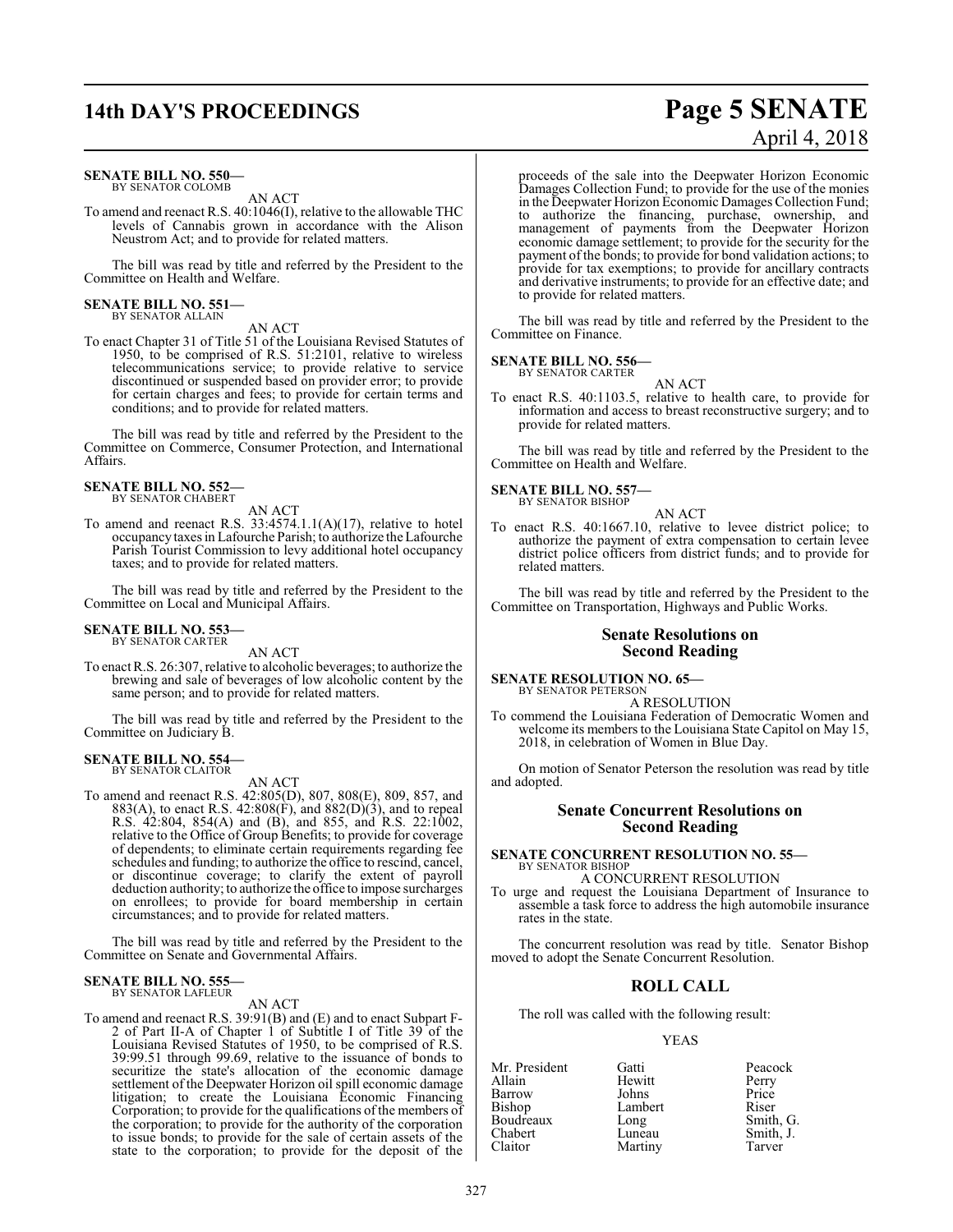| Cortez     | Milkovich   | Thompson |
|------------|-------------|----------|
| Donahue    | Mizell      | Ward     |
| Erdey      | Morrell     | White    |
| Fannin     | Morrish     |          |
| Total - 32 | <b>NAYS</b> |          |
| Total - 0  | ARSENT      |          |

Appel LaFleur Walsworth<br>Carter Mills Carter Mills<br>Colomb Peterson Colomb Total - 7

The Chair declared the Senate adopted the Senate Concurrent Resolution and ordered it sent to the House.

#### **Message from the House**

#### **ASKING CONCURRENCE IN HOUSE BILLS AND JOINT RESOLUTIONS**

#### April 3, 2018

To the Honorable President and Members of the Senate:

I am directed to inform your honorable body that the House of Representatives has finally passed and asks your concurrence in the following House Bills and Joint Resolutions:

| HB No. 147 | <b>HB</b> No. 308 | HB No. 419 |
|------------|-------------------|------------|
|            |                   |            |

HB No. 532 HB No. 735

Respectfully submitted, ALFRED W. SPEER Clerk of the House of Representatives

#### **House Bills and Joint Resolutions on First Reading**

## **HOUSE BILL NO. 147—** BY REPRESENTATIVE DWIGHT

AN ACT To amend and reenact R.S. 40:34.2(2)(a)(introductory paragraph),  $34.5(A)$ , and  $46.4(A)$ , to enact Civil Code Article 190.1 and R.S. 40:34.5.1 and 34.5.2, and to repeal R.S. 40:46.9, relative to filiation; to provide for presumptions of paternity; to provide for the acknowledgment of a child; to provide relative to the birth certificate of the child; to provide for a three-party acknowledgment of paternity; to provide for DNA testing; to provide for the creation of a form; and to provide for related matters.

The bill was read by title and placed on the Calendar for a second reading.

#### **HOUSE BILL NO. 308—**

BY REPRESENTATIVE HAVARD AND SENATOR CORTEZ AN ACT

To amend and reenact R.S. 32:81(B) and (C) and to enact R.S.  $32:1(95)$  and  $81(D)$ , (E), and (F), relative to vehicle platooning; to authorize non-lead motor vehicles in a platoon to follow other motor vehicles in a platoon closely; to exempt non-lead motor vehicles in a platoon from operating such vehicle in a manner that allows sufficient space to enable any other vehicle to enter and occupy the space between any motor vehicle in a platoon; to authorize platoon operation upon approval of an operational plan by the Department of Public Safety and Corrections and the Department of Transportation and Development; to provide for rulemaking authority; to provide for a prohibition against platoon operation; to provide for definitions; and to provide for related matters.

## **Page 6 SENATE 14th DAY'S PROCEEDINGS**

The bill was read by title and placed on the Calendar for a second reading.

#### **HOUSE BILL NO. 419—**

BY REPRESENTATIVE EDMONDS AN ACT

To amend and reenact R.S. 40:1646(A) and (B) and to enact R.S. 40:1646(E), relative to life safety systems and equipment; to authorize certifications relative to such systems and equipment; to provide for designated representatives; to provide for compliance; to provide penalties for violations; and to provide for related matters.

The bill was read by title and placed on the Calendar for a second reading.

**HOUSE BILL NO. 532—** BY REPRESENTATIVE MACK AN ACT

To amend and reenact R.S. 51:650(introductory paragraph), (10), and  $(13)$ ,  $651.1(D)$ ,  $652(A)$  and  $(B)$ ,  $655$ , and  $656(A)$ ,  $(B)$ ,  $(C)(1)(f)$ , and (E) and to enact R.S. 51:650(14) through (31) and 651.1(E) through (G), relative to the regulation of fireworks; to provide for definitions; to provide relative to unlawful sales and use; to provide for certain fireworks displays; to provide for licenses and permits; to authorize the promulgation and adoption of administrative rules; to direct the Louisiana State Law Institute to arrange in alphabetical order and renumber certain definitions; and to provide for related matters.

The bill was read by title and placed on the Calendar for a second reading.

**HOUSE BILL NO. 735— (Substitute for House Bill No. 364 by Representative Jackson)** BY REPRESENTATIVES JACKSON AND PIERRE

AN ACT

To enact Part III of Chapter 3 of Title 46 of the Louisiana Revised Statutes of 1950, to be comprised of R.S. 46:351 through 356, relative to public assistance programs; to establish a workforce training pilot initiative to serve public assistance recipients in certain regions; to provide for interagency collaboration in administering the pilot initiative; to provide for duties of the executive director of the Louisiana Workforce Commission, the secretary of the Department of Children and Family Services, the secretary of the Louisiana Department of Health, the state superintendent of education, and the president of the Louisiana Community and Technical College System with respect to the pilot initiative; to provide for administrative rulemaking; and to provide for related matters.

The bill was read by title and placed on the Calendar for a second reading.

#### **Message from the House**

#### **ASKING CONCURRENCE IN HOUSE CONCURRENT RESOLUTIONS**

April 4, 20184

To the Honorable President and Members of the Senate:

I am directed to inform your honorable body that the House of Representatives has finally passed and asks your concurrence in the following House Concurrent Resolutions:

HCR No. 30

Respectfully submitted, ALFRED W. SPEER Clerk of the House of Representatives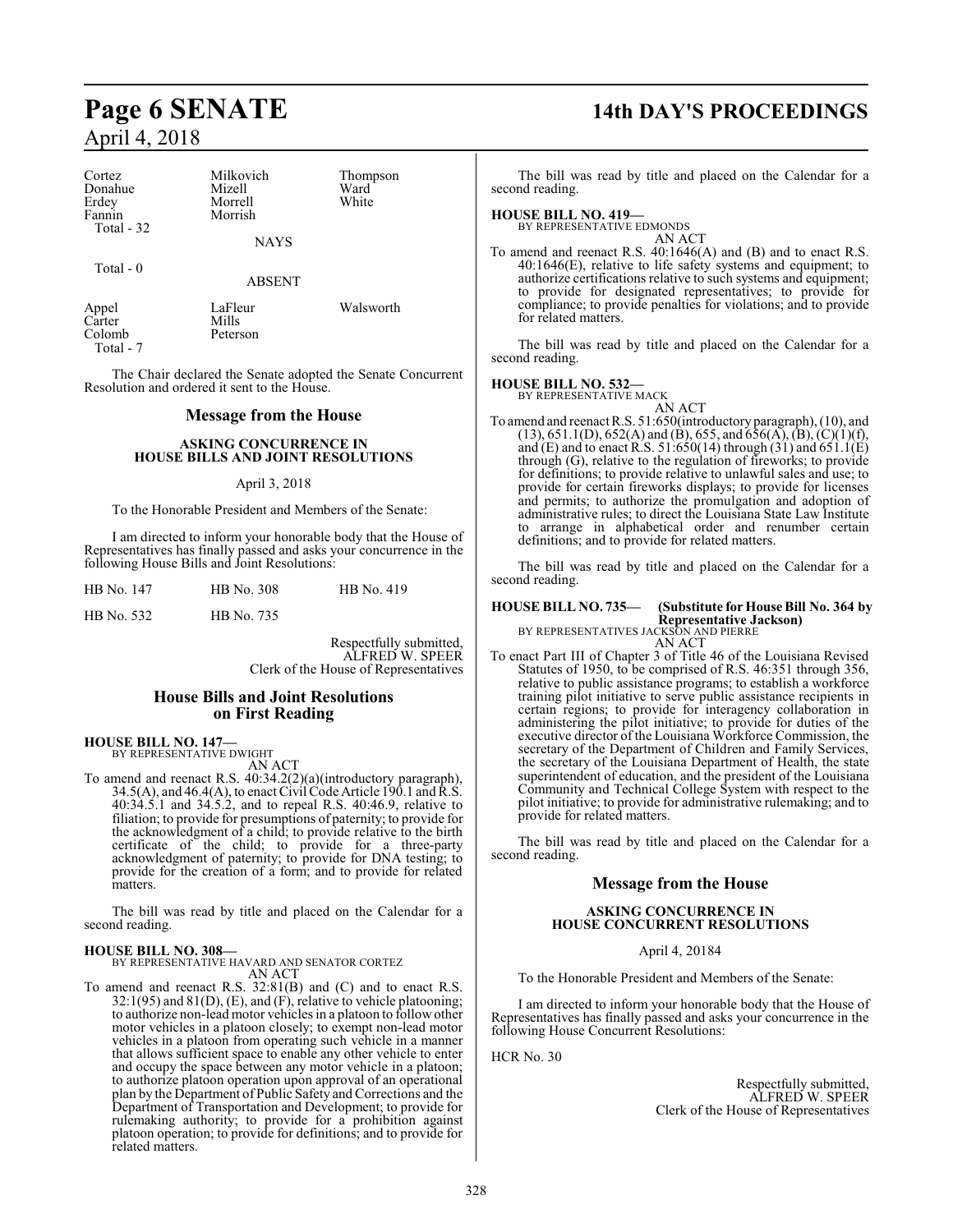# **14th DAY'S PROCEEDINGS Page 7 SENATE**

# April 4, 2018

#### **House Concurrent Resolutions on First Reading**

#### **HOUSE CONCURRENT RESOLUTION NO. 30—**

BY REPRESENTATIVE HOFFMANN A CONCURRENT RESOLUTION

To commend adoptee and LSU Paul M. Hebert Law Center student David Scotton and his family upon the release of the documentary film I Lived on Parker Avenue.

The resolution was read by title and placed on the Calendar for a second reading.

#### **House Bills and Joint Resolutions on Second Reading**

#### **HOUSE BILL NO. 75—** BY REPRESENTATIVE DWIGHT

AN ACT

To amend and reenact R.S. 14:91.1(A), 91.2(A)(2) and (3) and (B), 91.3(A), and 91.4(A) and (B) and R.S. 15:538(D)(1)(b) and (c) and (6)(b) and (c), relative to certain prohibitions applicable to sex offenders; to provide relative to the prohibitions for sex offenders with regard to physical presence near and employment at certain child care facilities; to provide relative to the crimes of unlawful presence of a sex offender and sexually violent predator; to provide relative to the crime of unlawful participation in a child-related business; to provide relative to the crime of contributing to the endangerment of a minor; to provide relative the conditions of release for a sex offender who is placed on probation or parole supervision; to update terminology and citations for certain child care facilities in these crimes and probation and parole conditions; and to provide for related matters.

The bill was read by title and referred by the President to the Committee on Judiciary C.

HOUSE BILL NO. 78—<br>BY REPRESENTATIVES NANCY LANDRY, AMEDEE, ANDERS, BACALA, BAGNERIS, BARRAS, BERTHELOT, BILLIOT, BRASS, CHAD<br>BROWN, TERRY BROWN, CARMODY, CARPENTER, RÓBBY CARTER,<br>STEVE CARTER, CONNICK, COX, CROMER, DAVIS,

AN ACT

To amend and reenact R.S. 17:1801 and to enact R.S. 14:40.8, relative to acts of hazing; to create the crime of hazing; to provide exceptions, definitions, and criminal penalties relative to the crime of hazing; to provide relative to consequences imposed by the education institution for certain acts of hazing; and to provide for related matters.

The bill was read by title and referred by the President to the Committee on Judiciary C.

#### **HOUSE BILL NO. 84—**

BY REPRESENTATIVE HAVARD AN ACT

To amend and reenact R.S. 15:832.1(A)(1), relative to work by inmates at penal or correctional facilities; to authorize the use of inmates for certain construction projects at administrative buildings or other facilities that provide management and support services to penal or correctional facilities; and to provide for related matters.

The bill was read by title and referred by the President to the Committee on Judiciary B.

#### **HOUSE BILL NO. 100—**

BY REPRESENTATIVE WHITE AN ACT

To amend and reenact Civil Code Articles 2315.8(B) and 2362.1(B), Children's Code Article 1570.1(A), R.S.  $9:367$ , and R.S. 46:2136.1(A), and to enact R.S. 9:314, relative to the award of costs and attorney fees; to provide for the assessment of costs and attorney fees in the Domestic Abuse Assistance Act and the Post-Separation Family Violence Relief Act; and to provide for related matters.

The bill was read by title and referred by the President to the Committee on Judiciary A.

**HOUSE BILL NO. 121—**

BY REPRESENTATIVE COUSSAN AN ACT

To amend and reenact R.S. 14:102.26(B), relative to the crime of unlawful restraint of a dog; to provide relative to the elements of the criminal offense; to provide specific prohibitions relative to the tying, tethering, or restraining of a dog under certain conditions; and to provide for related matters.

The bill was read by title and referred by the President to the Committee on Judiciary C.

#### **HOUSE BILL NO. 125—**

BY REPRESENTATIVE JEFFERSON

- AN ACT
- To amend and reenact Civil Code Articles 103(5), 112, 113, 114, and 115, and to repeal Civil Code Article 118, relative to marriage; to provide for grounds for divorce; to provide for interim spousal support; to provide for final periodic support; to provide for modification of support; to provide for extinguishment of support; and to provide for related matters.

The bill was read by title and referred by the President to the Committee on Judiciary A.

## **HOUSE BILL NO. 131—** BY REPRESENTATIVE STEFANSKI

AN ACT

To amend and reenact Code of Criminal Procedure Article 215(C) and R.S. 14:66(A)(2) and to enact Code of Criminal Procedure Article 215(A)(3), relative to theft of goods; to provide relative to theft prevention programs; to prohibit the exclusion of participants based upon certain factors; to provide relative to a fee; to provide relative to certain requirements of the program; to provide definitions; and to provide for related matters.

The bill was read by title and referred by the President to the Committee on Judiciary C.

**HOUSE BILL NO. 148**<br>BY REPRESENTATIVES FALCONER, ANDERS, BACALA, BAGLEY,<br>BAGNERIS, BILLIOT, BRASS, TERRY BROWN, CARMODY, GARY<br>CARTER, CHANEY, COX, DEVILLIER, EDMONDS, EMERSON, FOIL,<br>GISCLAIR, HENRY, HODGES, HORTON, JACKSO SIMON, AND STAGNI

AN ACT To enact Chapter 12 of Title 28 of the Louisiana Revised Statutes of 1950, to be comprised of R.S. 28:801 through 813, relative to suicide prevention; to create and provide for a program to be known as the zero suicide initiative; to provide for administration of the program by the office of behavioral health of the Louisiana Department of Health; to provide for creation of the Louisiana suicide prevention plan; to provide for legislative findings and intent; to provide for promulgation of administrative rules; and to provide for related matters.

The bill was read by title and referred by the President to the Committee on Health and Welfare.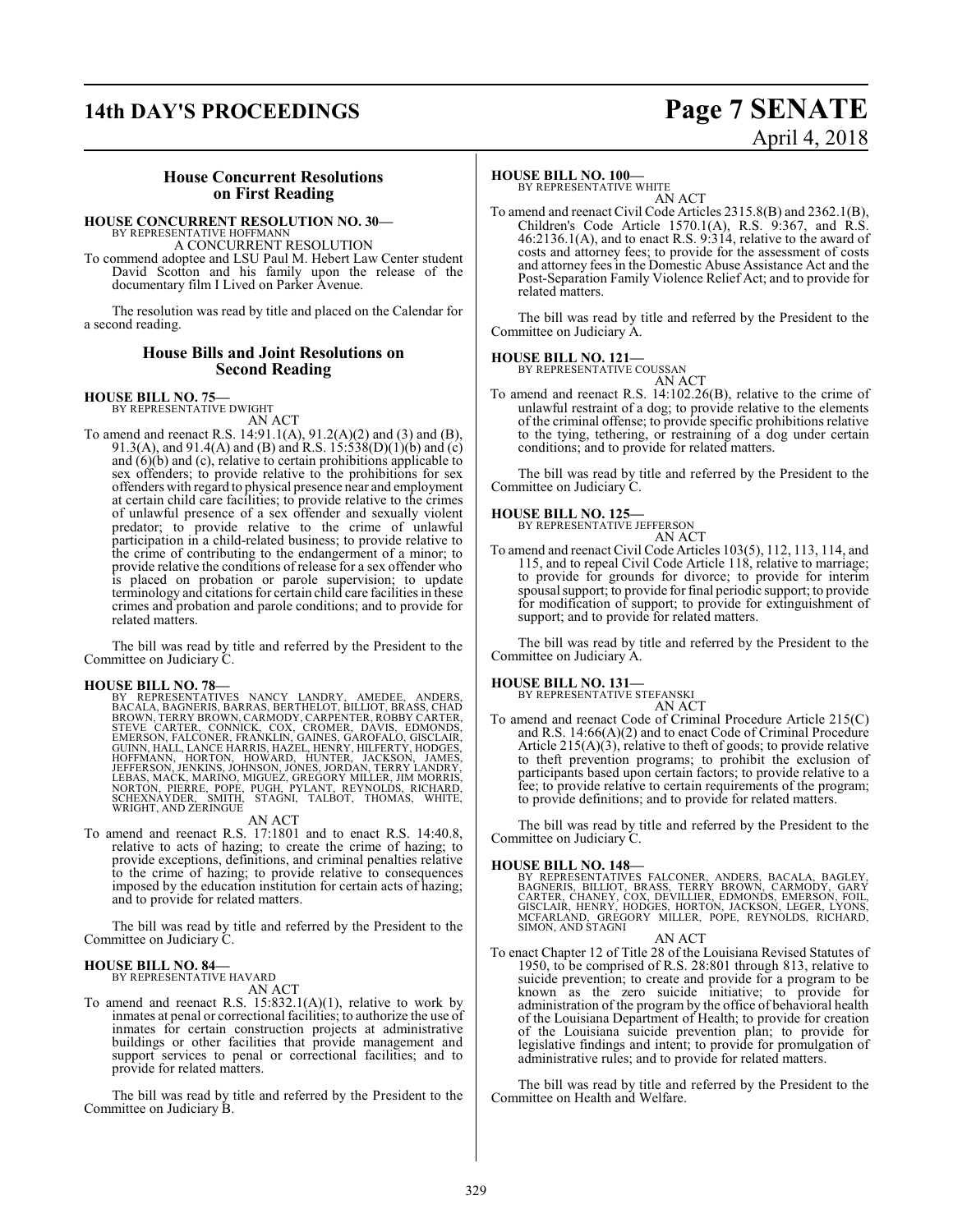## **Page 8 SENATE 14th DAY'S PROCEEDINGS**

April 4, 2018

#### **HOUSE BILL NO. 152—**

BY REPRESENTATIVE LEGER AN ACT

To amend and reenact R.S. 27:27.2(A) and 27.4(A), relative to gaming; to provide for the exclusion or ejection of certain persons from gaming establishments; to prohibit the exclusion or ejection of persons based upon certain factors; and to provide for related matters.

The bill was read by title and referred by the President to the Committee on Judiciary B.

#### **HOUSE BILL NO. 153—** BY REPRESENTATIVE MACK

AN ACT

To amend and reenact R.S. 40:964(Schedule II)(A)(1)(introductory paragraph) and to enact R.S. 40:964(Schedule I)(A)(61) and  $(C)(64)$ , relative to controlled dangerous substances; to provide relative to opiates and hallucinogenic substances; to provide for additional prohibited controlled dangerous substances; and to provide for related matters.

The bill was read by title and referred by the President to the Committee on Judiciary C.

#### **HOUSE BILL NO. 165—**

BY REPRESENTATIVES MACK, BACALA, BAGNERIS, DWIGHT, HAZEL, HOWARD, MARINO, AND PYLANT AN ACT

To amend and reenact R.S. 40:966(B)(3), (C)(4)(introductory paragraph), (G)(1), and 967(B)(1)(introductory paragraph) and to enact R.S.  $40:961(3.1)$  and  $967(B)(4)$ , (C)(4), and (E), relative to controlled dangerous substances; to define the term "aggregate" for purposes of the Uniform Controlled Dangerous Substances Law; to provide relative to the substances fentanyl and carfentanil; to provide relative to criminal penalties; to provide relative to treatment; and to provide for related matters.

The bill was read by title and referred by the President to the Committee on Judiciary C.

#### **HOUSE BILL NO. 168—** BY REPRESENTATIVE MACK

AN ACT

To amend and reenact Code of Criminal Procedure Article 900(A)(5), relative to probation; to provide relative to revocation of a defendant's probation; to provide relative to the credit a defendant receives for time served while on probation when probation is revoked; and to provide for related matters.

The bill was read by title and referred by the President to the Committee on Judiciary C.

#### **HOUSE BILL NO. 195—** BY REPRESENTATIVE MACK

AN ACT

To amend and reenact Code of Criminal Procedure Articles 893(A)(1)(a) and (4), (B)(2), and (G) and 895.6(A) and to enact Code of Criminal Procedure Article 893(H), relative to probation; to provide relative to the maximum duration of probation for defendants convicted of certain offenses; to provide relative to earned compliance credits; to provide a procedure by which the court determines whether a defendant has earned compliance credits toward his probation period and whether his probation term may be terminated early; and to provide for related matters.

The bill was read by title and referred by the President to the Committee on Judiciary C.

#### **HOUSE BILL NO. 198—** BY REPRESENTATIVE SIMON

AN ACT

To amend and reenact R.S. 46:2635(A), relative to the Traumatic Head and Spinal Cord Injury Trust Fund; to provide for the distribution of funding; to ensure that the fund is used as a

funding source of last resort; to specify that Medicare and Medicaid sources shall be expended before using monies in the fund; and to provide for related matters.

The bill was read by title and referred by the President to the Committee on Finance.

**HOUSE BILL NO. 199—**<br>BY REPRESENTATIVES SMITH, AMEDEE, ANDERS, BACALA,<br>BAGNERIS, BARRAS, BERTHELOT, BILLIOT, BOUIE, BRASS, CHAD<br>BROWN, TERRY BROWN, CARMODY, CARPENTER, GARY CARTER,<br>STEVE CARTER, COX, DAVIS, DEVILLIER, EDM AN ACT

To enact R.S. 17:1960.1 and R.S. 36:651(G)(6) and to repeal R.S. 17:1960.1 andR.S. 36:651(G)(6), relative to the development of children who are deaf or hard of hearing; to establish the Language Equality and Acquisition for Deaf Kids (LEAD-K) Task Force; to provide relative to the purpose, membership, and meetings of the task force; to require the task force to study and make recommendations relative to specific matters; to require the task force to submit a report to the legislature; to require the state Department of Education and the Louisiana Department of Health to provide a response to such report to the legislature; to provide for termination of the task force; and to provide for related matters.

The bill was read by title and referred by the President to the Committee on Education.

**HOUSE BILL NO. 208—** BY REPRESENTATIVE FALCONER

AN ACT To amend and reenact R.S. 38:2225.2.4(A)(3), relative to public contracts; to reduce the monetary threshold for the use of the construction management at risk project delivery method; to provide submission and notification guidelines; and to provide for related matters.

The bill was read by title and referred by the President to the Committee on Transportation, Highways and Public Works.

**HOUSE BILL NO. 226—** BY REPRESENTATIVE TALBOT

AN ACT

To enact R.S. 14:102.28, relative to offenses affecting the public sensibility; to create the crime of transporting live feral swine; to provide for definitions; to provide for penalties; and to provide for related matters.

The bill was read by title and referred by the President to the Committee on Judiciary C.

**HOUSE BILL NO. 348—** BY REPRESENTATIVE HODGES AN ACT

To enact R.S. 15:827(A)(8), relative to the Department of Public Safety and Corrections; to provide for the collection of inmate data; to provide relative to veterans committed to the custody of the department; and to provide for related matters.

The bill was read by title and referred by the President to the Committee on Judiciary B.

#### **HOUSE BILL NO. 395—**

BY REPRESENTATIVE FOIL AN ACT

To amend and reenact Civil Code Articles 355, 359 and 361, relative to continuing tutorship; to provide for restrictions on legal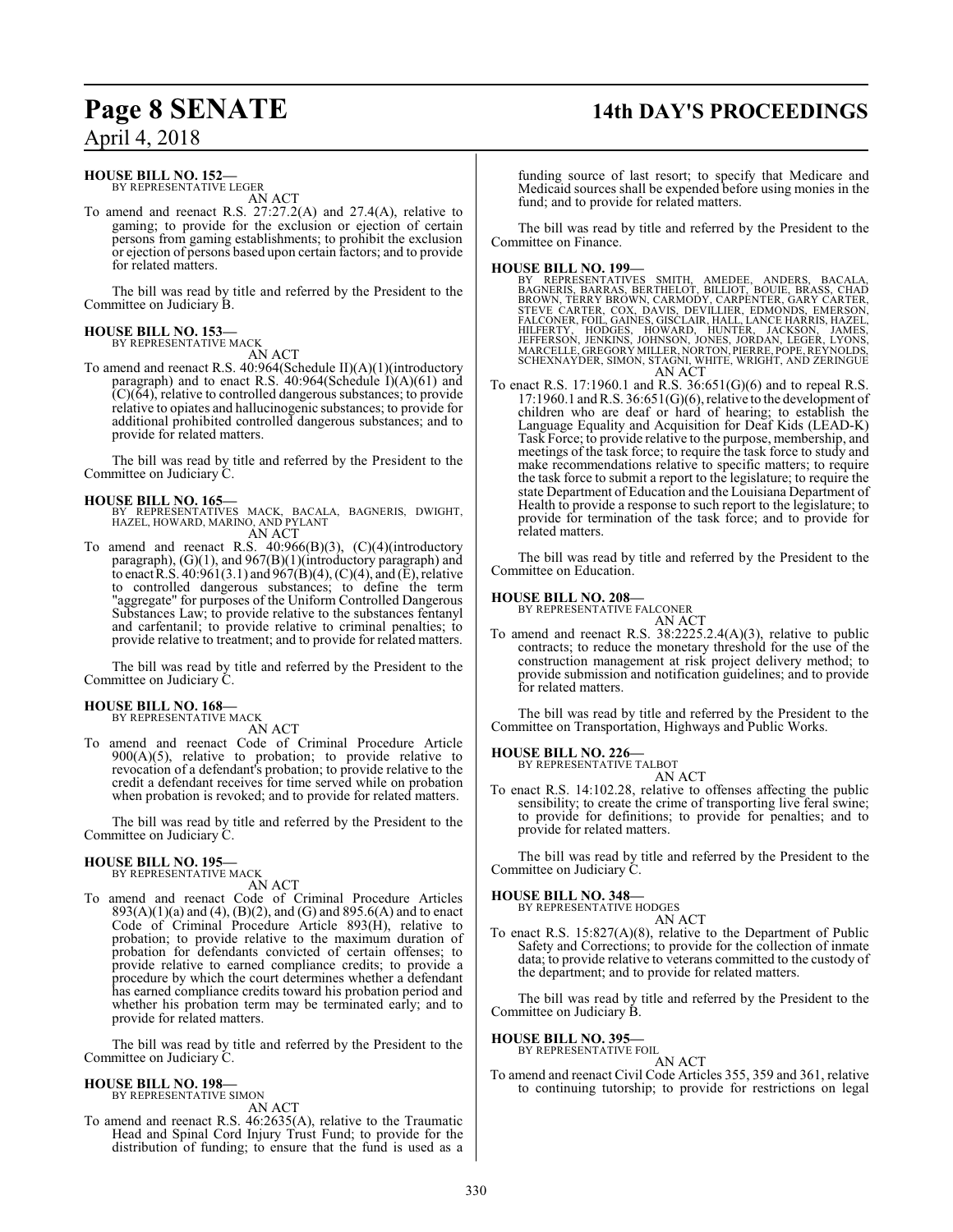# **14th DAY'S PROCEEDINGS Page 9 SENATE**

capacity; to provide for modification or termination of decrees restricting legal capacity; to provide for prospective and retroactive application; and to provide for related matters.

The bill was read by title and referred by the President to the Committee on Judiciary A.

#### **HOUSE BILL NO. 424—** BY REPRESENTATIVE LEGER

AN ACT

To amend and reenact R.S. 40:1472.3(E)(2)(c) and to enact R.S. 40:1472.3(A)(5), relative to the license to handle explosives; to provide for qualifications of applicants; to provide for the minimum age of certain license applicants; to provide for certain requirements when a licensed blaster is under a certain age; and to provide for related matters.

The bill was read by title and referred by the President to the Committee on Judiciary B.

## **HOUSE BILL NO. 508—** BY REPRESENTATIVE JONES

AN ACT To amend and reenact R.S. 34:322.1(A)(4), relative to the Morgan City Harbor and Terminal District; to provide for a revision to the appointment process; and to provide for related matters.

The bill was read by title and referred by the President to the Committee on Transportation, Highways and Public Works.

#### **HOUSE BILL NO. 576—**

BY REPRESENTATIVE MARINO AN ACT

To amend and reenact Section 7 of Act No. 264 of the 2017 Regular Session of the Legislature and to repeal R.S. 9:311.1(J), relative to child support; to provide relative to child support obligations; to provide relative to the incarceration of the obligor; to provide procedures for the temporary modification or suspension of child support orders; to provide for notice requirements; to provide for a defense to contempt of court; to provide for effective dates; to provide for the implementation of rules; and to provide for related matters.

The bill was read by title and referred by the President to the Committee on Judiciary A.

#### **HOUSE BILL NO. 643—**

BY REPRESENTATIVES EDMONDS AND FOIL

affidavit; and to provide for related matters.

AN ACT To amend and reenact Children's Code Articles 1131(A), 1200, 1201, 1223, and 1223.1 and R.S. 14:286, relative to adoption; to provide for the adoption of children; to provide for the crime of the sale of minor children; to provide for the filing of adoption fees and charges; to provide for the reimbursement of expenses; to provide a limit on living expenses; to provide a cause of action for prospective adoptive parents; to provide for the inclusion of expenses and receipts with the adoption disclosure

The bill was read by title and referred by the President to the Committee on Judiciary A.

#### **HOUSE BILL NO. 676—**

BY REPRESENTATIVES HILFERTY, ANDERS, BACALA, BAGNERIS,<br>BERTHELOT, BILLIOT, BOUIE, BRASS, CHAD BROWN, TERRY<br>BROWN, GARY CARTER,ROBBY CARTER,STEVE CARTER,CONNICK,<br>COX, DAVIS, EDMONDS, FALCONER, FOIL, GAROFALO, GISCLAIR,<br>GLOV

#### AN ACT

To amend and reenact R.S. 17:407.51(H), to enact R.S.  $17:407.23(B)(6)$  and (D) and Part X-F of Chapter 1 of Title 17 of the Louisiana Revised Statutes of 1950, to be comprised of R.S. 17:407.101, and R.S. 36:651(G)(6), and to repeal R.S.

17:407.23(D)(3) and Part X-F of Chapter 1 of Title 17 of the Louisiana Revised Statutes of 1950, comprised of R.S.  $17:407.101$ , and R.S.  $36:651(G)(6)$ , relative to the development of early childhood care and education; to establish the Early Childhood Care and Education Commission; to provide relative to the purpose, membership, and meetings of the commission; to require the commission to study and make recommendations relative to specific matters; to require the commission report to the legislature; to provide for termination of the commission; to provide for an early childhood care and education pilot program within the Department of Education; to provide for program funding; to provide for the authority and responsibilities of the State Board ofElementary and SecondaryEducation; to provide for participation in pilot programs; to provide for the powers and duties of the Advisory Council on Early Childhood Care and Education; and to provide for related matters.

The bill was read by title and referred by the President to the Committee on Education.

## **HOUSE BILL NO. 723— (Substitute for House Bill No. 123 by Representative Garofalo)** BY REPRESENTATIVE GAROFALO

AN ACT

To amend and reenact R.S. 44:35(D), relative to public records; to provide relative to suits brought pursuant to the provisions ofthe Public Records Law; to provide for the award of attorneys fees in such a suit to a person who has made a public records request under certain circumstances; and to provide for related matters.

The bill was read by title and referred by the President to the Committee on Senate and Governmental Affairs.

## **HOUSE BILL NO. 734— (Substitute for House Bill No. 238 by** Representative McFarland)<br>BY REPRESENTATIVE MCFARLAND

AN ACT

To enact Subpart E of Part XIII of Chapter 3 of Title 46 of the Louisiana Revised Statutes of 1950, to be comprised of R.S. 46:460.91, relative to the state medical assistance program known commonly as Medicaid; to require the Louisiana Department of Health to submit reports to certain legislative committees concerning the Medicaid managed care program; to provide for the content of the reports; to establish a reporting schedule; and to provide for related matters.

The bill was read by title and referred by the President to the Committee on Health and Welfare.

#### **House Concurrent Resolutions on Second Reading**

**HOUSE CONCURRENT RESOLUTION NO. 28—**<br>BY REPRESENTATIVES SMITH, CARPENTER, DAVIS, HILFERTY,<br>JACKSON, MARCELLE, MORENO, NORTON, STOKES, AND THOMAS<br>AND SENATORS BARROW, HEWITT, MIZELL, AND PETERSON<br>A CONCURRENT RESOLUTION

To recognize Wednesday, April 11, 2018, as Sexual Assault Awareness Day in Louisiana.

The resolution was read by title. Senator Claitor moved to concur in the House Concurrent Resolution.

#### **ROLL CALL**

The roll was called with the following result:

#### YEAS

| Mr. President | Gatti   | Morrish  |
|---------------|---------|----------|
| Allain        | Hewitt  | Peacock  |
| Barrow        | Johns   | Perry    |
| <b>Bishop</b> | Lambert | Peterson |
| Boudreaux     | Long    | Price    |
| Carter        | Luneau  | Riser    |

# April 4, 2018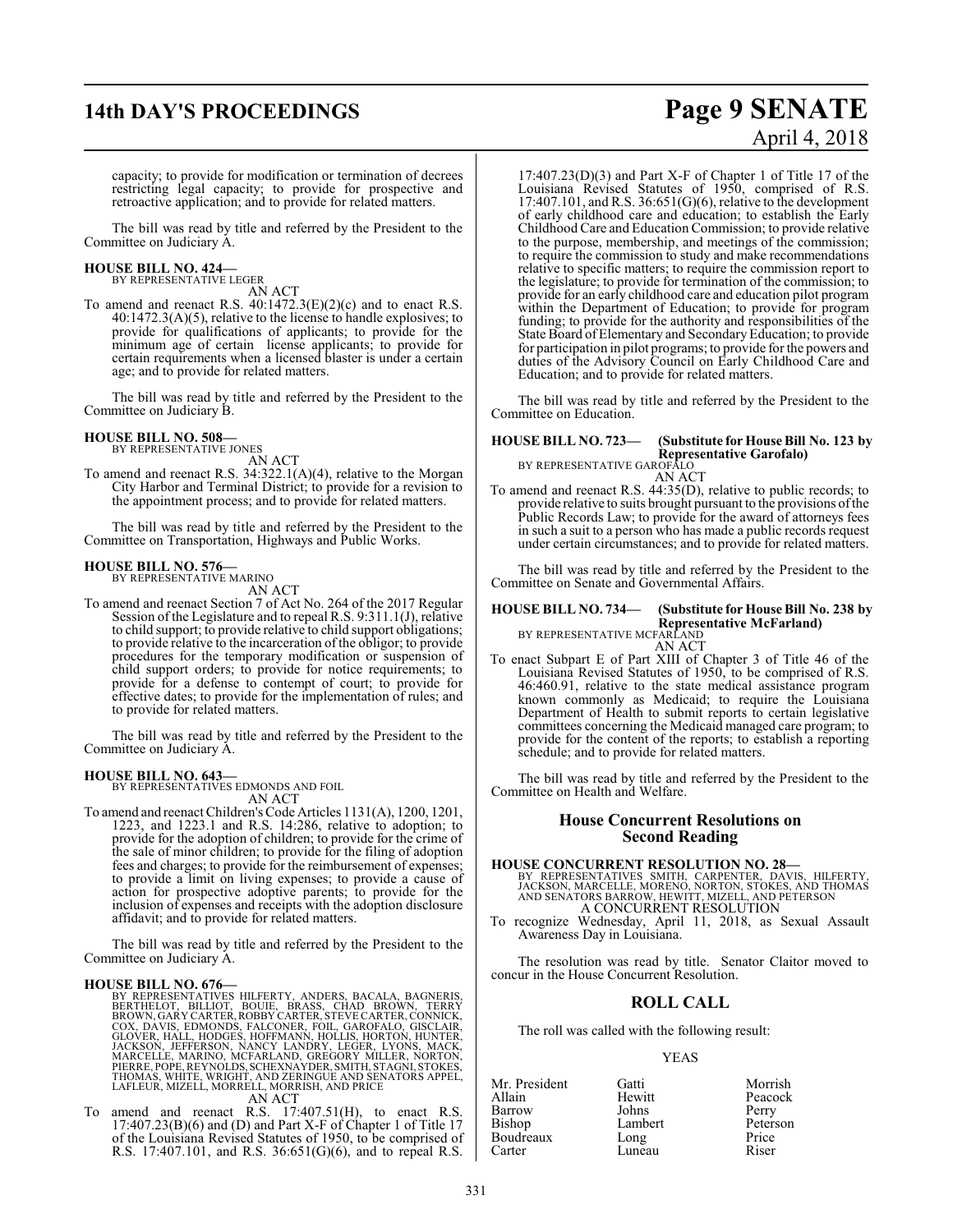| Chabert     | Martiny     | Smith, G. |
|-------------|-------------|-----------|
| Claitor     | Milkovich   | Smith, J. |
| Cortez      | Mills       | Tarver    |
| Erdey       | Mizell      | Thompson  |
| Fannin      | Morrell     | White     |
| Total $-33$ |             |           |
|             | <b>NAYS</b> |           |

Total - 0

ABSENT Appel Donahue Walsworth<br>
Colomb LaFleur Ward

Colomb Total - 6

The Chair declared the Senate concurred in the House Concurrent Resolution and ordered it returned to the House.

#### **HOUSE CONCURRENT RESOLUTION NO. 29—**

BY REPRESENTATIVES GAINES, BAGNERIS, BOUIE, BRASS,<br>CARPENTER, GARY CARTER, COX, FRANKLIN, GLOVER, HALL,<br>JIMMY HARRIS,HUNTER,JACKSON,JAMES,JEFFERSON,JENKINS,<br>JORDAN,TERRY LANDRY,LYONS,MARCELLE,DUSTIN MILLER,<br>NORTON,PIERRE,A TARVER

A CONCURRENT RESOLUTION To recognize the life and legacy of Dr. Martin Luther King, Jr.

The resolution was read by title. Senator Peterson moved to concur in the House Concurrent Resolution.

## **ROLL CALL**

The roll was called with the following result:

#### YEAS

| Mr. President<br>Allain<br>Barrow<br>Bishop<br>Boudreaux<br>Carter<br>Chabert<br>Cortez<br>Erdey<br>Fannin<br>Gatti | Hewitt<br>Johns<br>Lambert<br>Long<br>Luneau<br>Martiny<br>Milkovich<br>Mills<br>Mizell<br>Morrell<br>Morrish | Peacock<br>Perry<br>Peterson<br>Price<br>Riser<br>Smith, G.<br>Smith, J.<br>Tarver<br>Thompson<br>Ward<br>White |
|---------------------------------------------------------------------------------------------------------------------|---------------------------------------------------------------------------------------------------------------|-----------------------------------------------------------------------------------------------------------------|
| Total - 33                                                                                                          | <b>NAYS</b>                                                                                                   |                                                                                                                 |
| Total - 0                                                                                                           | ABSENT                                                                                                        |                                                                                                                 |

|                  | Colomb  | LaFleur   |
|------------------|---------|-----------|
| Appel<br>Claitor | Donahue | Walsworth |
| Total $-6$       |         |           |

The Chair declared the Senate concurred in the House Concurrent Resolution and ordered it returned to the House.

### **Reports of Committees**

The following reports of committees were received and read:

#### **REPORT OF COMMITTEE ON**

#### **HEALTH AND WELFARE**

Senator Fred H. Mills Jr., Chairman on behalf of the Committee on Health and Welfare, submitted the following report:

## **Page 10 SENATE 14th DAY'S PROCEEDINGS**

#### April 4, 2018

To the President and Members of the Senate:

I am directed by your Committee on Health and Welfare to submit the following report:

## **SENATE BILL NO. 66—** BY SENATOR CLAITOR

AN ACT

To amend and reenact the introductory paragraph of R.S.  $28:53(G)(8)$ , relative to emergency certificates; to provide for admission procedures to treatment facilities; to provide for applicability to all parishes except St. Tammany; and to provide for related matters.

Reported favorably.

**SENATE BILL NO. 108—** BY SENATOR JOHNS

AN ACT

To amend and reenact R.S.  $40:1253.2(A)(1)(h)$ , relative to the Medicaid managed care annual report; to provide for report data; to provide for an effective date; and to provide for related matters.

Reported favorably.

#### **SENATE BILL NO. 277—** BY SENATOR CLAITOR

AN ACT

To enacted R.S. 37:1285(J), relative to investigations by the Louisiana State Board of Medical Examiners; to provide for suspension, revocation, or imposition of restrictions; to provide for commencement of disciplinary actions; and to provide for related matters.

Reported with amendments.

## **SENATE BILL NO. 286—**<br>BY SENATOR MILKOVICH

AN ACT

To enact R.S. 37:1293, relative to the Physician's Bill of Rights; to provide for physician rights against improper investigations; to provide for prohibited acts by the Louisiana State Board of Medical Examiners; to provide for physician due process; to provide for retroactive application; and to provide for related **matters** 

Reported favorably.

**SENATE BILL NO. 297—** BY SENATOR CLAITOR

AN ACT

To amend and reenact R.S. 17:281(A)(2), relative to student health; to authorize the state Department of Education and the Department of Health to survey students about risk behavior associated with chronic health conditions; and to provide for related matters.

Reported favorably.

**SENATE BILL NO. 435—** BY SENATOR MILLS

#### AN ACT

To amend and reenact the introductory paragraph of R.S. 37:913 and to enact R.S. 37:913(B), relative to advanced practice registered nursing; to provide for exceptions to the collaborative practice agreement requirement; to provide for technical corrections; and to provide for related matters.

Reported with amendments.

Respectfully submitted, FRED H. MILLS JR. Chairman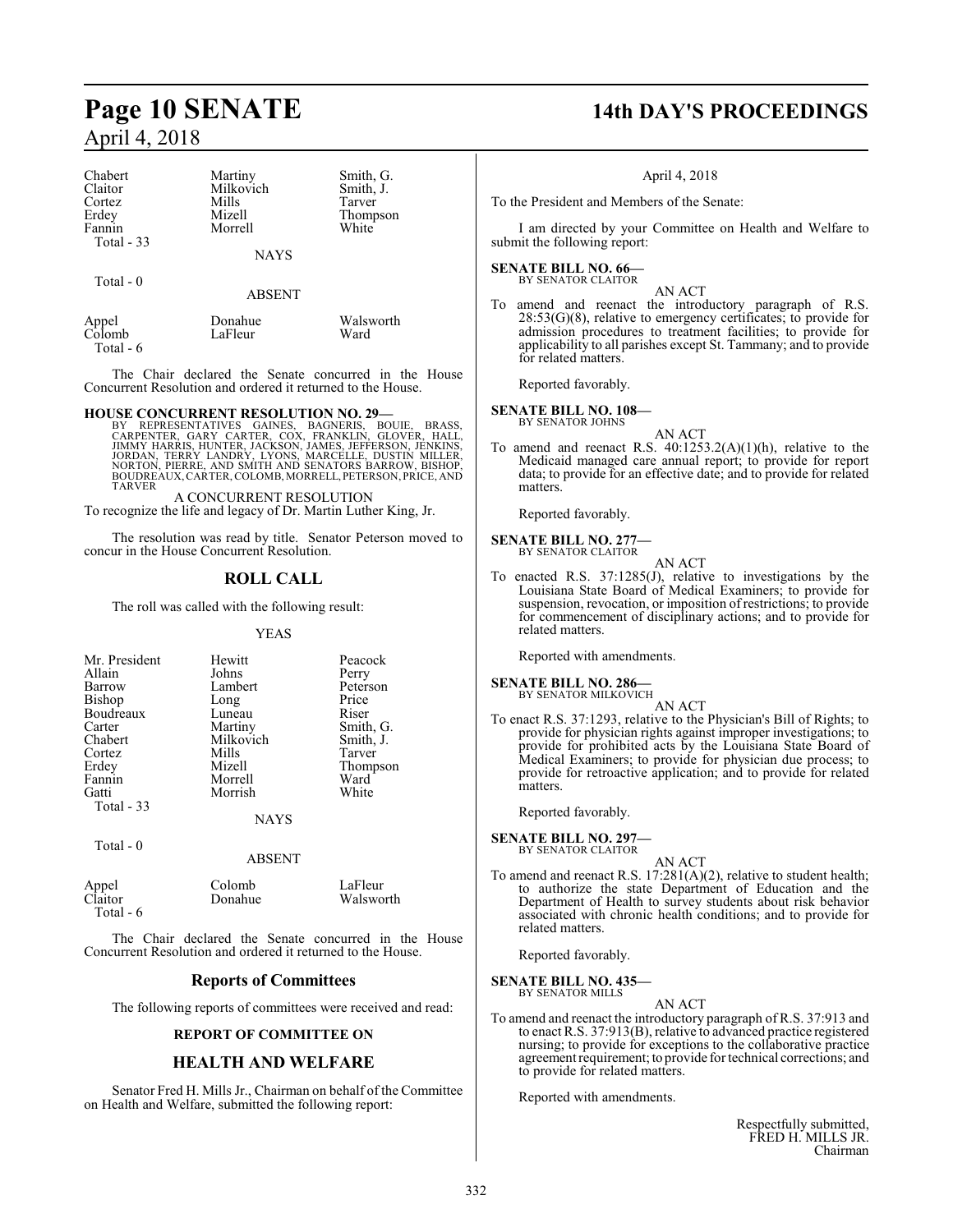## **14th DAY'S PROCEEDINGS Page 11 SENATE** April 4, 2018

#### **REPORT OF COMMITTEE ON**

#### **INSURANCE**

Senator John Smith, Chairman on behalf of the Committee on Insurance, submitted the following report:

April 4, 2018

To the President and Members of the Senate:

I am directed by your Committee on Insurance to submit the following report:

#### **SENATE BILL NO. 74—** BY SENATOR GATTI

AN ACT

To enact R.S. 40:1472.3(F), relative to licensing a manufacturer, dealer-distributor, user, blaster, or handler of explosives; to provide for the requirement of liability insurance as a condition for obtaining a license; and to provide for related matters.

Reported with amendments.

## **SENATE BILL NO. 153—** BY SENATOR MORRISH

#### AN ACT

To amend and reenact R.S. 22:1931.13 and R.S. 40:1429, relative to insurance fraud; to extend the insurance fraud investigation unit within the Department of Public Safety and Corrections; to extend the Sledge Jeansonne Louisiana Insurance Fraud Prevention Act; to provide for an effective date; and to provide for related matters.

Reported with amendments.

Respectfully submitted, JOHN SMITH Chairman

#### **Senate Bills and Joint Resolutions on Second Reading Reported by Committees**

## **SENATE BILL NO. 54—** BY SENATOR MARTINY

AN ACT

To enact R.S. 14:52.2, relative to arson; to create the crime of negligent arson; to provide definitions; to provide penalties; and to provide for related matters.

Reported with amendments by the Committee on Judiciary C.

#### **SENATE COMMITTEE AMENDMENTS**

Amendments proposed by Senate Committee on Judiciary C to Original Senate Bill No. 54 by Senator Martiny

#### AMENDMENT NO. 1

On page 1, line 9, after "**property,**" delete the remainder of the line and insert "**when the offender causes the setting of a fire or an explosion and fails to report the fire or explosion as soon as possible to the proper authorities, including any law enforcement agency, fire department, or emergency services for the jurisdiction in which the property is located.**"

AMENDMENT NO. 2 On page 1, delete lines 10 through 17

AMENDMENT NO. 3 On page 2, delete lines 1 through 23

#### AMENDMENT NO. 4

On page 2, at the beginning of line 24, change "**E.**" to "**B.**"

AMENDMENT NO. 5 On page 2, line 28, change "**one year**" to "**six months**"

AMENDMENT NO. 6 On page 3, at the end of line 6, delete "**there was no**" and insert "**it is not foreseeable that human life might be endangered,**"

AMENDMENT NO. 7 On page 3, at the beginning of line 7, delete "**immediate threat to human life,**"

#### AMENDMENT NO. 8 On page 3, at the end of line 11, delete "**there was an**" and insert "**it is foreseeable that human life might be endangered,**"

AMENDMENT NO. 9 On page 3, at the beginning of line 12, delete "**immediate threat to human life**"

AMENDMENT NO. 10 On page 3, delete lines 17 through 21

AMENDMENT NO. 11 On page 3, at the beginning of line 22, change "**F.**" to "**C.**"

On motion of Senator Claitor, the committee amendment was adopted. The amended bill was read by title, ordered engrossed and passed to a third reading.

#### **SENATE BILL NO. 160—** BY SENATOR CARTER

AN ACT

To amend and reenact R.S. 3:2361 and 2362, relative to cruelty to animals; to prohibit tying, tethering, or restraining a dog or cat in extreme weather conditions; to provide for penalties; to provide for technical corrections; and to provide for related matters.

Reported with amendments by the Committee on Agriculture, Forestry, Aquaculture, and Rural Development.

#### **SENATE COMMITTEE AMENDMENTS**

Amendments proposed by Senate Committee on Agriculture, Forestry, Aquaculture, and Rural Development to Original Senate Bill No. 160 by Senator Carter

AMENDMENT NO. 1

On page 1, at the end of line 2, delete the comma "," and insert "or"

AMENDMENT NO. 2 On page 1, line 3, after "tethering" delete ", or restraining"

#### AMENDMENT NO. 3

On page 1, line 17, change "**Restraint of**" to "**Tying or tethering**"

AMENDMENT NO. 4

On page 2, line 5, change "**tie, tether, or restrain**" to "**tie or tether**"

#### AMENDMENT NO. 5

On page 2, line 6, after "**conditions**" delete the remainder of the line and delete lines 7 through 14 in their entirety and insert the following: "**in the following designated emergency areas:**

**(1) A designated emergency area during a flood or hurricane in which a disaster or emergency, as defined in R.S. 29:723, is declared by executive order or proclamation of the governor.**

**(2) A designated emergency area during a flood or hurricane in which a local disaster or emergency, as defined in R.S. 29:723,** is declared by a local political subdivision of the state.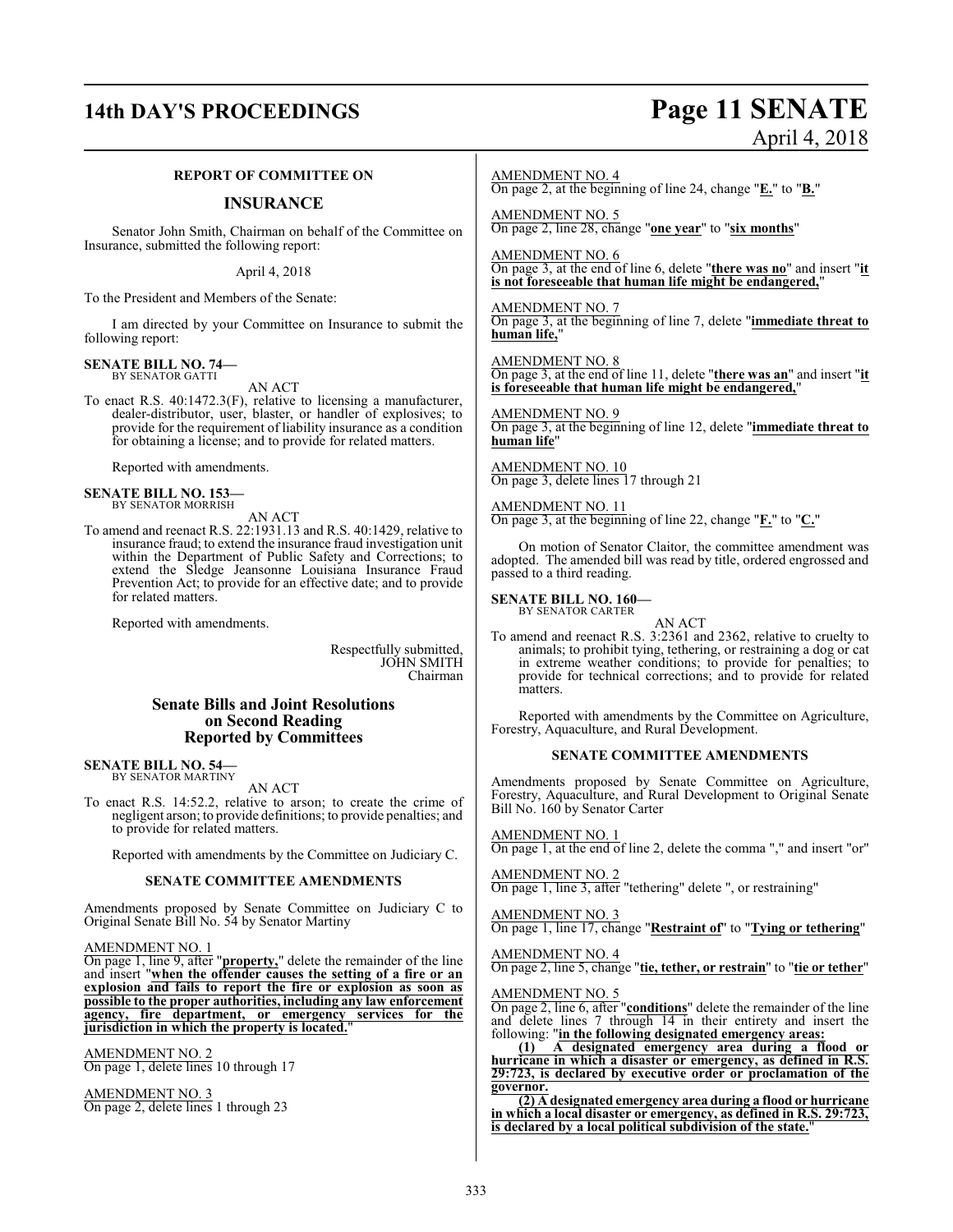#### AMENDMENT NO. 6

#### On page 2, delete lines 15 through 17 and insert the following: "**B. A local governing authority may establish a fine not to exceed seventy-five dollars which may be imposed on anyone who violates the provisions of this Section.**"

On motion of Senator Thompson, the committee amendment was adopted. The amended bill was read by title, ordered engrossed and passed to a third reading.

#### **SENATE BILL NO. 266—** BY SENATOR MARTINY

AN ACT

To amend and reenact R.S. 27:44(10) and 205(12) and to enact R.S. 18:1300.24, relative to gaming; to provide for a referendum election to add sports wagering as a form of authorized gaming; to provide for applicability; to provide for legislative intent; to provide for an effective date; and to provide for related matters.

Reported with amendments by the Committee on Judiciary B.

#### **SENATE COMMITTEE AMENDMENTS**

Amendments proposed by Senate Committee on Judiciary B to Original Senate Bill No. 266 by Senator Martiny

#### AMENDMENT NO. 1

On page 1, line 2, after "R.S. 27:44(10)" delete the remainder of the line and insert", 205(12), and 353 and to enact R.S. 18:1300.24 and R.S. 27:412.1, relative to "

#### AMENDMENT NO. 2

On page 1, delete line 14, and insert "**a particular parish in the state of Louisiana.**"

AMENDMENT NO. 3 On page 1, line 16, after "**allowed in**" delete the remainder of the line and insert "**this parish, pursuant to a**"

AMENDMENT NO. 4

On page 2, at the beginning of line 2, after "**C.**" delete "**If**" and insert "**In any particular parish, if**"

#### AMENDMENT NO. 5

On page 2, line 3, change "**or 5**" to "**, 5, 7, or 8**"

#### AMENDMENT NO. 6

On page 2, at the beginning of line 4, before "**the state**" insert "**that parish in**"

#### AMENDMENT NO. 7

On page 2, line 10, after "27:44(10)" delete the remainder of the line and insert ", 205(12), and 353 are hereby amended and reenacted and R.S. 27:412.1 is hereby enacted to read as"

#### AMENDMENT NO. 8

On page 3, between lines 5 and 6, insert the following:

"§353. Definitions

When used in this Chapter, the following terms shall have these meanings:

(1) "Board" means Louisiana Gaming Control Board.

(2) "Designated slot machine gaming area" means the contiguous area of an eligible live racing facility at which slot machine gaming may be conducted in accordance with the provisions of this Chapter, determined by measuring the area, in square feet, inside the interior walls ofthe licensed eligible facility, excluding any space therein in which gaming activities may not be conducted, such as bathrooms, stairwells, cage and beverage areas, and emergency evacuation routes of any width that meet or exceed the minimum size required by law.

(3) "Division" shall have the same meaning as that term defined in R.S. 27:3.

(4) "Eligible facility" means no more than one facility in St. Landry Parish, Bossier Parish, Orleans Parish, and Calcasieu Parish at which the Louisiana State Racing Commission has licensed the

## **Page 12 SENATE 14th DAY'S PROCEEDINGS**

conduct or at which the commission has approved the future licensing of the conduct of not less than eighty days within a consecutive twenty-week period each year of live horse race meetings, unless the commission approves the conduct of less than eighty days within a consecutive twenty-week period or a different consecutive or nonconsecutive period, whenever an eligible facility is prevented from conducting live racing as a result of a natural disaster, an act of God, force majeure, a catastrophe, or such other occurrence over which the eligible facility has no control. Such a determination by the commission shall not adversely affect the status of the eligible facility to conduct slot machine gaming. For the 2005 racing season, "eligible facility" shall also include the facility in St. Landry Parish that will not be able to meet such requirements due to repairs or construction to the racetrack which are necessary in order to protect the safety of riders and thoroughbred racehorses and to preserve the revenues to be received and distributed to the state and local governments at such facility or as otherwise provided in R.S. 4:214.1.

(4.1) **(5)** " "Emergency evacuation route" means those areas within the designated slot machine gaming area of a licensed eligible facility which are clearly defined and identified by the licensee as necessary and approved by the state fire marshal or other federal or state regulatory agency for the evacuation of patrons and employees from the facility, and from which and in which no gaming activity may occur.

**(6) "Game" means slot machine gaming or racehorse wagering or any wagering on any type of sports event, including but not limited to football, basketball, baseball, hockey, boxing, tennis, wrestling, jai alai, or other sports contest or event. "Game" shall not include a lottery, bingo, pull tabs, raffles, electronic video bingo, cable television bingo, or dog race wagering.**

**(7) "Gaming activities" or "gaming operations" means the use, operation, or conducting of any game or gaming device at an eligible facility including all activities related to and integral to the operation and profitability of a eligible facility including accounting procedures and internal controls governing the licensee's operations.**

**(8) "Gaming device" or "gaming equipment" means any equipment or mechanical, electro-mechanical, or electronic contrivance, component, or machine, including a slot machine, used directly or indirectly in connection with gaming or any game, which affects the result of a wager by determining wins or losses.**

(5) **(9)** "License" means the authorization applied for by or issued to the owner of an eligible facility by the board to conduct slot machine gaming at an eligible facility issued pursuant to the provisions of this Chapter. "License" also means the authorization issued by the board to a slot machine owner, a manufacturer, distributor, or a service technician to participate in slot machine gaming operations at eligible facilities.

(6) **(10)** "Licensee" means any person issued a license by the board.

(7) **(11)** "Manufacturer" means any person who manufactures or assembles and programs slot machines for use in this state.

(8) **(12)** "Net slot machine proceeds" means the total of all cash and property received by a licensee from slot machine gaming operations minus the amount of cash or prizes paid to winners.

(9) **(13)** "Person" shall have the same meaning as that term defined in R.S. 27:3.

(10) **(14)** "Service technician" means any person other than a licensee or manufacturer who repairs, services, inspects, or examines slot machines.

(11) Repealed by Acts 2001, No. 1222, §2, eff. July 2, 2001.

(12) **(15)** "Slot machine gaming" means the use, operation, offering, or conducting of slot machines at an eligible facility in accordance with the provisions of this Chapter.

(13) **(16)** "Taxable net slot machine proceeds" means "net slot machine proceeds" less the amount of support, payment, or contributions required as provided in R.S.  $27:361(B)(4)$ .

(14) **(17)** "Slot machine" means any mechanical, electrical, or other device, contrivance, or machine which, upon insertion of a coin, token, or similar object therein or upon payment of any consideration whatsoever, is available to play or operate, the play or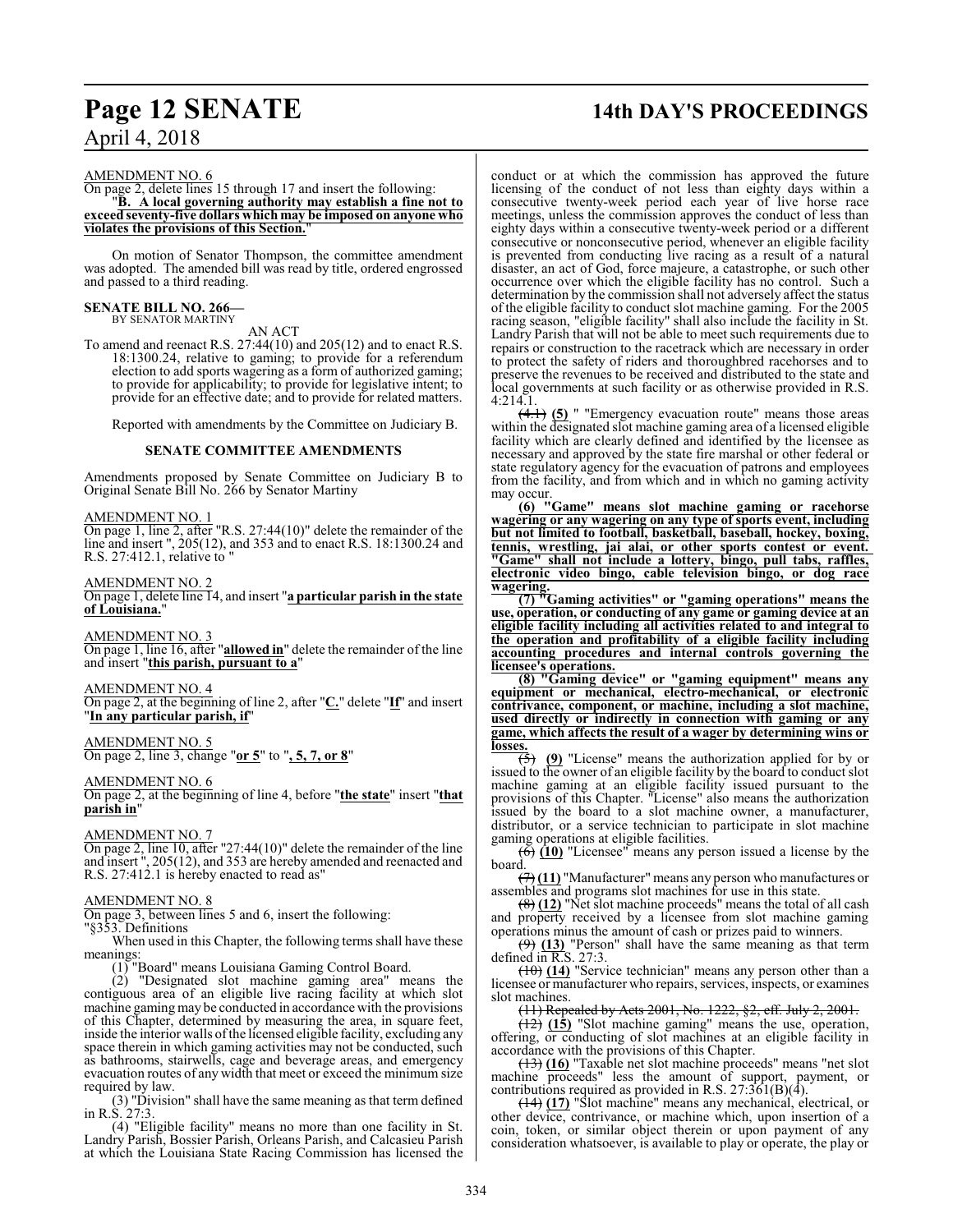## **14th DAY'S PROCEEDINGS Page 13 SENATE**

# April 4, 2018

operation of which, whether by reason of the skill of the operator or application of the element of chance, or both, may deliver or entitle the person playing or operating the machine to receive cash, premiums, merchandise, tokens, or anything of value, whether the payoff is made automatically from the machine or in any other manner.

\* \* \* **§412.1 Sports event wagering**

**A. If approved in a referendum election in a parish, a qualified establishment licensed by the board for the operation of video draw poker devices may conduct sports betting or wagering on any type of sports event, including but not limited to football, basketball, baseball, hockey, boxing, tennis, wrestling, jai alai, or other sports contest or event.**

**B. The Louisiana Gaming Control Board shall promulgate rules and regulations for the conduct of sports wagering by qualified establishments licensed in accordance with this Chapter.**"

On motion of Senator Gary Smith, the committee amendment was adopted. The amended bill was read by title, ordered engrossed and recommitted to the Committee on Finance.

#### **SENATE BILL NO. 274—**

BY SENATORS CARTER, BARROW, BISHOP AND COLOMB AN ACT

To amend and reenact R.S. 14:91, relative to unlawful sales of weapons to minors; to provide relative to sales of assault weapons to persons under the age of twenty-one; to provide with respect to fines and penalties; to provide for definitions; and to provide for related matters.

Reported with amendments by the Committee on Judiciary C.

#### **SENATE COMMITTEE AMENDMENTS**

Amendments proposed by Senate Committee on Judiciary C to Original Senate Bill No. 274 by Senator Carter

AMENDMENT NO. 1 On page 1, at the beginning of line 9 after "A." insert "**(1)**"

AMENDMENT NO. 2 On page 1, line 10, delete "**assault weapon,**"

AMENDMENT NO. 3 On page 1, line 11, change "eighteen **twenty-one**" to "eighteen"

AMENDMENT NO. 4

On page 1, between lines 12 and 13, insert the following:

"**(2) Unlawful sales of weapons to minors is the selling or otherwise delivering for value of any assault weapon to any person under the age of twenty-one. Lack of knowledge of the buyer or other transferee of the assault weapon shall not be a** defense.

On motion of Senator Claitor, the committee amendment was adopted. The amended bill was read by title, ordered engrossed and passed to a third reading.

## **SENATE BILL NO. 288—** BY SENATOR PERRY

AN ACT

To amend and reenact Children's Code Art. 313(B) and R.S. 46:236.2, relative to child support proceedings; to provide for changing the payee of a child support order in certain circumstances; to provide relative to the Department ofChildren and Family Services; to provide for compliance with federal law; to provide certain terms, conditions, and procedures; to provide for an effective date; and to provide for related matters.

Reported with amendments by the Committee on Judiciary A.

#### **SENATE COMMITTEE AMENDMENTS**

Amendments proposed by Senate Committee on Judiciary A to Original Senate Bill No. 288 by Senator Perry

AMENDMENT NO. 1 On page 2, at the beginning of line 3 insert "A."

AMENDMENT NO. 2 On page 2, line 10, delete "A."

On motion of Senator Ward, the committee amendment was adopted. The amended bill was read by title, ordered engrossed and passed to a third reading.

## **SENATE BILL NO. 313—** BY SENATOR LAFLEUR

AN ACT To amend and reenact R.S. 27:372(A) and to enact R.S. 27:372(C), relative to the Louisiana Pari-mutuel Live Racing Facility Economic Redevelopment and Gaming Control Act; to provide for slot machine gaming area limitations in live horse racing facilities; to provide for a maximum number of gaming positions authorized within the designated gaming area; to provide for tournaments; to provide for exceptions; to provide for limitations; and to provide for related matters.

Reported with amendments by the Committee on Judiciary B.

#### **SENATE COMMITTEE AMENDMENTS**

Amendments proposed by Senate Committee on Judiciary B to Original Senate Bill No. 313 by Senator LaFleur

AMENDMENT NO. 1 On page 1, line 2, delete "and to enact R.S. 27:372(C)"

AMENDMENT NO. 2 On page 1, line 6, after "area;" delete the remainder of the line

AMENDMENT NO. 3 On page 1, lines 9 and 10, delete "and R.S. 27:372(C) is hereby enacted"

AMENDMENT NO. 4 On page 1, at the end of line 13, change "**seven**" to "**six**"

AMENDMENT NO. 5 On page 1, delete line 14 and insert "**hundred thirty-two gaming positions**."

AMENDMENT NO. 6 On page 1, delete line 15

AMENDMENT NO. 7 On page 1, delete line 17

AMENDMENT NO. 8 On page 2, delete lines 1 through 10

On motion of Senator Gary Smith, the committee amendment was adopted. The amended bill was read by title, ordered engrossed and passed to a third reading.

## **SENATE BILL NO. 330—** BY SENATOR COLOMB

AN ACT

To amend and reenact R.S. 9:311, relative to the modification of support orders when the Department of Children and Family Services is providing support enforcement services; and to provide for related matters.

Reported with amendments by the Committee on Judiciary A.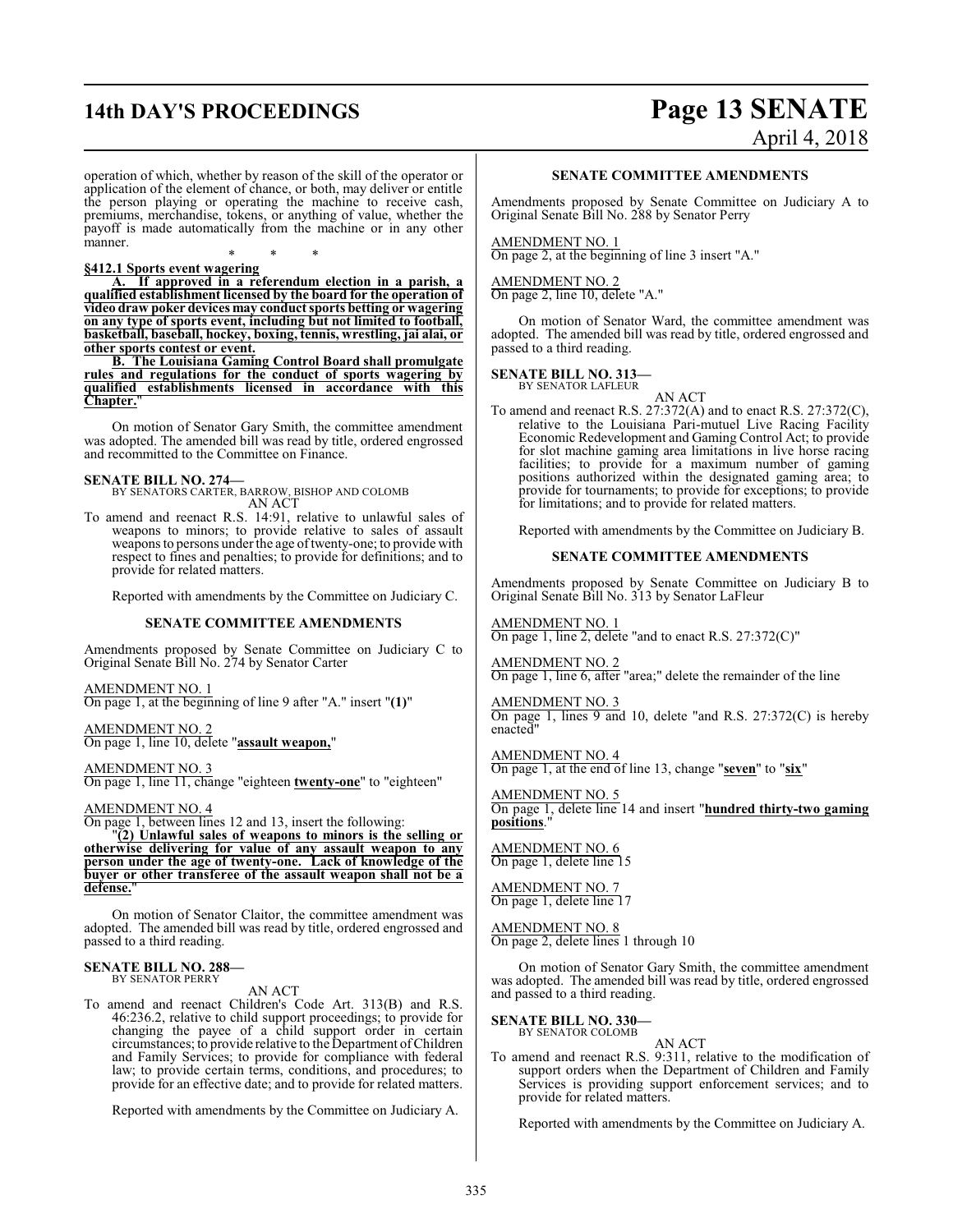## **Page 14 SENATE 14th DAY'S PROCEEDINGS**

#### **SENATE COMMITTEE AMENDMENTS**

Amendments proposed by Senate Committee on Judiciary A to Original Senate Bill No. 330 by Senator Colomb

## AMENDMENT NO. 1

On page 3, line 3, after "E." insert "**(1)**"

#### AMENDMENT NO. 2 On page 3, line 7, delete "F." and insert "F. **(2)**"

#### AMENDMENT NO. 3

On page 3, delete line 11 and insert

"G. **F.** A modified order for support shall be retroactive to the filing date of the rule for modification."

On motion of Senator Ward, the committee amendment was adopted. The amended bill was read by title, ordered engrossed and passed to a third reading.

## **SENATE BILL NO. 337—** BY SENATOR RISER

AN ACT

To enact R.S. 3:4623(C), relative to the Louisiana Weights and Measures Law; to provide relative to the sale of shelled field corn; to exempt the sale of shelled field corn from the Louisiana Weights and Measures Law under certain conditions; and to provide for related matters.

Reported with amendments by the Committee on Agriculture, Forestry, Aquaculture, and Rural Development.

#### **SENATE COMMITTEE AMENDMENTS**

Amendments proposed by Senate Committee on Agriculture, Forestry, Aquaculture, and Rural Development to Original Senate Bill No. 337 by Senator Riser

#### AMENDMENT NO. 1

On page 1, line 10, after "**corn**" delete the remainder of the line

## AMENDMENT NO. 2

On page 1, delete lines 11 and 12 in their entirety

#### AMENDMENT NO. 3

On page 1, at the beginning of line 13, delete "**(2) The**" and insert "**if the**"

#### AMENDMENT NO. 4

On page 1, line 14, after "**certified**" and before "**scale**" delete "**floor**"

#### AMENDMENT NO. 5

On page 1, delete line 15 in its entirety and insert "**distribution of the shelled field corn.**"

On motion of Senator Thompson, the committee amendment was adopted. The amended bill was read by title, ordered engrossed and passed to a third reading.

## **SENATE BILL NO. 358—** BY SENATOR LUNEAU

AN ACT

To amend and reenact Civil Code Art. 1833 and to enact Chapter 10 of Title 35 of the Louisiana Revised Statutes of 1950, to be comprised of R.S. 35:621 through 632, relative to notaries public and commissioners; to provide relative to notarial acts; to authorize electronic notarial acts; to authorize electronic notaries public; to provide certain terms, definitions, conditions, requirements, procedures, and effects; and to provide for related matters.

Reported with amendments by the Committee on Judiciary A.

#### **SENATE COMMITTEE AMENDMENTS**

Amendments proposed by Senate Committee on Judiciary A to Original Senate Bill No. 358 by Senator Luneau

#### AMENDMENT NO. 1 On page 1, delete line 2 and insert

"To enact Chapter 10 of Title 35 of the"

#### AMENDMENT NO. 2

On page 1, line 3, change "632" to "630"

#### AMENDMENT NO. 3

On page 1, delete line 5 and insert "authorize certain electronic notarial acts; to authorize a notary public to perform an electronic notarial act under certain circumstances; to provide"

## AMENDMENT NO. 4

On page 1, line 10, change "632" to "630"

#### AMENDMENT NO. 5

On page 2, delete lines 4 through 29 and on page 3, delete lines 1 through 19, and insert:

**"(3) "Electronic notarial act" means anofficial act passed by or before a notary public pursuant to Title 35 and conducted using electronic means and, which involves electronic documents, an electronic seal, and electronic signature as provided by this Chapter.**

**(4) "Electronic notarial certificate" means the portion of the electronic document that is completed by the notary public in an electronic notarial act which contains the following:**

**(a) The notary public's electronic signature and electronic seal.**

**(b) Other required information concerning the date and place of the notarial act.**

**(c) The facts attested to or certified by the notary public in the notarial act.**

**(5) "Electronic seal" means the information requiredby R.S. 35:12 of the notary public before whomthe electronic notarial act was passed, which is electronically affixed to the electronic document evidencing such electronic notarial act.**

**(6) "Electronic signature" means the signature of a party to an electronic notarial act that is attached to or logically associated with an electronic document by or through an electronic sound, symbol, or mark.**

**(7) "Identity proofing" means a process or service operating in accordance with criteria approved by the secretary through which the identity of a signatory to an electronic notarial act is authenticated through review of personal information from public and proprietary data sources.**

**(8) "Notarial act" as used in this Chapter means the performance by a notary public of a function authorized under Title 35.**

**(9)"Online notarial act" means an electronic notarial act performed by means of two-way video and audio conference technology and an online internet connection that meets the criteria approved by the secretary and the standards adopted in this Chapter.**

**(10) "Principal" means an individual:**

**(a) Whose electronic signature is affixed to the electronic document of an electronic notarial act before a notary public; or**

**(b) Taking an oath or acknowledgment before a notary public but not in the capacity of a witness for the electronic notarial act.**

**(11) "Remote presentation" means a transmission to a notary public through communication technology of an image of a government-issued identification credential that is of sufficient quality to enable the notary public to:**

**(a) Identify the individual seeking an electronic notarial act; and**

**(b) Perform credential analysis.**

**(12) "Secretary" means the Louisiana Secretary of State."**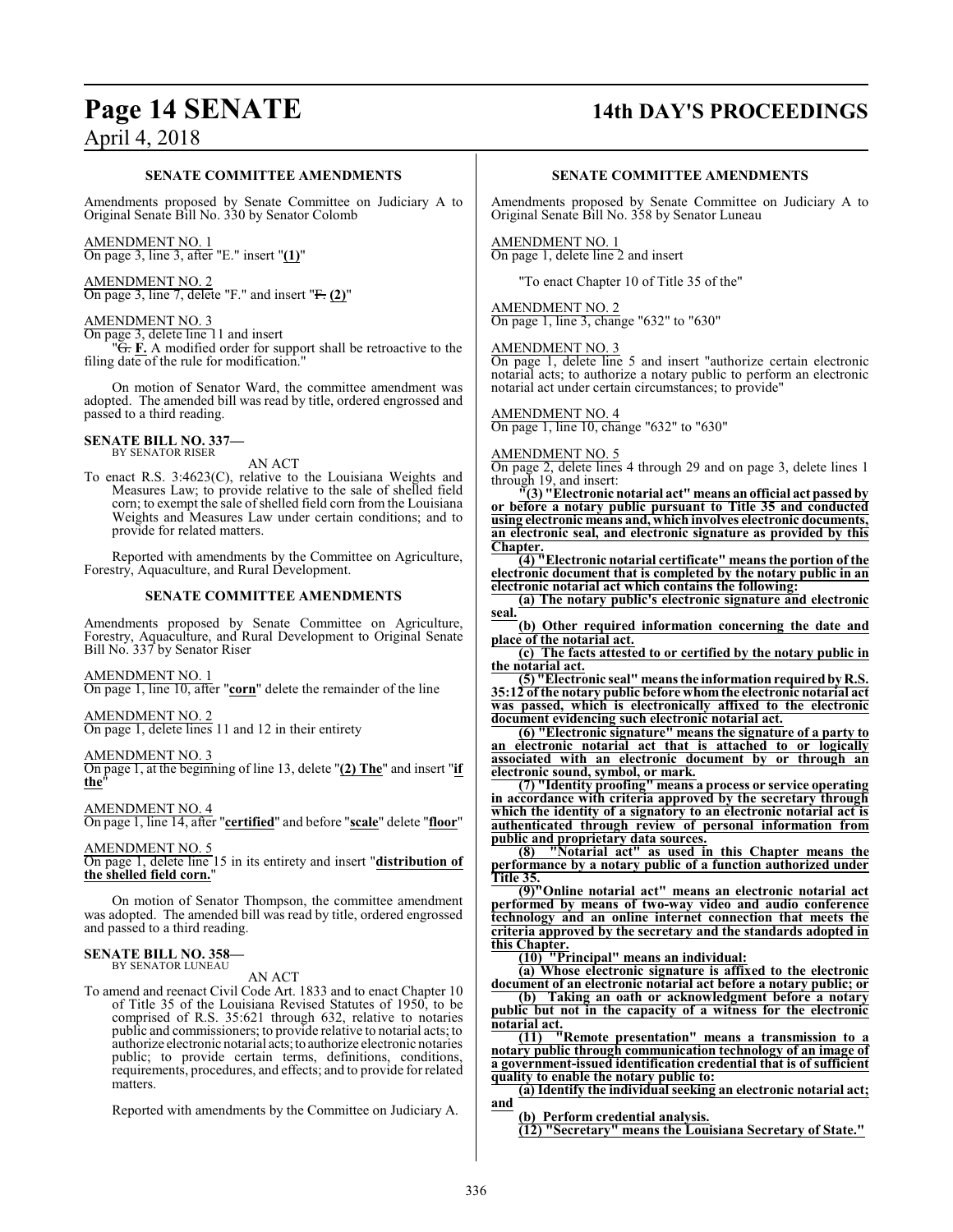## **14th DAY'S PROCEEDINGS Page 15 SENATE**

# April 4, 2018

AMENDMENT NO. 6

On page 3, line 20 change "**§622. Adoption of rules**" to "**§622. Rulemaking**"

AMENDMENT NO. 7 On page 3, line 21, before "**The**" insert "**A.**"

AMENDMENT NO. 8

On page on page 3, between lines 22 and 23, insert

"**B. The secretary may by rule create, promulgate and impose additional mandatory qualifications for a notary public to conduct online notarial acts."**

**"C. The secretary shall create and promulgate rules that require a notary public to keep a secure electronic record of the electronic documents evidencing an electronic notarial act passed by or before the notary. The electronic record shall contain all of the following for each electronic notarial act:** 

**(1) The date and time of the act.**

**(2) The type of act.**

**(3) The type, the title, or a description of the electronic document or proceeding.**

**(4) The printed name and address of each principal involved in the transaction or proceeding.**

**(5) Evidence of identity of each principal to the notarial act shall meet the same standards as provided by Title 35.**

**(6) Evidence of identity for all principals to an electronic notarial act shall also include an electronic recording of any video and audio conference that is the basis for satisfactory evidence of identity and a notation of the type of identification presented as evidence.**

**(7) If applicable, the fee charged for the electronic notarial act.**

**D. The secretary in its discretion, may charge a reasonable fee to require reporting of certain information from a notary public desiring to conduct electronic notarial acts and as otherwise necessary to administer the provisions of this Chapter.**"

AMENDMENT NO. 9

On page 3, line 23, change "**623. Electronic notarial acts; standards**" to "**623. Standards for electronic notarial acts**"

AMENDMENT NO. 10

On page 3, line 25, delete "**in accordance with this Chapter,**"

## AMENDMENT NO. 11

On page 3, delete lines 28 and 29 and delete pages 4 and 5 and insert "**§624. Authority to perform electronic notarial acts**

**A. The secretary shall require a notary public to complete and submit an application before being authorized under this Chapter to perform electronic notarial acts.**

**B. A notary public authorized pursuant to this Section to perform electronic notarial acts is a notary public for purposes ofTitle 35 and subject to the same extent as a notary public appointed and commissioned thereunder.**

**§625. Electronic record of electronic notarial acts**

**A. A notary public shall keep a secure electronic record of all electronic notarial acts in accordance with the rules developed by the secretary.**

**B. The electronic record required by Subsection A of this Section shall be maintained for at least five years after the date of the transaction or proceeding.** 

#### AMENDMENT NO. 12

On page 6, delete lines 1 through 8 and on line 9, change "**628**" to "**626**"

AMENDMENT NO. 13

On page 6, line 13, change "**629**" to "**627**"

AMENDMENT NO. 14

On page 6, delete lines 14 through 29 and insert

"**A. A notary public passing an electronic notarial act shall keep, maintain, protect, and provide for lawful inspection an** **electronic record of all electronic notarial acts as provided by this Chapter and the secretary.**

**B. If the evidence used to authenticate the principal's identity was obtained using electronic audio or video conference technology or through remote presentation as provided by this Chapter, the notary public passing the electronic notarial act shall keep an electronic copy of such evidence in addition to the recording of the video and audio conference and a notation of the type of identification used.**

**C. The notary public passing an electronic notarial act shall take reasonable steps to do all of the following:**

**(1) Ensure the integrity, security, and authenticity of electronic notarial acts.**

**(2) Maintain a backup of the electronic record of electronic notarial acts.**

**(3) Ensure protection of such backup records from unauthorized use.**

**(4) Ensure that any registered device used to create an electronic signature is current and has not been revoked or terminated by its issuing or registering authority.**

**(5) Keep his record, electronic signature, and physical and electronic seals secured under his exclusive control and not allow them to be used by any other notary or any other person.**

**(6) Use his electronic signature only for the purpose of performing electronic notarial acts.**"

AMENDMENT NO. 15 On page 7, delete lines 1 through 14

#### AMENDMENT NO. 16

On page 7, line 15, change "**630**" to "**628**"

#### AMENDMENT NO. 17

On page 7, delete lines 16 though 29 and insert

"**A. A notary public may perform an electronic notarial act authorized under this Chapter that meets the requirements of this Chapter and rules developed by the secretary pursuant hereto regardless of whether the notary public or principal to the at is physically located in this state at the time of any part of the electronic notarial act.**

**B. In performing an electronic notarial act pursuant to this Chapter, a notary public shall verify the identity of a principal creating an electronic signature to such act at the time that the signature is taken as authorized by this Chapter and otherwise in the same manner as governed by Title 35.**

**C. In performing an online notarial act, a notary public shall verify the identity of a principal to the act through remote presentation as defined in this Chapter and using two-way video and audio conference technology and an online internet connection that meets the requirements of this Chapter and otherwise in the same manner as governed by Title 35.**"

#### AMENDMENT NO. 18

On page 8, delete lines 1 through 16 and insert

"**§629. Fees**

**The notary public who passes an online notarial act or employer thereof**"

#### AMENDMENT NO. 19

On page 8, delete lines 20 through 29 and delete page 9 and insert "**§630. Authentic acts**

**Nothing in this Chapter shall prevent an electronic notarial act created in accordance herewith and that meets the requirements of Civil Code Article 1833 from being recognized and treated as an authentic act as provided thereby.**

Section 2. The provisions of this Act shall become effective on August 1, 2019."

On motion of Senator Ward, the committee amendment was adopted. The amended bill was read by title, ordered engrossed and passed to a third reading.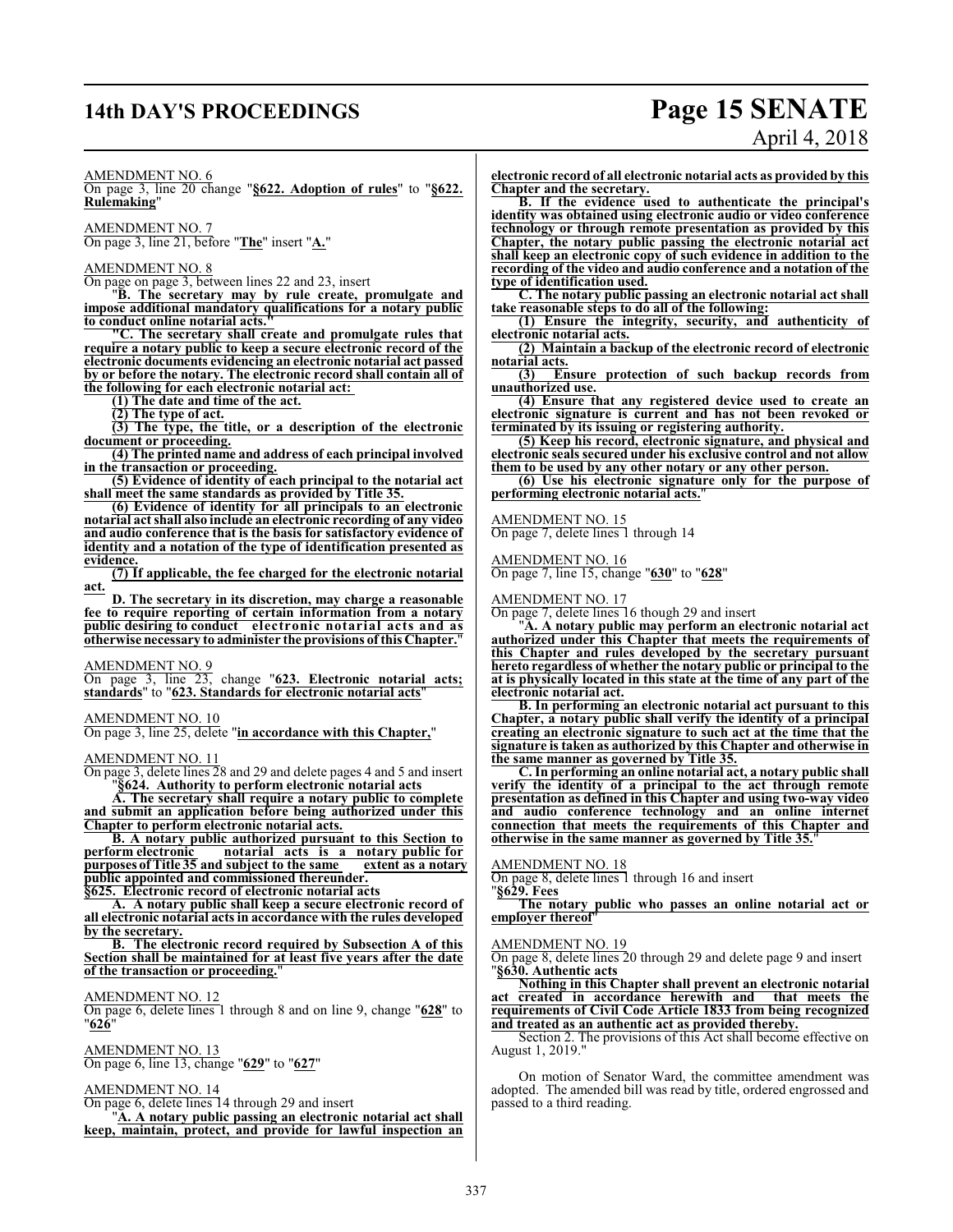## **Page 16 SENATE 14th DAY'S PROCEEDINGS**

April 4, 2018

#### **SENATE BILL NO. 361—**

BY SENATOR WALSWORTH AN ACT

To amend and reenact R.S. 51:3073(4)(a) and 3074, relative to the Database Security Breach Notification Law; to provide for the protection of personal information; to require certain security procedures and practices; to provide for notification requirements; to provide relative to violations; to provide for definitions; and to provide for related matters.

Reported with amendments by the Committee on Judiciary B.

#### **SENATE COMMITTEE AMENDMENTS**

Amendments proposed by Senate Committee on Judiciary B to Original Senate Bill No. 361 by Senator Walsworth

AMENDMENT NO. 1

On page 1, line 2, change "3073(4)(a)" to "3073(2) and (4)(a)"

AMENDMENT NO. 2 On page 1, line 8, "3073(4)(a)" to "3073(2) and (4)(a)"

#### AMENDMENT NO. 3

On page 1, between lines 12 and 13, insert the following:

"\* \* \* (2) "Breach of the security of the system" means the compromise of the security, confidentiality, or integrity of computerized data that results in, or there is a reasonable basis to conclude has resulted **likelihood to result** in, the unauthorized acquisition of and access to personal information maintained by an agency or person. Good faith acquisition of personal information by an employee or agent of an agency or person for the purposes of the agency or person is not a breach of the security of the system, provided that the personal information is not used for, or is subject to, unauthorized disclosure."

#### AMENDMENT NO. 4

On page 1, line 14, delete "an individual's" and insert "**the**"

#### AMENDMENT NO. 5

On page 1, line 15, between "name" and "in" insert "**of an individual resident of this state**"

#### AMENDMENT NO. 6

On page 2, at the end of line 6 insert "**"Biometric data" means data generated by automatic measurements of an individual's biological characteristics, such as fingerprints, voice print, eye retina or iris, or other unique biological characteristic that is used by the owner or licensee to uniquely authenticate an individual's identity when the individual accesses a system or account.**"

#### AMENDMENT NO. 7

On page 3, line 10, delete "**forty-five days**" and insert "**sixty days from the discovery of the breach**"

#### AMENDMENT NO. 8

On page 3, at the end of line 13, insert "**When notification required pursuant to Subsections C and D of this Section is delayed pursuant to Subsection F of this Section or due to a determination by the person or agency that measures are necessary to determine the scope of the breach, prevent further disclosures, and restore the reasonable integrity of the data system, the person or agency shall provide the attorney general the reasons for the delay in writing within the sixty day notification period provided in this Subsection. Upon receipt of the written reasons, the attorney general shall allow a reasonable extension of time to provide the notification required in Subsections C and D of this Section.**"

#### AMENDMENT NO. 9

On page 3, line 23, delete "two hundred fifty" and insert "**one hundred**"

#### AMENDMENT NO. 10

On page 3, line 24, delete "five" and insert "**one**"

AMENDMENT NO. 11

On page 4, between lines 12 and 13, insert the following:

"**I. Notification as provided in this Section shall not be required if after a reasonable investigation, the person or business determines that there is no reasonable likelihood of harm to the residents of this state. The person or business shall retain a copy of the written determination and supporting documentation for five years from the date of discovery of the breach of the security system. If requested in writing, the person or business shall send a copy of the written determination and supporting documentation to the attorney general no later than thirty days from the date of receipt of the request. The provisions of R.S. 51:1404(A)(1)(c) shall apply to a written determination and supporting documentation sent to the attorney general pursuant to this Subsection."**

#### **AMENDMENT NO.** 12

On page 4, delete lines 13 and 14 and insert the following: "**J. A violation of a provision of this Chapter shall constitute an unfair act or practice pursuant to R.S. 51:1405(A).**"

On motion of Senator Gary Smith, the committee amendment was adopted. The amended bill was read by title, ordered engrossed and passed to a third reading.

**SENATE BILL NO. 366—** BY SENATOR WARD

AN ACT

To amend and reenact Civil Code Art. 136, relative to children; to provide relative to visitation rights; to provide relative to visitation rights of grandparents and siblings; to provide certain terms, conditions, requirements, and procedures; and to provide for related matters.

Reported favorably by the Committee on Judiciary A. The bill was read by title, ordered engrossed and passed to a third reading.

#### **SENATE BILL NO. 374—** BY SENATOR BARROW

AN ACT

To enact R.S. 15:892.1, relative to correctional institutions; to require the Department of Public Safety and Corrections to undertake a planning process relative to women's correctional facilities; to provide for legislative intent; to provide with respect to providing services relative to the mental and physical health of incarcerated women; to provide relative to incarcerated pregnant women; to provide relative to the development of programs relative to incarcerated women; to provide relative to transgender inmates; to provide with respect to management of transgender inmate care; to provide relative to staff education, training, and development; and to provide for related matters.

Reported by substitute by the Committee on Judiciary B. The bill was read by title; the committee substitute bill was read.

#### **SENATE BILL NO. —(Substitute of Senate Bill No. 374 by Senator Barrow)** BY SENATOR BARROW

AN ACT

- To enact R.S. 15:892.1, relative to correctional facilities; to provide relative to women in correctional facilities; to provide relative to certain healthcare products for incarcerated females; to provide relative to sex-appropriate correctional officers; to provide for definitions; to provide for applicability; and to provide for related matters.
- Be it enacted by the Legislature of Louisiana:

Section 1. R.S. 15:892.1 is hereby enacted to read as follows: **§892.1. Dignity for incarcerated women**

**A. As used in this Section, the following words shall have the following meanings:**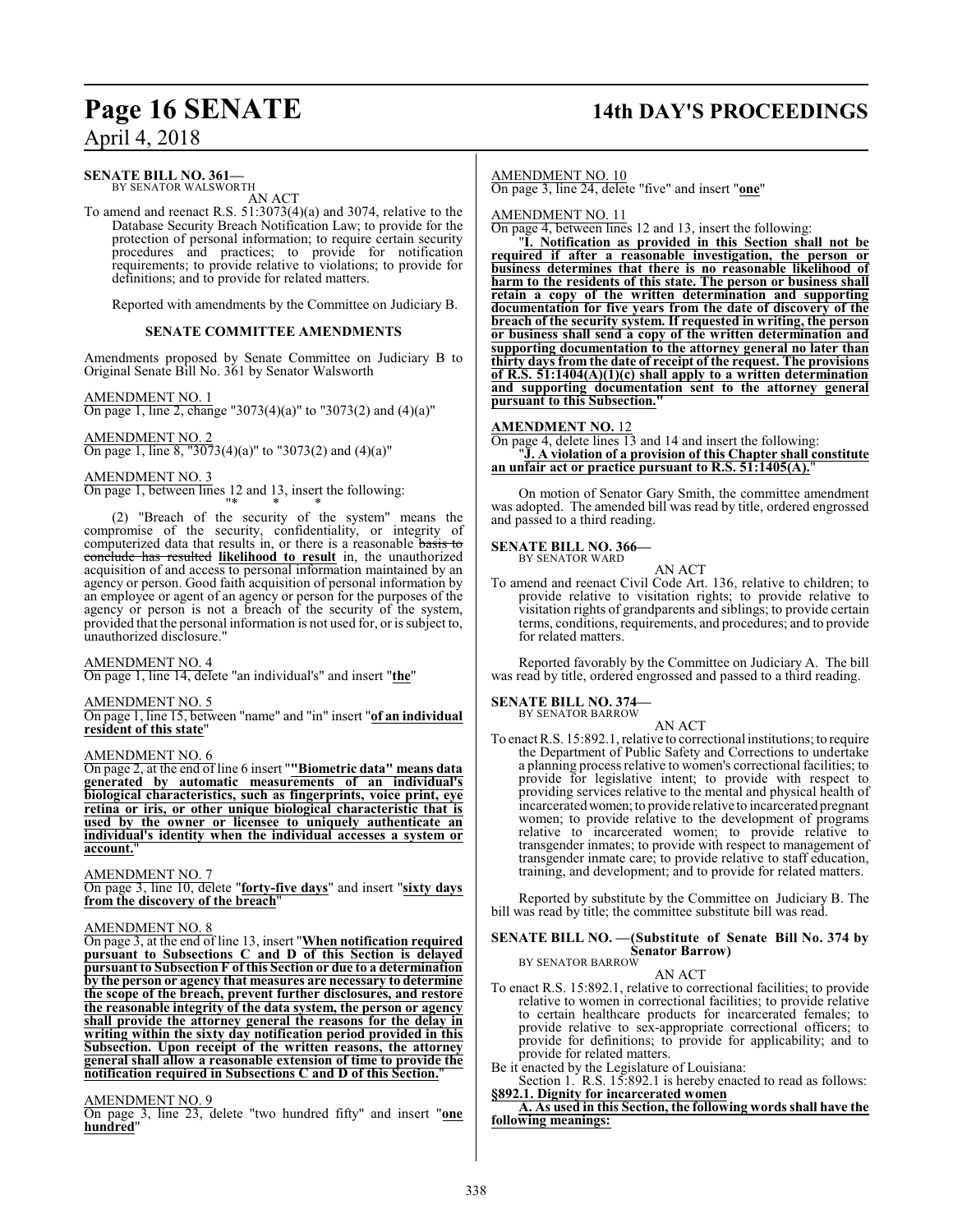## **14th DAY'S PROCEEDINGS Page 17 SENATE**

# April 4, 2018

**(1) "Custodian" means a warden, sheriff, deputy sheriff, law enforcement officer, employee of a correctional facility, or any other person having actual custody of an incarcerated person.**

**(2) "Correctional facility" includes facilities operated by a political subdivision, facilities operated by private entities, and facilities owned or operated by the state or the Louisiana Correctional Facilities Corporation that houses offenders sentenced to the custody of the Department of Public Safety and Corrections.**

**(3) "Correctional officer" means any employee of a correctional facility.**

**B.(1) A custodian shall make healthcare products available to all women incarcerated in a correctional facility at no cost and in a quantity that is appropriate to the needs of the woman without a medical permit. Custodians shall not require that a woman be diagnosed with an illness to access healthcare products. Custodians shall make healthcare products available in housing units and in the medical area of a correctional facility.**

**(2) Healthcare products, as used in this Section, shall include but not be limited to:**

**(a) Feminine hygiene products.**

**(b) Moisturizing soap that is not lye-based.**

**(c) Body lotion.**

**(d) Toothbrushes.**

**(e) Toothpaste.**

**(f) Any other healthcare product the custodian deems appropriate.**

**C.(1) A male correctional officer shall not conduct a patdown search or body cavity search on an incarcerated woman unless the woman presents an immediate risk of harm to herself or others and a female correctional officer is not available.**

**(2) A male correctional officer shall not enter into an area of the correctional facility in which incarcerated women may be in a state of undress or an area where incarcerated women in a state of undress may be viewed including but not limited to restrooms, shower areas, or medical treatment areas. If a female correctional officer is not available or if a female correctional officer requires assistance, a male correctional officer may enter into an area provided in this Paragraph in the event of a medical emergency or if an incarcerated woman presents an immediate risk of harm to herself or others.**

**(3) A male correctional officer shall announce his presence upon entering a housing unit for incarcerated women.**

**(4) If a male correctional officer conducts a pat-down search or body cavity search or enters a prohibited area in an emergency situation as provided in Paragraphs (1) and (2) of this Subsection, the custodian or an employee of the correctional facility shall document the incident, including the circumstances necessitating the male officer's actions, no later than three days after the incident. The custodian shall review and retain all documentation.**

**D. The Department of Public Safety and Corrections shall promulgate rules and regulations in accordance with the Administrative Procedure Act to effectuate the provisions of this Section.**

On motion of Senator Gary Smith, the committee substitute bill was adopted and becomes Senate Bill No. 558 by Senator Barrow, substitute for Senate Bill No. 374 by Senator Barrow.

#### **SENATE BILL NO. 558— (Substitute of Senate Bill No. 374 by Senator Barrow)** BY SENATOR BARROW

#### AN ACT

To enact R.S. 15:892.1, relative to correctional facilities; to provide relative to women in correctional facilities; to provide relative to certain healthcare products for incarcerated females; to provide relative to sex-appropriate correctional officers; to provide for definitions; to provide for applicability; and to provide for related matters.

The bill was read by title and placed on the Calendar for a second reading.

#### **SENATE BILL NO. 384—**

BY SENATOR CLAITOR AN ACT

To enact R.S. 14:133.7, relative to offenses affecting public records; to prohibit the publication of certain criminal record information or juvenile record information; to provide definitions; to provide penalties; and to provide for related matters.

Reported with amendments by the Committee on Judiciary C.

#### **SENATE COMMITTEE AMENDMENTS**

Amendments proposed by Senate Committee on Judiciary C to Original Senate Bill No. 384 by Senator Claitor

AMENDMENT NO. 1

On page 6, delete lines 19 and 20 and insert the following:

"**(7) "Publish" means:**

**(a) In the case of the records of adults, to communicate or make information available to another person on an internet website or in any other publication that charges a fee for the removal of the information.**

**(b) In the case of the records of a juvenile, to communicate or make information available to another person by any means, including but not limited to an internet website.**"

On motion of Senator Claitor, the committee amendment was adopted. The amended bill was read by title, ordered engrossed and passed to a third reading.

**SENATE BILL NO. 410—** BY SENATOR WHITE

AN ACT

To enact R.S. 15:571.3(F) and 574.4(I), relative to diminution of sentence for good behavior and parole; to provide for a report to the legislature relative to offenders released for "good time"; to provide for a report to the legislature relative to offenders released on parole; and to provide for related matters.

Reported with amendments by the Committee on Judiciary C.

#### **SENATE COMMITTEE AMENDMENTS**

Amendments proposed by Senate Committee on Judiciary C to Original Senate Bill No. 410 by Senator White

#### AMENDMENT NO. 1

On page 2, between lines 8 and 9, insert the following:

"**(6) Any information relative to juvenile offenders that is exempt from release pursuant to a public records request or otherwise deemed confidential by law shall be redacted from the report provided for by this Subsection.**"

#### AMENDMENT NO. 2

On page 2, between lines 27 and 28, insert the following:

"**(6) Any information relative to juvenile offenders that is exempt from release pursuant to a public records request or otherwise deemed confidential by law shall be redacted from the report provided for by this Subsection.**"

On motion of Senator Claitor, the committee amendment was adopted. The amended bill was read by title, ordered engrossed and passed to a third reading.

## **SENATE BILL NO. 458—** BY SENATORS GATTI AND PEACOCK

AN ACT

To amend and reenact R.S.  $15:574.20(A)$  and  $(C)(1)(a)$  and to enact R.S. 15:574.20(C)(4), relative to medical parole and medical treatment furloughs; to prohibit a medical treatment furlough to any offender who is serving a sentence for a conviction of first degree murder or second degree murder; and to provide for related matters.

Reported with amendments by the Committee on Judiciary C.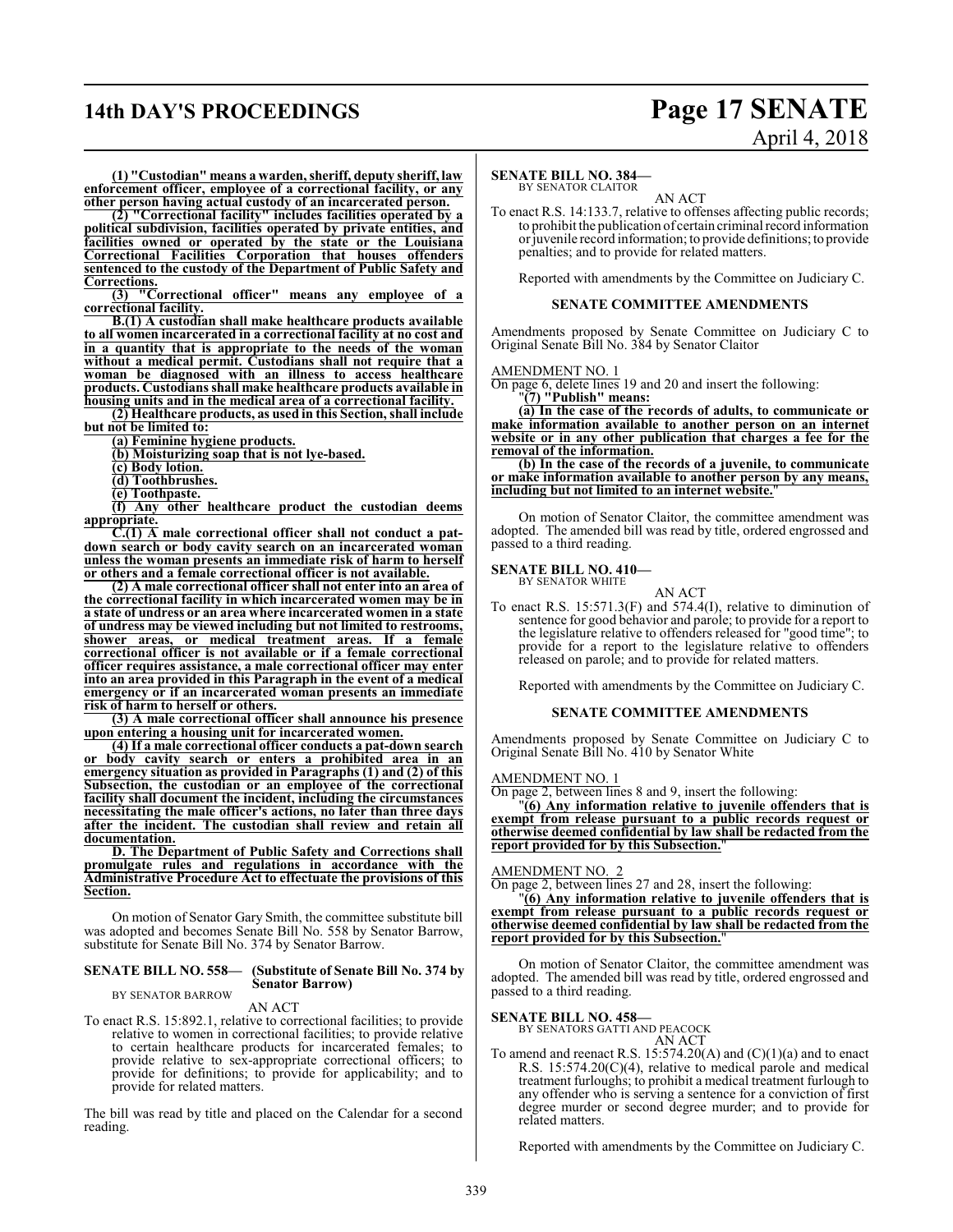## **Page 18 SENATE 14th DAY'S PROCEEDINGS**

## April 4, 2018

#### **SENATE COMMITTEE AMENDMENTS**

Amendments proposed by Senate Committee on Judiciary C to Original Senate Bill No. 458 by Senator Gatti

#### AMENDMENT NO. 1

On page 1, line 2, after "15:574.20(A)" delete "and" and insert a comma "," and after " $(C)(1)(a)$ " insert ",  $(D)$ , and  $(E)$ "

#### AMENDMENT NO. 2

On page 1, line 7, after "15:574.20(A)" delete "and" and insert a comma "," and after " $(C)(1)(a)$ " insert ",  $(D)$ , and  $(E)$ "

#### AMENDMENT NO. 3

On page 2, delete line 12 and insert the following:

"D.**(1)** No offender shall be recommended for parole or medical treatment furlough pursuant to this Section by the department until full consideration has been given to the offender's crime and criminal history, length of time served in custody, institutional conduct, an indication that the offender represents a low risk to himself or society, and a medical assessment of the offender's condition. In the assessment of risk, emphasis shall be given to the offender's medical condition and how this relates to his overall risk to society.

**(2) Neither the department nor the warden of the correctional facility shall recommend that the offender's sentence be commuted for any medical reasons contemplated by this Section.**

E.**(1)** The authority to grant **medical** parole or medical treatment furlough pursuant to this Section shall rest solely with the committee on parole, and the committee shall establish additional conditions of the parole or medical treatment furlough in accordance with the provisions of this Subpart.

**(2)** The Department of Public Safety and Corrections shall identify those offenders who may be eligible for medical parole or medical treatment furlough based upon available medical information. In considering an offender for medical parole or medical treatment furlough, the committee may require that additional medical evidence be produced or that additional medical examinations be conducted.

**(3)** The committee on parole shall determine the risk to public safety and shall grant medical parole or medical treatment furlough only after determining that the offender does not pose a threat to public safety.

**(4) An offender who is denied medical parole or medical treatment furlough may apply for a rehearing within the time frame applicable to a denial of parole under any other provision of this Part.**

**(5)(a) Within seven business days of the decision of the committee on parole to grant medical parole or medical leave furlough to an offender, the department shall notify any off-site medical facility designated for an eligible offender's medical treatment of the decision.**

**(b) The off-site medical facility shall, not less than fourteen days before the offender begins treatment at the facility, provide notice to its patients or residents that the offender will be receiving treatment at that facility.** 

**(c) The off-site medical facility shall, not less than fourteen days before the offender begins treatment at the facility, provide notice that the offender will be receiving treatment at that facility to each patient's or resident's next of kin, curator, tutor, or person having power of attorney for the patient or resident.** \* \* \*"

On motion of Senator Claitor, the committee amendment was adopted. The amended bill was read by title, ordered engrossed and passed to a third reading.

#### **SENATE BILL NO. 468—** BY SENATOR MORRISH

### AN ACT

To amend and reenact R.S. 4:705(1), (9), and (10)(a) and 706(A) and  $(B)$  and to enact R.S. 4:705 $(2)(f)$  and 707.1, relative to gaming; to authorize public institutions of higher education to conduct raffles to support the institution; to provide for state licensure;

to provide for duties and functions of the office of charitable gaming; and to provide for related matters.

Reported by substitute by the Committee on Judiciary B. The bill was read by title; the committee substitute bill was read.

#### **SENATE BILL NO. —(Substitute of Senate Bill No. 468 by Senator Morrish)** BY SENATOR MORRISH

AN ACT

To amend and reenact R.S. 4:707(D) and (F)(3) and to enact R.S.  $4:707(E)(6)$ , relative to charitable raffles, bingo, and keno; to provide for licensure; to provide for a license to conduct raffles; to authorize public institutions of higher education to conduct raffles under certain circumstances; and to provide for related matters

Be it enacted by the Legislature of Louisiana:

Section 1. R.S. 4:707(D) and (F)(3) are hereby amended and reenacted and R.S. 4:707(E)(6) is hereby enacted to read as follows: §707. Authorization to license certain organizations; exemption; requirement for state license

\* \* \* D.(1) In addition to the authority granted in Subsection A ofthis Section, the office may license the following organizations, as defined herein, to hold and operate the specific kind of game or games of chance enumerated in Subsection A of this Section without the requirement that any such organization qualify with the Internal Revenue Service for an exemption from federal income tax as specified by R.S. 4:703(1): Mardi Gras carnival organizations, civic or service associations, qualified associations of licensed charitable organizations, volunteer fire companies, booster clubs, and parentteacher associations**, and public institutions of higher learning**.

(2) In addition to the authority granted in Subsection B of this Section, the governing authority of any parish or municipality may license the following organizations, as defined herein, to hold and operate the specific kind of game or games of chance enumerated in Subsection B of this Section without the requirement that any such organization qualify with the Internal Revenue Service for an exemption from federal income tax as specified by R.S. 4:703(1): Mardi Gras carnival organizations, civic or service associations, qualified associations of licensed charitable organizations, volunteer fire companies, booster clubs, and parent-teacher associations**, and public institutions of higher learning**.

E. In addition to the provisions of R.S. 4:703, the following definitions shall apply for the purposes of this Section:

\* \* \* **(6) A "public institution of higher education" includes every in-state public graduate and undergraduate institution, public junior and community college, public technical institute, and each separate school or department of the institution, college, or institute when the entire net proceeds are devoted to support the institution.**

F. \* \* \* (3)**(a)** A charitable organization, upon application to the municipality or parish, shall be exempt from the licensing and reporting requirements provided in R.S. 4:708 through 716 of this Chapter for the purpose of conducting a raffle as defined in Paragraph  $(A)(1)$  of this Section in any municipality or parish the governing authority of which has decided to permit raffles, bingo, and keno within its limits as provided in R.S. 4:706, provided the municipality or parish finds, upon such application, that the charitable organization is conducting such raffle for the purpose of providing support to any elementary or secondary school in the municipality or parish or for other purposes of community support.

**(b) A public institute of higher education licensed pursuant to this Section shall be exempt from the licensing and reporting requirements provided in R.S. 4:708 through 716 of this Chapter in any municipality or parish the governing authority of which has decided to permit raffles, bingo, and keno within its limits and may sell shares, tickets, or rights to participate in the authorized game known as raffle and may conduct the game of raffle when the entire net proceeds of the games of chance are devoted to supporting the institution.** \* \* \*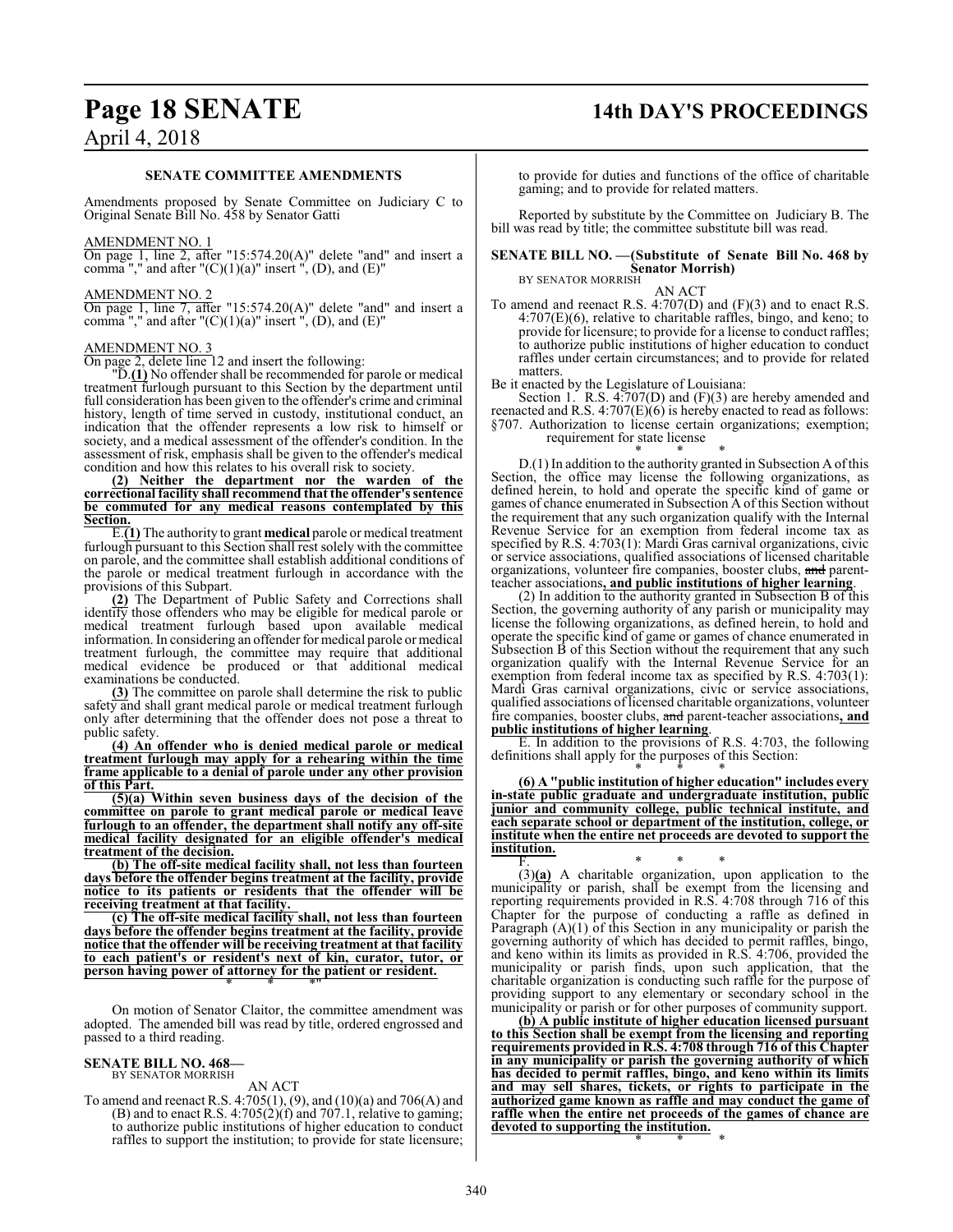## **14th DAY'S PROCEEDINGS Page 19 SENATE**

On motion of Senator Gary Smith, the committee substitute bill was adopted and becomes Senate Bill No. 559 by Senator Morrish, substitute for Senate Bill No. 468 by Senator Morrish.

**SENATE BILL NO. 559— (Substitute of Senate Bill No. 468 by Senator Morrish)**

BY SENATOR MORRISH

AN ACT

To amend and reenact R.S. 4:707(D) and (F)(3) and to enact R.S. 4:707(E)(6), relative to charitable raffles, bingo, and keno; to provide for licensure; to provide for a license to conduct raffles; to authorize public institutions of higher education to conduct raffles under certain circumstances; and to provide for related matters.

The bill was read by title and placed on the Calendar for a second reading.

#### **SENATE BILL NO. 476—** BY SENATOR LONG

AN ACT

To amend and reenact R.S. 13:1883(I), to increase the salary of the marshal of the City Court of Natchitoches; and to provide for related matters.

Reported favorably by the Committee on Judiciary B. The bill was read by title, ordered engrossed and passed to a third reading.

## **SENATE BILL NO. 481—** BY SENATOR WALSWORTH

AN ACT

To amend and reenact R.S.  $8:659(A)$  and to enact R.S.  $8:660(5)$ , relative to human remains; to provide relative to permission to move human remains; to provide for exceptions; to provide for terms, conditions, and procedures; and to provide for related matters.

Reported favorably by the Committee on Judiciary A. The bill was read by title, ordered engrossed and passed to a third reading.

#### **Senate Resolutions on Second Reading Reported by Committees**

#### **SENATE RESOLUTION NO. 46—** BY SENATOR PERRY

A RESOLUTION

To urge and request the Louisiana State Law Institute to review state laws, rules, regulations, policies, and procedures relative to mental health evaluations used in child custody and visitation proceedings.

Reported favorably by the Committee on Judiciary A.

The resolution was read by title. On motion of Senator Perry, the Senate Resolution was adopted.

### **Senate Concurrent Resolutions on Third Reading and Final Passage**

**SENATE CONCURRENT RESOLUTION NO. 5—**<br>BY SENATORS MIZELL AND HEWITT AND REPRESENTATIVES<br>CROMER, PEARSON AND WHITE

A CONCURRENT RESOLUTION

To express opposition to the "One Lake" project that proposes to dam the Pearl River and to build a fifteen hundred-acre lake near Jackson, Mississippi and to urge and request the United States Army Corps of Engineers to deny the pending permit application for the project.

The concurrent resolution was read by title. Senator Mizell moved to adopt the Senate Concurrent Resolution.

### **ROLL CALL**

The roll was called with the following result:

YEAS

| Mr. President | Gatti         | Peacock   |
|---------------|---------------|-----------|
| Allain        | Hewitt        | Perry     |
| Barrow        | Johns         | Peterson  |
| Bishop        | Lambert       | Price     |
| Boudreaux     | Long          | Riser     |
| Carter        | Luneau        | Smith, J. |
| Chabert       | Martiny       | Tarver    |
| Cortez        | Milkovich     | Thompson  |
| Donahue       | Mills         | Walsworth |
| Erdey         | Mizell        | Ward      |
| Fannin        | Morrish       | White     |
| Total - 33    | <b>NAYS</b>   |           |
| Total $-0$    | <b>ABSENT</b> |           |
| Appel         | Colomb        | Morrell   |
| Claitor       | LaFleur       | Smith, G. |

The Chair declared the Senate adopted the Senate Concurrent Resolution and ordered it sent to the House.

## **SENATE CONCURRENT RESOLUTION NO. 7—** BY SENATOR MORRELL

A CONCURRENT RESOLUTION

To adopt Joint Rule 21 of the Joint Rules of Order of the Senate and House ofRepresentatives, relative to legislative instruments that enact or amend tax preferences; to require that all legislative instruments enacting or amending tax preferences include a sunset date, a cost-benefit analysis requirement, and a stated policy goal.

On motion of Senator Morrell the resolution was read by title and returned to the Calendar, subject to call.

#### **SENATE CONCURRENT RESOLUTION NO. 8—** BY SENATOR MORRELL

A CONCURRENT RESOLUTION

To urge and request the state Department of Education to investigate the feasibility and cost of installing silent alarms in all elementary and secondary school classrooms in Louisiana.

The concurrent resolution was read by title. Senator Morrell moved to adopt the Senate Concurrent Resolution.

### **ROLL CALL**

The roll was called with the following result:

Morrish

#### YEAS

Mr. President Gatti Beacock<br>
Allain Hewitt Perry Allain Hewitt<br>Barrow Johns Barrow Johns Peterson<br>Bishop Lambert Price Boudreaux Long<br>Carter Luneau Carter Luneau Smith, J.<br>
Chabert Martiny Tarver Chabert Martiny<br>Claitor Milkovich Claitor Milkovich Thompson Donahue Mizell Ward Erdey Morrell<br>Fannin Morrish Total - 35

Total - 6

Lambert Price<br>
Long Riser Mills Walsworth<br>
Mizell Ward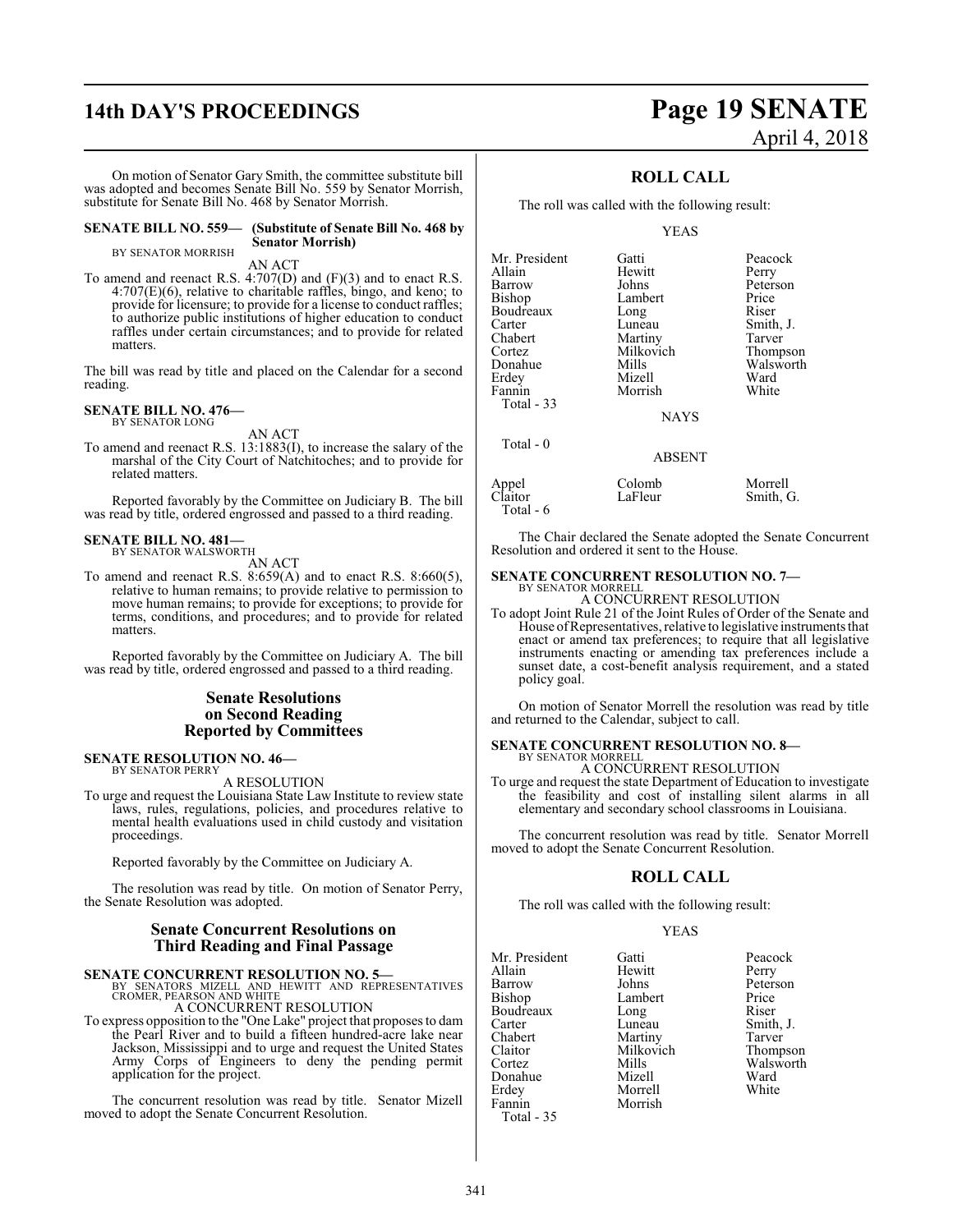## **Page 20 SENATE 14th DAY'S PROCEEDINGS**

#### NAYS

Total - 0

ABSENT

Appel LaFleur<br>Colomb Smith, C Smith, G. Total - 4

The Chair declared the Senate adopted the Senate Concurrent Resolution and ordered it sent to the House.

#### **SENATE CONCURRENT RESOLUTION NO. 39—** BY SENATOR JOHNS

A CONCURRENT RESOLUTION

To create the Child Protection Act Advisory Commission to conduct a broad study of the effectiveness of the Child Protection Act and to make recommendations for systemic improvements and legislative changes to ensure the protection of the children of the state from abuse and neglect while being able to provide safe placement options that are in their best interest.

The concurrent resolution was read by title. Senator Johns moved to adopt the Senate Concurrent Resolution.

### **ROLL CALL**

The roll was called with the following result:

#### YEAS

Peacock Perry Peterson<br>Price

Smith, J.<br>Tarver

Thompson Walsworth<br>Ward

| Mr. President | Gatti       | Peacoo |
|---------------|-------------|--------|
| Allain        | Hewitt      | Perry  |
| Barrow        | Johns       | Peters |
| Bishop        | Lambert     | Price  |
| Boudreaux     | Long        | Riser  |
| Carter        | Luneau      | Smith, |
| Chabert       | Martiny     | Tarver |
| Claitor       | Milkovich   | Thomp  |
| Cortez        | Mills       | Walsw  |
| Donahue       | Mizell      | Ward   |
| Erdey         | Morrell     | White  |
| Fannin        | Morrish     |        |
| Total - 35    |             |        |
|               | <b>NAYS</b> |        |
| Total - 0     |             |        |

#### ABSENT

Appel LaFleur<br>Colomb Smith, C Smith, G. Total - 4

The Chair declared the Senate adopted the Senate Concurrent Resolution and ordered it sent to the House.

## **SENATE CONCURRENT RESOLUTION NO. 42—** BY SENATORS APPEL, ERDEY, PEACOCK AND THOMPSON A CONCURRENT RESOLUTION

To create and provide for the Louisiana Trash and Litter Task Force to study the problems relative to litter and trash on state highways and waterways and to recommend any action or legislation that the task force deems necessary or appropriate.

#### **Floor Amendments**

Senator Walsworth proposed the following amendments.

#### **SENATE FLOOR AMENDMENTS**

Amendments proposed by Senator Walsworth to Engrossed Senate Concurrent Resolution No. 42 by Senator Appel

#### AMENDMENT NO. 1

On page 1, line 17, delete "seventeen" and insert "eighteen"

AMENDMENT NO. 2

On page 2, between lines 20 and 21, insert the following: "(11) The chair of the House Committee on Transportation, Highways and Public Works or another member of the committee designated by the chair."

AMENDMENT NO. 3 On page 2, line 21, change "(11)" to "(12)"

AMENDMENT NO. 4 On page 2, line 23, change "(12)" to "(13)"

AMENDMENT NO. 5 On page 2, line 24, change "(13)" to "(14)"

AMENDMENT NO. 6 On page 2, line 25, change "(14)" to "(15)"

AMENDMENT NO. 7 On page 2, line 27, change "(15)" to "(16)"

AMENDMENT NO. 8 On page 2, line 28, change "(16)" to "(17)"

AMENDMENT NO. 9 On page 2, line 29, change "(17)" to "(18)"

On motion of Senator Walsworth, the amendments were adopted.

The concurrent resolution was read by title. Senator Walsworth moved to adopt the amended Senate Concurrent Resolution.

### **ROLL CALL**

The roll was called with the following result:

#### YEAS

| Mr. President<br>Allain<br>Barrow<br>Bishop<br>Boudreaux<br>Carter<br>Chabert<br>Claitor<br>Cortez<br>Donahue<br>Erdey<br>Fannin<br>Total - 35 | Gatti<br>Hewitt<br>Johns<br>Lambert<br>Long<br>Luneau<br>Martiny<br>Milkovich<br>Mills<br>Mizell<br>Morrell<br>Morrish<br>NAYS | Peacock<br>Perry<br>Peterson<br>Price<br>Riser<br>Smith, J.<br>Tarver<br>Thompson<br>Walsworth<br>Ward<br>White |
|------------------------------------------------------------------------------------------------------------------------------------------------|--------------------------------------------------------------------------------------------------------------------------------|-----------------------------------------------------------------------------------------------------------------|
| Total $-0$                                                                                                                                     | <b>ABSENT</b>                                                                                                                  |                                                                                                                 |
| Appel<br>Colomb<br>Total - 4                                                                                                                   | LaFleur<br>Smith, G.                                                                                                           |                                                                                                                 |

The Chair declared the Senate adopted the amended Senate Concurrent Resolution and ordered it reengrossed and sent to the House.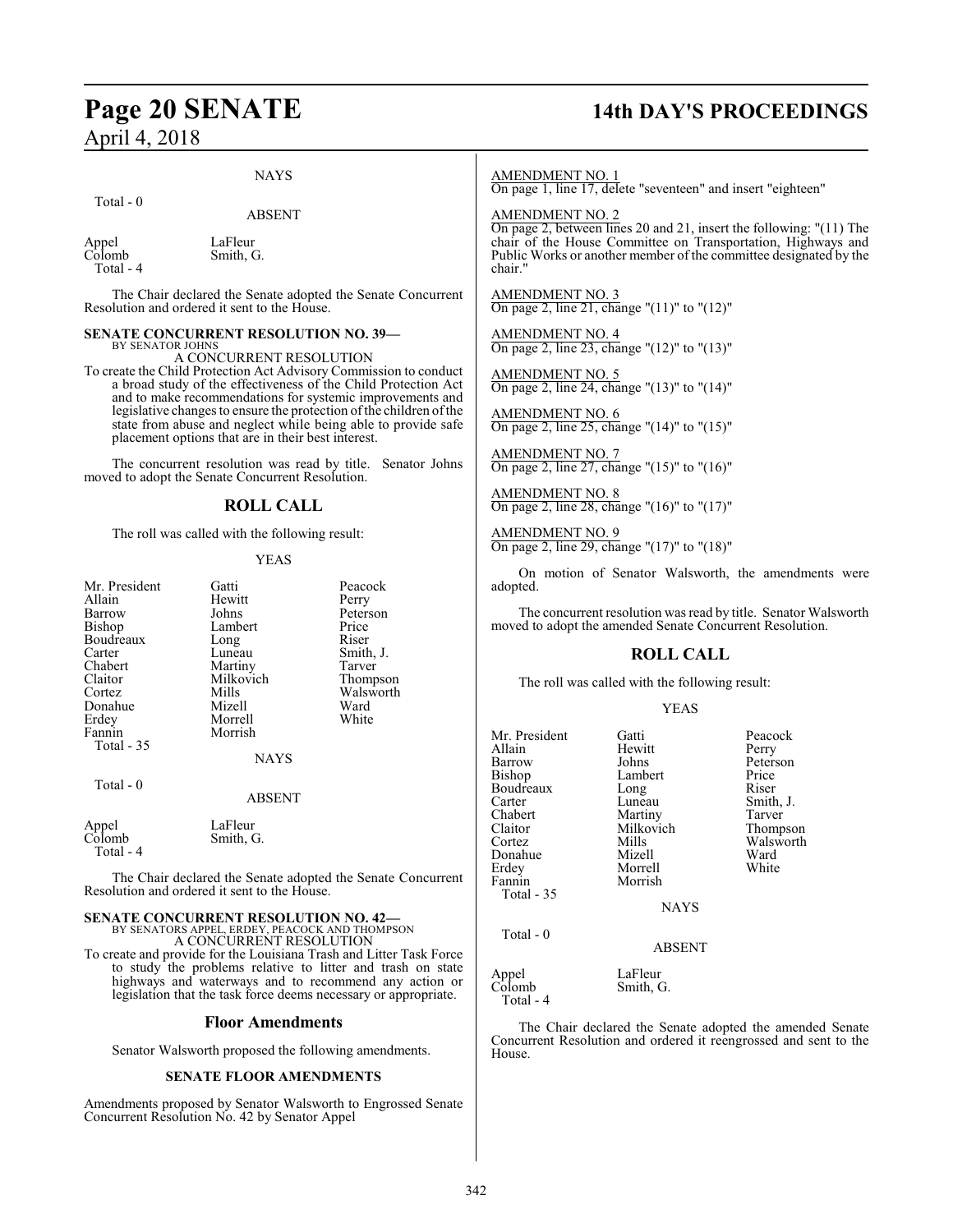# **14th DAY'S PROCEEDINGS Page 21 SENATE** April 4, 2018

#### **Senate Bills and Joint Resolutions on Third Reading and Final Passage**

#### **SENATE BILL NO. 233—** BY SENATOR MORRELL

AN ACT

To amend and reenact R.S. 9:2717, relative to contracts; to allow a court to render null and void certain nondisclosure agreements and nondisclosure contract provisions; to provide for public policy; to provide for retroactive application; and to provide for related matters.

The bill was read by title. Senator Morrell moved the final passage of the bill.

### **ROLL CALL**

The roll was called with the following result:

#### YEAS

| Mr. President<br>Allain<br>Barrow<br>Bishop<br>Boudreaux<br>Carter<br>Cortez<br>Gatti<br>Johns<br>Total - 25 | Lambert<br>Long<br>Luneau<br>Martiny<br>Milkovich<br>Mills<br>Mizell<br>Morrell<br>Morrish | Perry<br>Peterson<br>Price<br>Smith, G.<br>Tarver<br>Thompson<br>Ward |
|--------------------------------------------------------------------------------------------------------------|--------------------------------------------------------------------------------------------|-----------------------------------------------------------------------|
|                                                                                                              | <b>NAYS</b>                                                                                |                                                                       |
| Chabert<br>Claitor<br>Donahue<br>Erdey<br>Total - 11                                                         | Fannin<br>Hewitt<br>Peacock<br>Riser<br><b>ABSENT</b>                                      | Smith, J.<br>Walsworth<br>White                                       |

The Chair declared the bill was passed and ordered it sent to the House. Senator Morrell moved to reconsider the vote by which the

Appel Colomb LaFleur

bill was passed and laid the motion on the table.

#### **SENATE BILL NO. 243—**

Total - 3

BY SENATORS MORRELL AND CARTER A JOINT RESOLUTION

Proposing to amend Article I, Section 17(A) of the Constitution of Louisiana, relative to jury trials in criminal cases; to provide for unanimous juries in felony cases; and to specify an election for submission of the proposition to electors and provide a ballot proposition.

#### **Floor Amendments**

Senator Martiny proposed the following amendments.

#### **SENATE FLOOR AMENDMENTS**

Amendments proposed by Senator Martiny to Engrossed Senate Bill No. 243 by Senator Morrell

#### AMENDMENT NO. 1

On page 1, line 15, after "verdict" and before "." insert the following: "**, provided that this provision is applicable only to such offenses committed on and after January 1, 2019**"

#### AMENDMENT NO. 2

On page 2, line 15, after "trials" and before "?" insert the following: ", to be applicable to offenses committed on or after January 1, 2019"

On motion of Senator Martiny, the amendments were adopted.

The bill was read by title. Senator Morrell moved the final passage of the amended bill.

### **ROLL CALL**

The roll was called with the following result:

|  | v<br>I |
|--|--------|
|--|--------|

| Mr. President<br>Allain<br>Barrow<br>Bishop<br>Boudreaux<br>Carter<br>Chabert<br>Claitor<br>Cortez<br>Total - 27 | Donahue<br>Erdey<br>Hewitt<br>Johns<br>LaFleur<br>Luneau<br>Martiny<br>Milkovich<br>Mills<br><b>NAYS</b> | Mizell<br>Morrell<br>Morrish<br>Peacock<br>Perry<br>Peterson<br>Price<br>Smith, G.<br>Tarver |
|------------------------------------------------------------------------------------------------------------------|----------------------------------------------------------------------------------------------------------|----------------------------------------------------------------------------------------------|
| Fannin<br>Gatti<br>Lambert<br>Long<br>Total - $10$                                                               | Riser<br>Smith, J.<br>Thompson<br>Walsworth<br><b>ABSENT</b>                                             | Ward<br>White                                                                                |
| Appel                                                                                                            | Colomb                                                                                                   |                                                                                              |

Total - 2

The Chair declared the amended bill was passed, ordered reengrossed and sent to the House. Senator Morrell moved to reconsider the vote by which the bill was passed and laid the motion on the table.

#### **SENATE BILL NO. 262—**

BY SENATOR GATTI

AN ACT To amend and reenact R.S. 29:724(B)(1) and the introductory paragraph of  $(D)$  and to enact  $R.S.$  29:724 $(D)(8)$  and  $(9)$ , relative to the Louisiana Homeland Security and Emergency Assistance and Disaster Act; to provide for the powers of the governor during a disaster or emergency; to remove the thirty dayexpiration date of certain executive orders or proclamations; to authorize the suspension of liberative prescription and peremptive periods; to authorize the extension of certain insurance claims; and to provide for related matters.

On motion of Senator Gatti, the bill was read by title and returned to the Calendar, subject to call.

#### **SENATE BILL NO. 316—**

BY SENATORS JOHNS AND GARY SMITH AN ACT

To amend and reenact R.S. 27:15(B)(8)(b), 44(4) and (14) through  $(25)$ ,  $65(B)(15)$ , and  $66(B)(1)$ , and to enact R.S.  $27:44(26)$ ,  $65(B)(16)$ , and  $67$ , relative to the Louisiana Riverboat Economic Development and Gaming Control Act; to provide relative to the Louisiana Gaming Control Board; to provide relative to gaming activity locations; to provide relative to economic development plan applications for relocating gaming operations; to provide relative to requirements of a riverboat; to provide relative to designated gaming area; to provide for tournaments; to provide for limitations; to provide for definitions; to provide for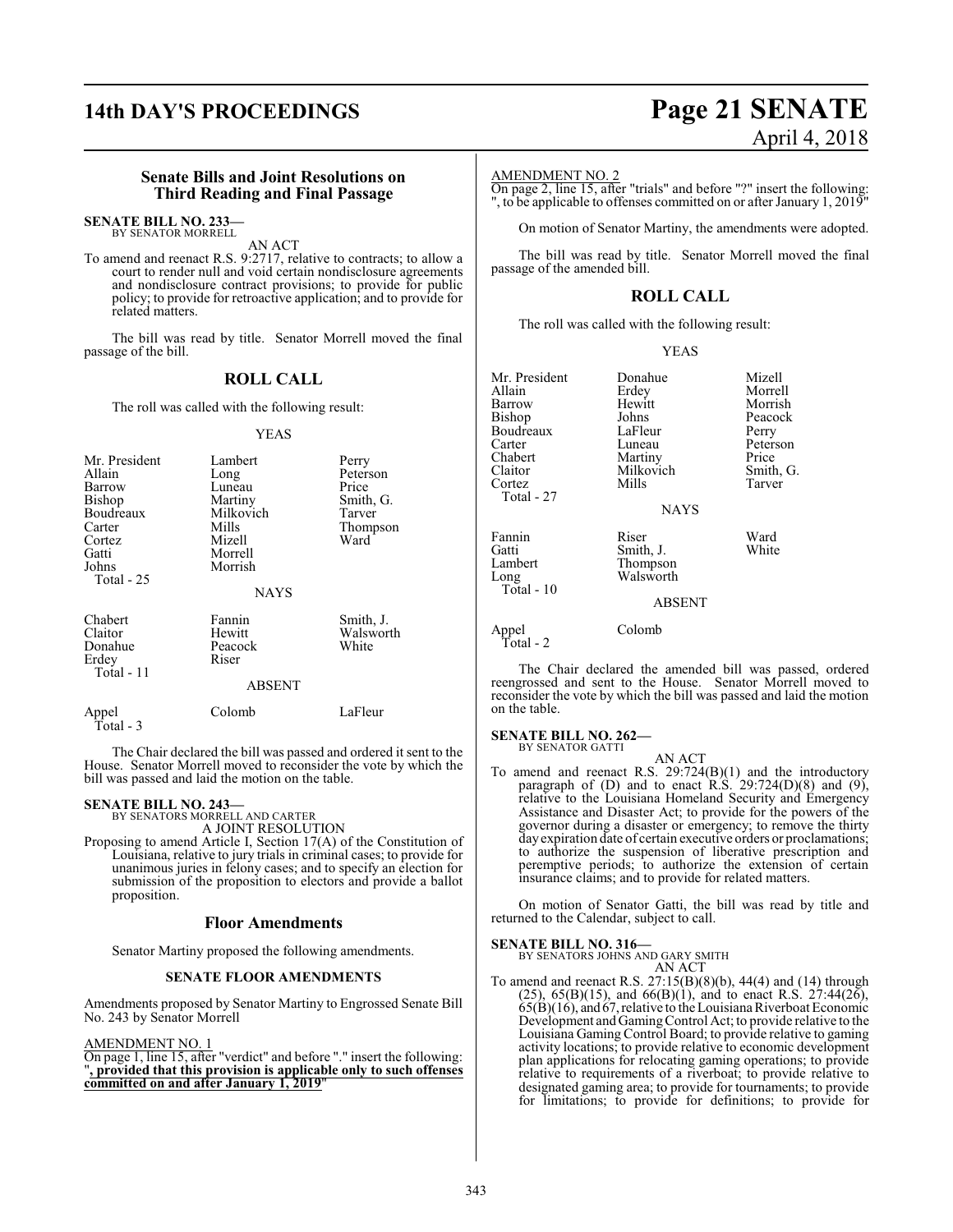## **Page 22 SENATE 14th DAY'S PROCEEDINGS**

rulemaking; to provide for exceptions; and to provide for related matters.

On motion of Senator Johns, the bill was read by title and returned to the Calendar, subject to call.

## **SENATE BILL NO. 317—** BY SENATOR CLAITOR

AN ACT

To amend and reenact R.S. 15:146(B)(1), (B)(3)(e) and (C) and the enact R.S. 15:146(B)(3)(f) and (g), relative to the Louisiana Public Defender Board; to provide relative to the membership of the board; to provide for the expulsion of board members; to provide relative to notice requirements; and to provide for related matters.

#### **Floor Amendments**

Senator Martiny proposed the following amendments.

#### **SENATE FLOOR AMENDMENTS**

Amendments proposed by Senator Martiny on behalf of the Legislative Bureau to Engrossed Senate Bill No. 317 by Senator Claitor

AMENDMENT NO. 1 On page 1, line 2, change "the" to "to"

On motion of Senator Martiny, the amendments were adopted.

The bill was read by title. Senator Claitor moved the final passage of the amended bill.

### **ROLL CALL**

The roll was called with the following result:

#### YEAS

| Mr. President | Gatti       | Peacock   |
|---------------|-------------|-----------|
| Allain        | Hewitt      | Perry     |
| Barrow        | Johns       | Peterson  |
| Bishop        | LaFleur     | Price     |
| Boudreaux     | Lambert     | Riser     |
| Carter        | Long        | Smith, G. |
| Chabert       | Luneau      | Smith, J. |
| Claitor       | Martiny     | Tarver    |
| Cortez        | Milkovich   | Thompson  |
| Donahue       | Mills       | Walsworth |
| Erdey         | Mizell      | Ward      |
| Fannin        | Morrish     | White     |
| Total - 36    |             |           |
|               | <b>NAYS</b> |           |

Total - 0

#### ABSENT

Appel Colomb Morrell Total - 3

The Chair declared the amended bill was passed, ordered reengrossed and sent to the House. Senator Claitor moved to reconsider the vote by which the bill was passed and laid the motion on the table.

#### **SENATE BILL NO. 318—** BY SENATOR MARTINY

AN ACT

To amend and reenact R.S. 27:15(B)(8)(b), 44(4) and (14) through  $(25)$ ,  $65(B)(15)$ , and  $66(B)(1)$ , and to enact R.S.  $27:44(26)$  and  $65(B)(16)$ , relative to the Louisiana Riverboat Economic Development and Gaming Control Act; to provide relative to the Louisiana Gaming Control Board; to provide relative to gaming

activity locations; to provide relative to designated gaming area; to provide for tournaments; to provide relative to requirements of a riverboat; to define gaming positions; to provide for definitions; to provide for rulemaking; to provide for exceptions; and to provide for related matters.

On motion of Senator Martiny, the bill was read by title and returned to the Calendar, subject to call.

#### **SENATE BILL NO. 321—** BY SENATOR MARTINY

AN ACT

To enact R.S. 27:67, relative to the Louisiana Riverboat Economic Development and Gaming Control Act; to provide relative to the Louisiana Gaming Control Board; to provide relative to economic development plan applications for relocating gaming operations; to provide for limitations; to provide for rulemaking; to provide for exceptions; and to provide for related matters.

On motion of Senator Martiny, the bill was read by title and returned to the Calendar, subject to call.

#### **SENATE BILL NO. 335—**

BY SENATORS MIZELL, BARROW, ALARIO, ERDEY, GATTI, HEWITT,<br>JOHNS, LAMBERT, LONG, MARTINY, MILKOVICH, MILLS, PRICE,<br>RISER, JOHN SMITH, TARVER, THOMPSON, WALSWORTH, WARD<br>AND WHITE

#### AN ACT To amend and reenact R.S. 14:82.2 and 83 and R.S. 15:243 and to enact R.S. 15:539.4, relative to prostitution; to provide for the crime of solicitation of prostitution; to provide for the crime of purchase of commercial sexual activity; to provide for fines; to provide for the distribution of fines; to provide for court costs; to provide for a program to educate defendants and offenders;

to provide for the Buyer Beware program to educate relative to the negative effects of prostitution; and to provide for related matters.

#### **Floor Amendments**

Senator Martiny proposed the following amendments.

#### **SENATE FLOOR AMENDMENTS**

Amendments proposed by Senator Martiny on behalf of the Legislative Bureau to Engrossed Senate Bill No. 335 by Senator Mizell

AMENDMENT NO. 1

On page 2, line 4, following "**half**" and before "**the**" insert "**of**"

#### AMENDMENT NO. 2

On page 4, line 5, following "**half**" and before "**the**" insert "**of**"

AMENDMENT NO. 3 On page 6, line 10, change "**recitivism**" to "**recidivism**"

On motion of Senator Martiny, the amendments were adopted.

#### **Floor Amendments**

Senator Mizell proposed the following amendments.

#### **SENATE FLOOR AMENDMENTS**

Amendments proposed by Senator Mizell to Engrossed Senate Bill No. 335 by Senator Mizell

#### AMENDMENT NO. 1

On page 3, line 1 change "**program**" to "**Program"**

On motion of Senator Mizell, the amendments were adopted.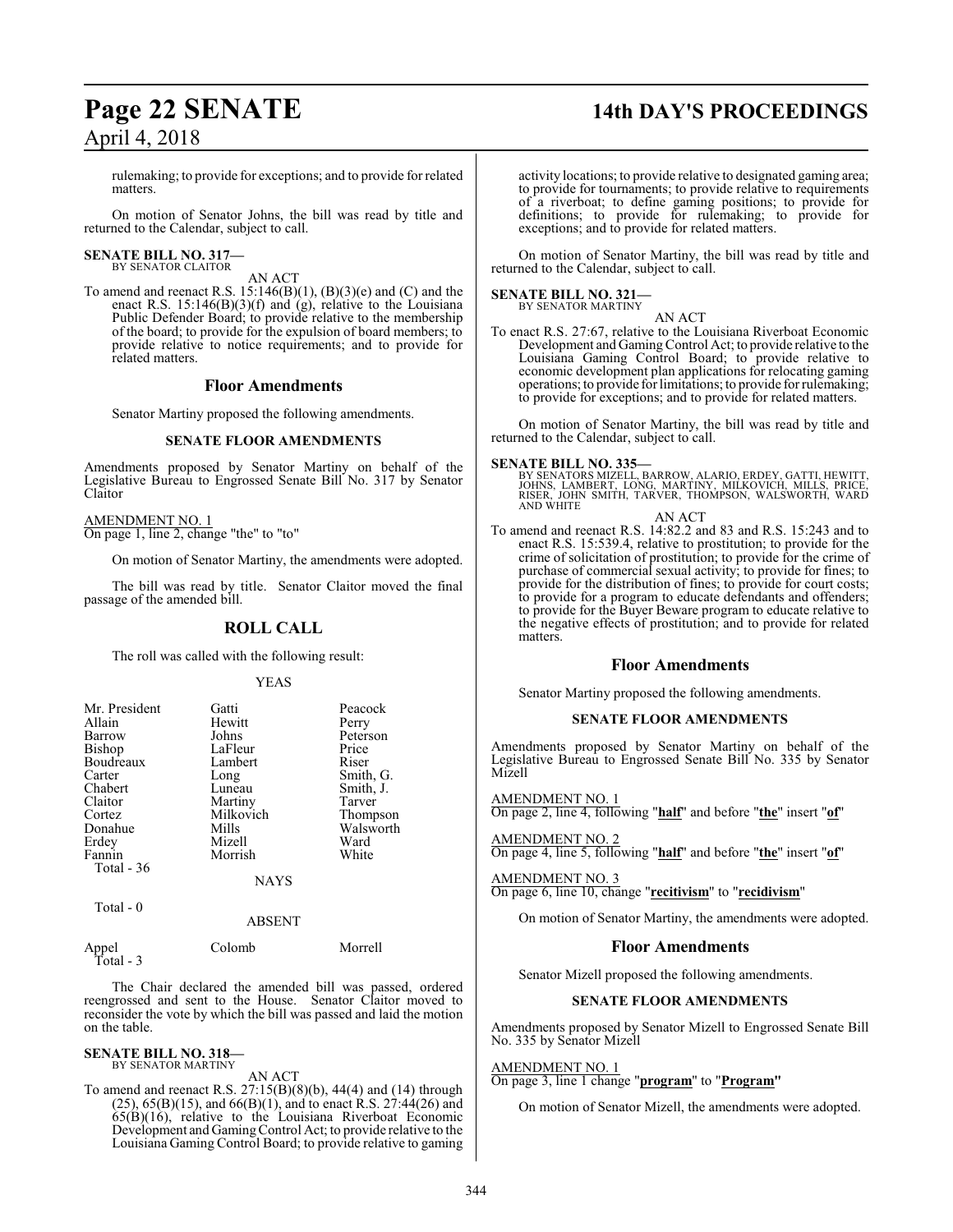#### **Floor Amendments**

Senator proposed the following amendments.

#### **SENATE FLOOR AMENDMENTS**

Amendments proposed by Senator Mizell to Engrossed Senate Bill No. 335 by Senator Mizell

AMENDMENT NO. 1

On page 4, line 9, delete "**The**" and insert the following: "**In furtherance of the administration of justice in the judicial district and to prevent future recidivism, the**"

#### AMENDMENT NO. 2

On page 4, line 11, after "**program**" insert the following: "**, with the proceeds of the fine being paid to the operator of the Buyer Beware Program as provided for in R.S. 15:243.**"

AMENDMENT NO. 3

On page 5, line 5, after "**prostitution.**" insert the following: "**The district attorney, at his discretion, may choose to be the operator of the program using his own office personnel or may choose a vendor as the operator of the program.**"

On motion of Senator Mizell, the amendments were adopted.

The bill was read by title. Senator Mizell moved the final passage of the amended bill.

## **ROLL CALL**

The roll was called with the following result:

#### YEAS

| Mr. President | Hewitt      | Perry     |
|---------------|-------------|-----------|
| Allain        | Johns       | Peterson  |
| Barrow        | LaFleur     | Price     |
| Bishop        | Lambert     | Riser     |
| Boudreaux     | Long        | Smith, G. |
| Carter        | Luneau      | Smith, J. |
| Chabert       | Martiny     | Tarver    |
| Claitor       | Milkovich   | Thompson  |
| Cortez        | Mills       | Walsworth |
| Donahue       | Mizell      | Ward      |
| Erdey         | Morrell     | White     |
| Fannin        | Morrish     |           |
| Gatti         | Peacock     |           |
| Total - 37    |             |           |
|               | <b>NAYS</b> |           |

Total - 0

#### ABSENT

Appel Colomb Total - 2

The Chair declared the amended bill was passed, ordered reengrossed and sent to the House. Senator Mizell moved to reconsider the vote by which the bill was passed and laid the motion on the table.

#### **SENATE BILL NO. 362—** BY SENATOR WARD

AN ACT

To enact Part VIII of Chapter 2 of Title 48 of the Louisiana Revised Statutes of 1950, to be comprised of R.S. 48:771 through 780, relative to the Capital Area Road and Bridge District; to provide for the territorial jurisdiction of the district; to provide for the appointment and termofthe board of commissioners; to provide for meetings of the board of commissioners and the officers thereof; to provide relative to the powers of the district; to authorize the district to levy special taxes, parcel fees, and sales

## **14th DAY'S PROCEEDINGS Page 23 SENATE** April 4, 2018

taxes if approved by a majority of the voters in the district; to provide for an effective date; and to provide for related matters.

#### **Floor Amendments**

Senator Martiny proposed the following amendments.

#### **SENATE FLOOR AMENDMENTS**

Amendments proposed by Senator Martiny on behalf of the Legislative Bureau to Engrossed Senate Bill No. 362 by Senator Ward

AMENDMENT NO. 1

On page 1, line 12, following "1950," and before "comprised" delete "to be"

AMENDMENT NO. 2 On page 3, line 5, following "**(2)**" delete the remainder of the line and insert "**Five members shall be appointed, one each by the**"

AMENDMENT NO. 3 On page 5, line 13, change "**Said**" to "**The**"

On motion of Senator Martiny, the amendments were adopted.

#### **Floor Amendments**

Senator Ward proposed the following amendments.

#### **SENATE FLOOR AMENDMENTS**

Amendments proposed by Senator Ward to Engrossed Senate Bill No. 362 by Senator Ward

AMENDMENT NO. 1

On page 8, line 15, change "**R.S. 47:2180.1**" to "**R.S. 47:2159**"

On motion of Senator Ward, the amendments were adopted.

#### **Floor Amendments**

Senator Ward proposed the following amendments.

#### **SENATE FLOOR AMENDMENTS**

Amendments proposed by Senator Ward to Engrossed Senate Bill No. 362 by Senator Ward

AMENDMENT NO. 1

On page 1, between lines 9 and 10, insert the following: "Notice of intention to introduce this Act has been published."

On motion of Senator Ward, the amendments were adopted.

The bill was read by title. Senator Ward moved the final passage of the amended bill.

#### **ROLL CALL**

The roll was called with the following result:

## YEAS

Mr. President Hewitt Peacock<br>Allain Johns Perry Allain Johns Perry Barrow LaFleur Price<br>Bishop Lambert Riser Bishop Lambert<br>Boudreaux Long Boudreaux Long Smith, G.<br>
Chabert Luneau Smith, J. Chabert Luneau Smith, J. Claitor Milkovich<br>Cortez Mills Cortez Mills Thompson

Walsworth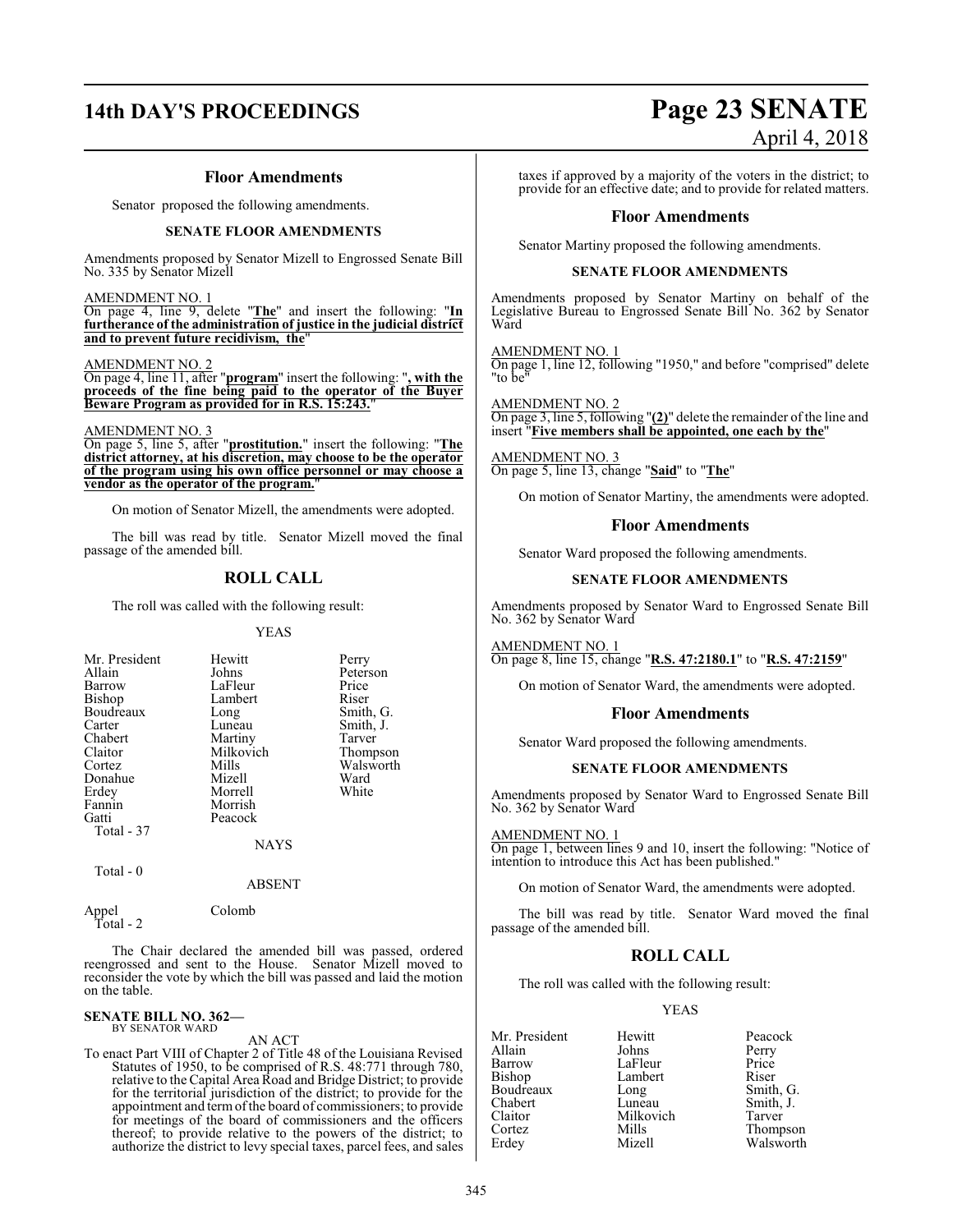#### Fannin Morrell Ward<br>Gatti Morrish White Morrish Total - 33 **NAYS**  Total - 0 ABSENT Appel Colomb Martiny<br>Carter Donahue Peterson Donahue Total - 6

The Chair declared the amended bill was passed, ordered reengrossed and sent to the House. Senator Ward moved to reconsider the vote by which the bill was passed and laid the motion on the table.

#### **SENATE BILL NO. 411—** BY SENATOR WHITE

AN ACT

To amend and reenact Code of Criminal Procedure Art. 655(A) and R.S. 14:95.1(A) and (C), relative to persons found not guilty by reason of insanity; to provide relative to insanity proceedings; to provide relative to the discharge or release on probation of a defendant found not guilty by reason of insanity; to require the unanimous recommendation of a three-member panel before the court can release the defendant from a mental institution; to prohibit persons found not guilty by reason of insanity from possessing firearms or carrying a concealed weapon; and to provide for related matters.

#### **Floor Amendments**

Senator White proposed the following amendments.

#### **SENATE FLOOR AMENDMENTS**

Amendments proposed by Senator White to Engrossed Senate Bill No. 411 by Senator White

#### AMENDMENT NO. 1

On page 1, line 2, after "Art. 655(A)" delete the remainder of the line and insert ", the introductory paragraph of R.S. 13:753(A), the introductory paragraph of  $(B)$  and  $(\overline{B})(1)$ ,  $(C)$ , and  $(E)$ , and R.S. 14:95.1(A) and (C) and to enact R.S. 13:753(F), (G), (H), (I), (J), and  $(K)$ ,"

#### AMENDMENT NO. 2

On page 1, line 8, after "concealed weapon;" insert "to provide a procedure by which the person's firearmrights may be restored under certain circumstances;

#### AMENDMENT NO. 3

On page 2, between lines 18 and 19, insert the following:

"Section 2. The introductory paragraph of R.S. 13:753(A), the introductory paragraph of  $(B)$  and  $(B)$  $(1)$ ,  $(C)$ , and  $(E)$  are hereby amended and reenacted and R.S. 13:753(F),  $(G)$ ,  $(H)$ ,  $(I)$ ,  $(J)$ , and  $(K)$ are hereby enacted to read as follows:

§753. Reporting of information to Louisiana Supreme Court for NICS database; possession of a firearm

A. Effective January 1, 2014, each **Each** district clerk of court shall report to the Louisiana Supreme Court for reporting to the National Instant Criminal Background Check System database the name and other identifying information of any adult who is prohibited frompossessing a firearm pursuant to the laws ofthis state or 18 U.S.C.  $922(d)(4)$  and  $(g)(4)$ ,  $(8)$ , and  $(9)$ , by reason of a conviction or adjudication in a court of that district for any of the following:

#### \* \* \*

B. Effective January 1, 2017, each **Each** city and parish clerk of court shall report to the Louisiana Supreme Court for reporting to the National Instant Criminal Background Check System database the name and other identifying information of any adult who is prohibited frompossessing a firearm pursuant to the laws of this state

## **Page 24 SENATE 14th DAY'S PROCEEDINGS**

or 18 U.S.C.  $922(d)(4)$ ,  $(g)(4)$ ,  $(8)$ , and  $(9)$ , by reason of a conviction or adjudication in a court of that district for any of the following:  $(1)$  A conviction for a violation of domestic abuse battery (R.S. 14:35.3) which **that** is a misdemeanor.

\* \* \* C. The report **reports required by Subsections A and B of this Section** shall be submitted to the Louisiana Supreme Court, in the manner and form as directed by the supreme court, within ten business days of the date of conviction, adjudication, or order of involuntary commitment.

\* \* \* E. **In accordance with rules promulgated pursuant to Subsection H of this Section, each district clerk of court and city and parish clerk of court reporting information pursuant to Paragraphs (A)(2), (A)(3), and (A)(4) and Paragraphs (B)(2) and (B)(3) of this Section shall notify each person for whom the information is reported that, as an adjudicated mental defective or as a person committed to a mental institution, the person is prohibited, pursuant to federal law, from receiving or possessing a firearm or ammunition.**

**F. (1) A person who has been adjudicated as a mental defective or committed to a mental institution and is therefore, pursuant to federal law, prohibited from receiving or possessing a firearm or ammunition or, pursuant to state law, is ineligible to possess a firearm or obtain a concealed handgun permit, may petition the court that originated the order, judgment, or verdict, or any other court of competent jurisdiction, to remove the person's firearm-related disabilities and restore the person's right to receive and possess a firearm and ammunition and the right to be eligible to obtain a concealed handgun permit.**

**(2) A copy of the petition seeking relief fromdisabilities shall be served upon the office of the attorney general and upon all parties to the proceeding that resulted in a court order, judgment, or verdict described in Paragraphs (A)(2), (A)(3), or (A)(4) or Paragraphs (B)(2) or (B)(3) of this Section.**

**(3) The court shall conduct a hearing and receive and consider evidence on a petition seeking relief from disabilities, including evidence offered by the petitioner concerning the following:**

**(a) The circumstances regarding the firearm disabilities from which relief is sought.**

**(b) The petitioner's mental health and criminal history record.**

**(c) The petitioner's reputation, developed, at a minimum, through character witness statements, testimony, or other character evidence.**

**(d) Changes in the petitioner's condition or circumstances since the original court order, judgment, or verdict that are relevant to the relief sought.**

**(4) After conducting a hearing on the petition, the court shall grant the petition for relief from the firearm-related disabilities if the court finds by a preponderance of the evidence that the petitioner will not be likely to act in a manner dangerous to public safety and that granting the relief will not be contrary to the public interest.**

**(5) A record shall be kept of the court proceedings held pursuant to this Subsection.**

**(6) The decision of the court on the petition for relief from disabilities shall be appealable as any civil judgment.**

**(7) Regardless of whether an earlier decision has been appealed, a person may petition for relief pursuant to this Subsection not more than once every two years and, in the case of a person who has been committed to a mental institution, not before the person has been discharged from that commitment.**

**(8) Upon the entry of a court order granting relief from disabilities pursuant to this Subsection, and as soon as practicable but in no case longer than ten days from receipt of the court order granting relief, the clerk of court and any other state agency as applicable shall each be responsible for updating, correcting, modifying, or removing the petitioner's records from the respective databases that are used for transmitting information to the Louisiana Supreme Court for reporting to the National Instant Criminal Background Check System database.**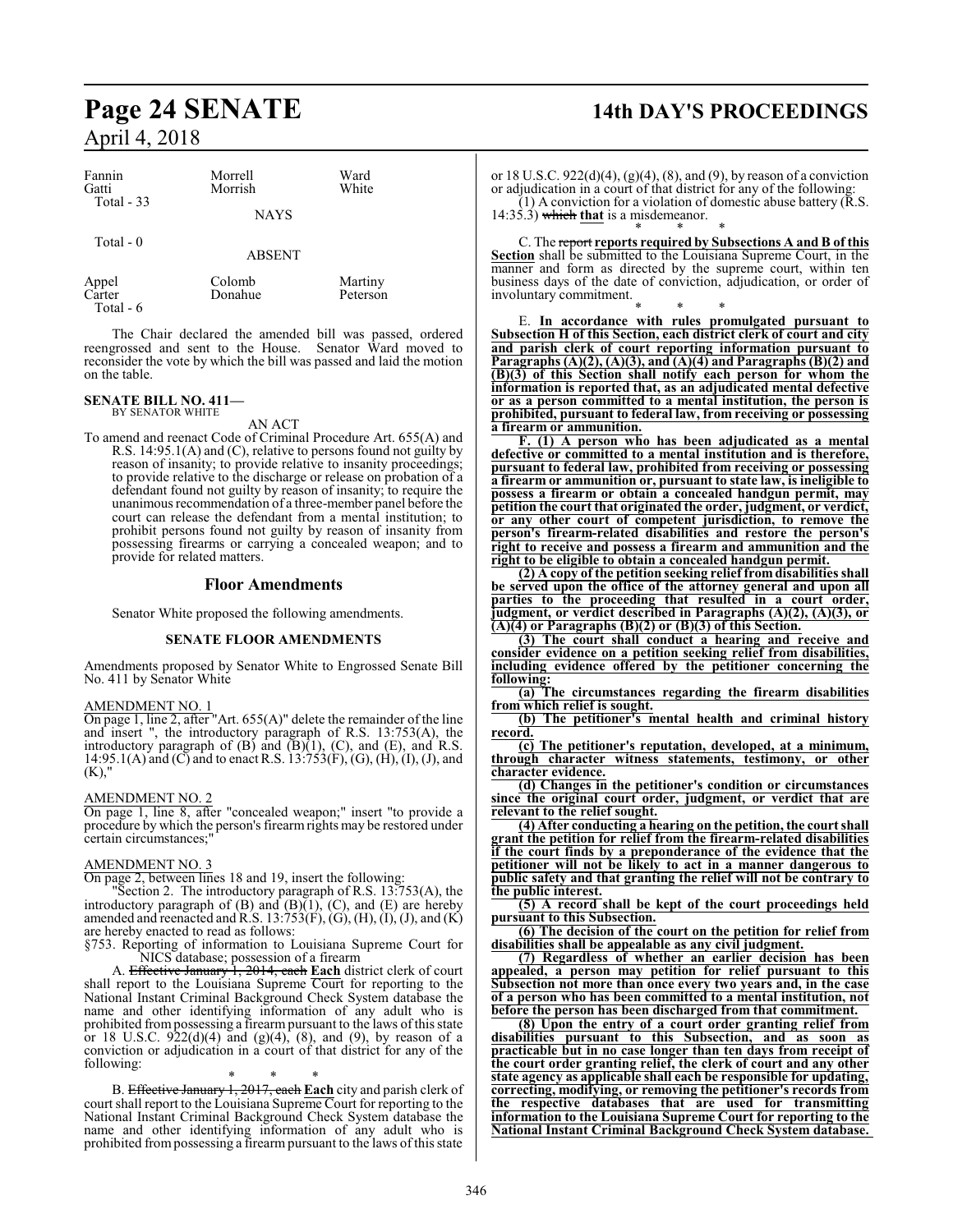## **14th DAY'S PROCEEDINGS Page 25 SENATE**

# April 4, 2018

**(9) Each clerk of court or other state agency shall promptly notify the United States attorney general of the court order granting relief from disabilities for the purpose of reporting to the National Instant Criminal Background CheckSystemthat the basis for the petitioner being disabled pursuant to federal law from receiving or possessing a firearm or ammunition no longer applies.**

**(10) The clerk of court is prohibited from disclosing information regarding a court order, judgment, or verdict referred to in this Subsection, or regarding a petitioner or proceedings under this Subsection, except as otherwise provided by law.**

**G. Information compiled and transmitted under this Section is not a public record and is not subject to disclosure pursuant to the Public Records Law.**

**H. A person who is the subject of information compiled or transmitted by the clerk of court pursuant to this Section, or the person's authorized representative, shall have the right to obtain, inspect, or correct information compiled or transmitted.**

**I. Each clerk of court shall promulgate rules relating to the inspection and correction of information contained in its records and relating to the transmission of corrected information to the Louisianan Supreme Court for inclusion in the National Instant Criminal Background Check System database, and other rules necessary to implement the provisions of this Section.**

**J. As used in this Section, the terms "adjudicated as a mental defective" and "committed to a mental institution" shall have the same meaning as those terms are defined in 27 C.F.R. Section 478.11.**

**K.** Except in the case of willful or wanton misconduct or gross negligence, no city, parish, or district clerk of court shall be held civilly or criminally liable on the basis of the accuracy, availability, or unavailability of any information reported or required to be reported pursuant to this Section."

#### AMENDMENT NO. 4

On page 2, at the beginning of line 19, change "Section 2." to "Section 3."

On motion of Senator White, the amendments were adopted.

The bill was read by title. Senator White moved the final passage of the amended bill.

#### **ROLL CALL**

The roll was called with the following result:

#### YEAS

| Mr. President<br>Allain<br>Bishop<br>Boudreaux<br>Carter<br>Chabert<br>Claitor<br>Cortez<br>Donahue<br>Erdey<br>Fannin<br>Gatti | Hewitt<br>Johns<br>LaFleur<br>Lambert<br>Long<br>Luneau<br>Martiny<br>Milkovich<br>Mills<br>Mizell<br>Morrell<br>Morrish | Peacock<br>Perry<br>Price<br>Riser<br>Smith, G.<br>Smith, J.<br>Tarver<br>Thompson<br>Walsworth<br>Ward<br>White |
|---------------------------------------------------------------------------------------------------------------------------------|--------------------------------------------------------------------------------------------------------------------------|------------------------------------------------------------------------------------------------------------------|
|                                                                                                                                 | <b>NAYS</b>                                                                                                              |                                                                                                                  |
| Total - 35                                                                                                                      |                                                                                                                          |                                                                                                                  |

Total - 0

ABSENT

Appel Colomb<br>Barrow Peterson **Barrow** Total - 4

The Chair declared the amended bill was passed, ordered reengrossed and sent to the House. Senator White moved to reconsider the vote by which the bill was passed and laid the motion on the table.

**SENATE BILL NO. 417—** BY SENATOR WHITE

AN ACT

To amend and reenact R.S. 27:43(B)(1) and to enact R.S. 18:1300.24, relative to riverboat gaming operations in Tangipahoa Parish on the portion of the Tangipahoa River southwest of the intersection of Interstate 12 and Louisiana Highway 445; to add the portion of the Tangipahoa River south of Interstate 12 as a designated river and waterway upon which riverboat gaming activities may be conducted; to require and provide for a referendum election in Tangipahoa Parish; to provide for the relocation of an existing riverboat gaming license holder's operations; to provide for applicability; to provide for legislative intent; and to provide for related matters.

On motion of Senator White, the bill was read by title and returned to the Calendar, subject to call.

#### **SENATE BILL NO. 441—** BY SENATOR MORRELL

AN ACT

To enact R.S. 14:99.2, relative to criminal acts; to create the crime of reckless operation of an off-road vehicle; to provide for elements of the offense; to provide for penalties; to provide for forfeiture of the vehicle; to provide for exceptions; and to provide for related matters.

The bill was read by title. Senator Morrell moved the final passage of the bill.

### **ROLL CALL**

The roll was called with the following result:

#### YEAS

| Mr. President<br>Allain<br>Barrow<br>Bishop<br>Boudreaux<br>Carter<br>Chabert<br>Claitor<br>Cortez<br>Donahue<br>Erdev<br>Fannin | Hewitt<br>Johns<br>LaFleur<br>Lambert<br>Long<br>Luneau<br>Martiny<br>Milkovich<br>Mills<br>Mizell<br>Morrell<br>Morrish | Perry<br>Peterson<br>Price<br>Riser<br>Smith, G.<br>Smith, J.<br>Tarver<br>Thompson<br>Walsworth<br>Ward<br>White |
|----------------------------------------------------------------------------------------------------------------------------------|--------------------------------------------------------------------------------------------------------------------------|-------------------------------------------------------------------------------------------------------------------|
| Gatti<br>Total - 37                                                                                                              | Peacock<br><b>NAYS</b>                                                                                                   |                                                                                                                   |
| Total - 0                                                                                                                        | <b>ABSENT</b>                                                                                                            |                                                                                                                   |
| Appel<br>Total - 2                                                                                                               | Colomb                                                                                                                   |                                                                                                                   |

The Chair declared the bill was passed and ordered it sent to the House. Senator Morrell moved to reconsider the vote by which the bill was passed and laid the motion on the table.

**SENATE BILL NO. 111—** BY SENATOR CORTEZ

AN ACT To amend and reenact R.S. 4:61(C), the section heading ofR.S. 4:67, and R.S. 4:70(A) and (C), relative to the State Boxing and Wrestling Commission; to provide for domicile; to provide for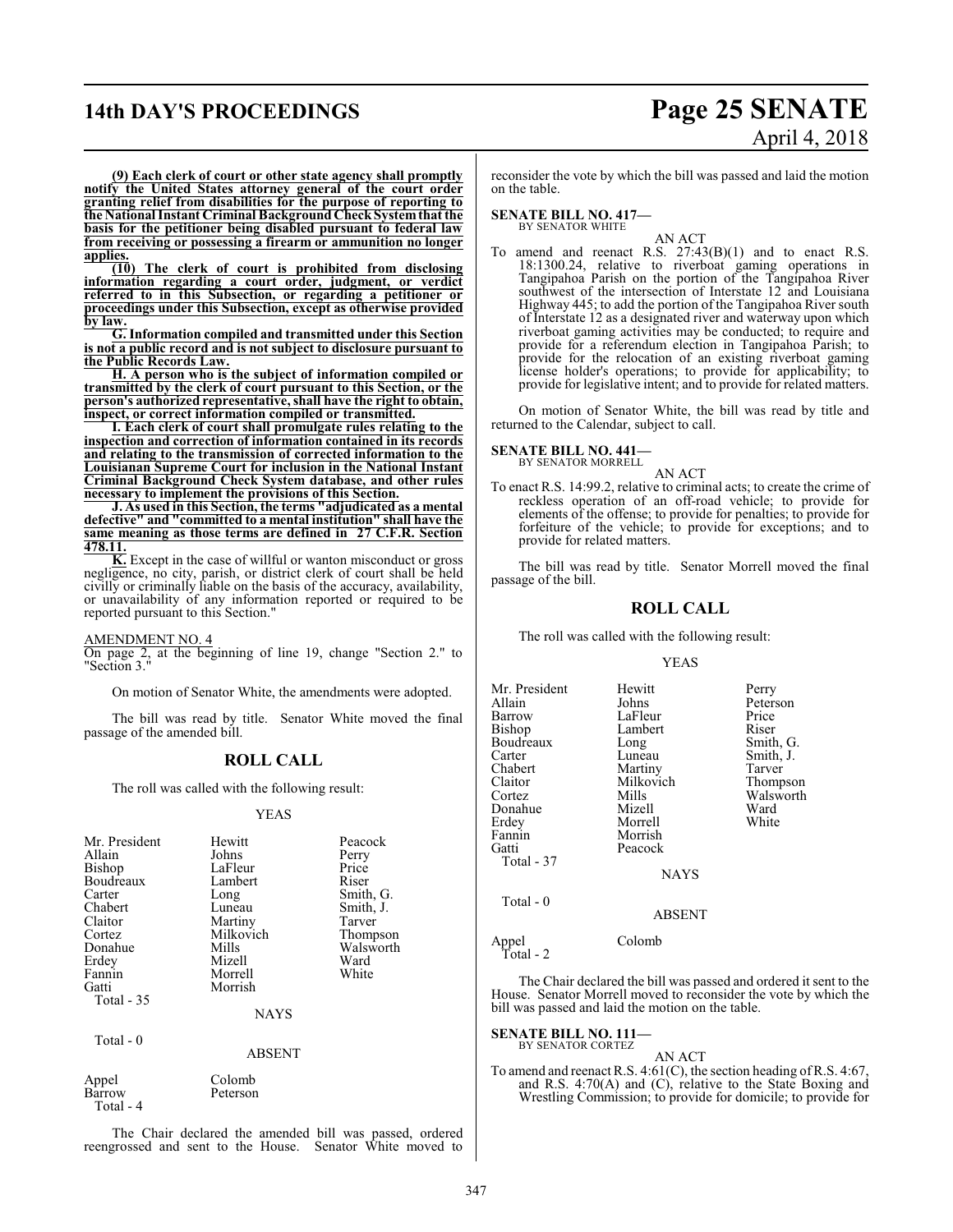duties of the commission; to eliminate certain terms; to provide for procedures and conditions; and to provide for related matters.

On motion of Senator Cortez, the bill was read by title and returned to the Calendar, subject to call.

#### **SENATE BILL NO. 171—** BY SENATOR THOMPSON

AN ACT

To amend and reenact R.S. 9:3561(D), relative to consumer loans; to provide forthe acquisition or control of a consumer loan license; to provide for certain procedures, terms, and conditions; and to provide for related matters.

The bill was read by title. Senator Thompson moved the final passage of the bill.

### **ROLL CALL**

The roll was called with the following result:

#### YEAS

| Mr. President | Hewitt      | Perry     |
|---------------|-------------|-----------|
| Allain        | Johns       | Peterson  |
| Barrow        | LaFleur     | Price     |
| Bishop        | Lambert     | Riser     |
| Boudreaux     | Long        | Smith, G. |
| Carter        | Luneau      | Smith, J. |
| Chabert       | Martiny     | Tarver    |
| Claitor       | Milkovich   | Thompson  |
| Cortez        | Mills       | Walsworth |
| Donahue       | Mizell      | Ward      |
| Erdey         | Morrell     | White     |
| Fannin        | Morrish     |           |
| Gatti         | Peacock     |           |
| Total - 37    |             |           |
|               | <b>NAYS</b> |           |
| — 1 a         |             |           |

Total - 0

ABSENT

Appel Colomb Total - 2

The Chair declared the bill was passed and ordered it sent to the House. Senator Thompson moved to reconsider the vote by which the bill was passed and laid the motion on the table.

## **SENATE BILL NO. 196—** BY SENATOR FANNIN

AN ACT

To amend and reenact R.S. 40:1730.39(A), relative to the state uniform construction code; to provide for powers of the state fire marshal; to provide relative to the contractual authority of the state fire marshal; to provide for certain terms, conditions, and procedures; and to provide for related matters.

#### **Floor Amendments**

Senator Martiny proposed the following amendments.

#### **SENATE FLOOR AMENDMENTS**

Amendments proposed by Senator Martiny on behalf of the Legislative Bureau to Engrossed Senate Bill No. 196 by Senator Fannin

### AMENDMENT NO. 1

On page 1, line 7, following "amended" and before "to" insert "and reenacted"

On motion of Senator Martiny, the amendments were adopted.

## **Page 26 SENATE 14th DAY'S PROCEEDINGS**

The bill was read by title. Senator Fannin moved the final passage of the amended bill.

#### **ROLL CALL**

The roll was called with the following result:

#### YEAS

| Mr. President | Hewitt      | Perry     |
|---------------|-------------|-----------|
| Allain        | Johns       | Peterson  |
| Barrow        | LaFleur     | Price     |
| <b>Bishop</b> | Lambert     | Riser     |
| Boudreaux     | Long        | Smith, G. |
| Carter        | Luneau      | Smith, J. |
| Chabert       | Martiny     | Tarver    |
| Claitor       | Milkovich   | Thompson  |
| Cortez        | Mills       | Walswort  |
| Donahue       | Mizell      | Ward      |
| Erdey         | Morrell     | White     |
| Fannin        | Morrish     |           |
| Gatti         | Peacock     |           |
| Total - 37    |             |           |
|               | <b>NAYS</b> |           |
| Total - 0     |             |           |

ABSENT

Appel Colomb Total - 2

The Chair declared the amended bill was passed, ordered reengrossed and sent to the House. Senator Fannin moved to reconsider the vote by which the bill was passed and laid the motion on the table.

#### **SENATE BILL NO. 198—** BY SENATOR PEACOCK

AN ACT

To enact R.S. 40:1133.1(D) and Part VI of Chapter 5-C of Title 40 of the Louisiana Revised Statutes of 1950, to be comprised of R.S. 40:1141, relative to the Emergency Medical Services Personnel Licensure Interstate Compact ("REPLICA"); to provide for enactment of the model legislation required to participate in the compact; to provide for criminal background checks; to provide for an effective date; and to provide for related matters.

The bill was read by title. Senator Peacock moved the final passage of the bill.

#### **ROLL CALL**

The roll was called with the following result:

#### YEAS

Mr. President Hewitt Perry<br>Allain Johns Peter Allain Johns Peterson<br>Barrow LaFleur Price Bishop Lamb<br>Boudreaux Long Carter Luneau Smith, J.<br>Chabert Martiny Tarver Chabert Martiny Tarver<br>
Claitor Milkovich Thompson Claitor Milkovich<br>Cortez Mills Donahue Mizell Ward<br>Erdey Morrell White Erdey Morrell<br>Fannin Morrish Fannin Morrish<br>Gatti Peacock Peacock Total - 37

LaFleur Price<br>Lambert Riser Smith, G. Mills Walsworth<br>Mizell Ward

**NAYS** 

Total - 0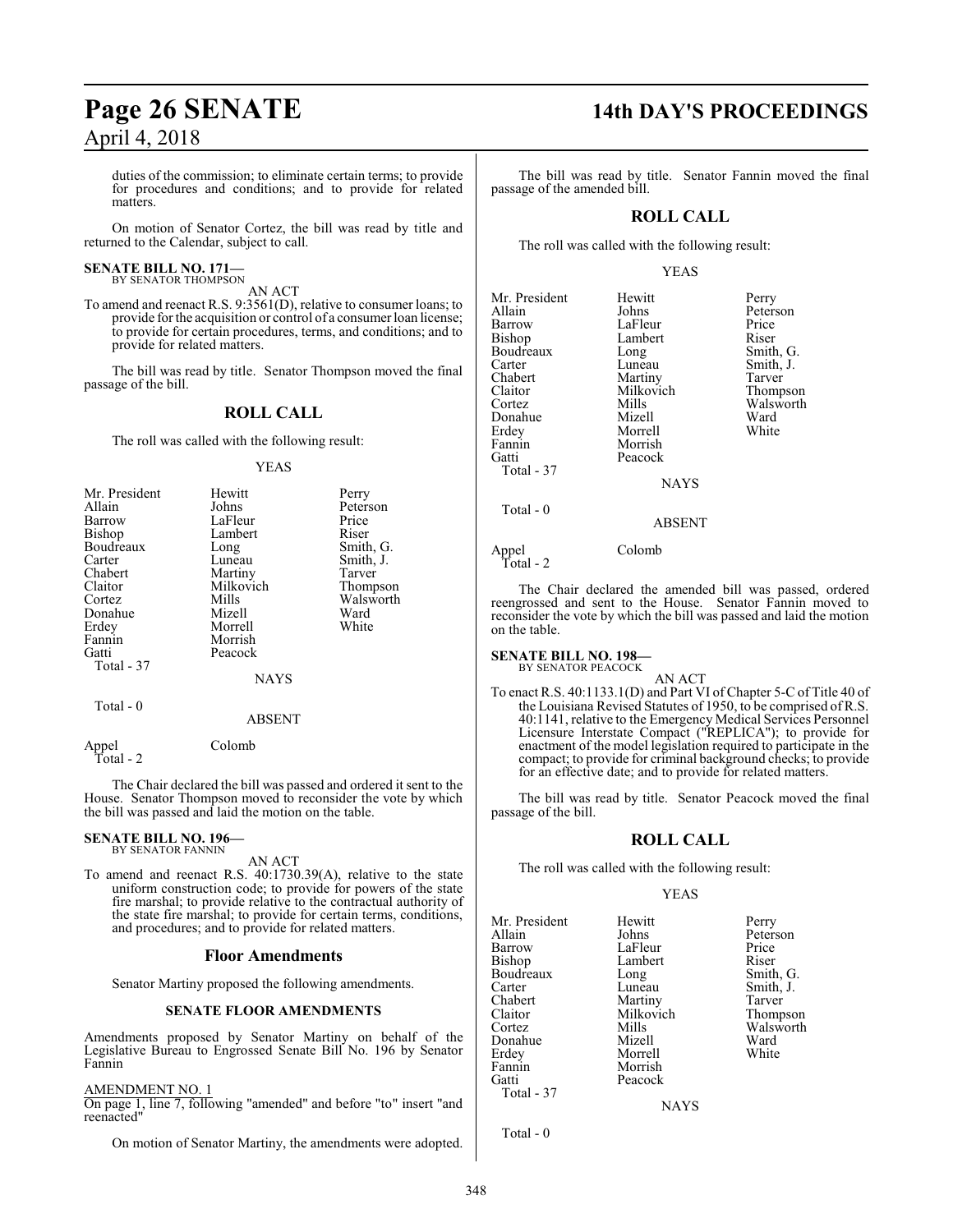## **14th DAY'S PROCEEDINGS Page 27 SENATE**

#### ABSENT

Appel Colomb Total - 2

The Chair declared the bill was passed and ordered it sent to the House. Senator Peacock moved to reconsider the vote by which the bill was passed and laid the motion on the table.

## **SENATE BILL NO. 202-**<br>BY SENATOR PEACOCK

AN ACT<br>To enact Part V of Chapter 11 of Title 37 of the Louisiana Revised<br>Statutes of 1950, to be comprised of R.S. 37:1018 through 1020, relative to the Nurse Licensure Compact; to provide for enactment of the model language required to participate in the compact; to provide for appointment of an administrator; to provide for enforcement and rulemaking authority; to provide for an effective date; and to provide for related matters.

The bill was read by title. Senator Peacock moved the final passage of the bill.

#### **ROLL CALL**

The roll was called with the following result:

#### YEAS

| Mr. President<br>Allain<br>Barrow<br>Bishop<br>Boudreaux<br>Carter<br>Chabert<br>Claitor<br>Cortez<br>Donahue<br>Erdey<br>Fannin<br>Gatti<br>Total - 37 | Hewitt<br>Johns<br>LaFleur<br>Lambert<br>Long<br>Luneau<br>Martiny<br>Milkovich<br>Mills<br>Mizell<br>Morrell<br>Morrish<br>Peacock<br><b>NAYS</b> | Perry<br>Peterson<br>Price<br>Riser<br>Smith, G.<br>Smith, J.<br>Tarver<br>Thompson<br>Walsworth<br>Ward<br>White |
|---------------------------------------------------------------------------------------------------------------------------------------------------------|----------------------------------------------------------------------------------------------------------------------------------------------------|-------------------------------------------------------------------------------------------------------------------|
| Total - 0                                                                                                                                               |                                                                                                                                                    |                                                                                                                   |

#### ABSENT

Appel Colomb Total - 2

The Chair declared the bill was passed and ordered it sent to the House. Senator Peacock moved to reconsider the vote by which the bill was passed and laid the motion on the table.

# **SENATE BILL NO. 203–**<br>BY SENATOR PEACOCK

AN ACT<br>AN ACT<br>Statutes of 1950, to be comprised of R.S. 37:2425, relative to<br>the Physical Therapy Licensure Compact; to provide for<br>enactment of the model language required to participate in the<br>compact; to designate Chapt effective date; and to provide for related matters.

The bill was read by title. Senator Peacock moved the final passage of the bill.

#### **ROLL CALL**

The roll was called with the following result:

#### YEAS

| Mr. President    | Hewitt  | Perry     |
|------------------|---------|-----------|
| Allain           | Johns   | Peterson  |
| Barrow           | LaFleur | Price     |
| Bishop           | Lambert | Riser     |
| <b>Boudreaux</b> | Long    | Smith, G. |
| Carter           | Luneau  | Smith, J. |
| Chabert          | Martiny | Tarver    |

# April 4, 2018

Claitor Milkovich Thompson<br>Cortez Mills Walsworth Mills Walsworth<br>
Mizell Ward Donahue Mizell Ward Erdey Morrell<br>Fannin Morrish Fannin Morrish<br>Gatti Peacock Peacock Total - 37

NAYS ABSENT

Total - 0

Appel Colomb

Total - 2

The Chair declared the bill was passed and ordered it sent to the House. Senator Peacock moved to reconsider the vote by which the bill was passed and laid the motion on the table.

## **SENATE BILL NO. 222-**<br>BY SENATOR LAMBERT

- AN ACT
- To amend and reenact R.S. 22:1482, relative to military personnel premium discounts and rebates; to provide with respect to an automobile insurance discount for members of the Louisiana National Guard; and to provide for related matters.

On motion of Senator Lambert the bill was read by title and recommitted to the Committee on Revenue and Fiscal Affairs.

## **SENATE BILL NO. 242-**<br>BY SENATOR MORRELL

A JOINT RESOLUTION

Proposing to amend Article III, Section 2(A)(3)(b) of the Constitution of Louisiana, relative to legislative sessions; to provide for consideration of certain matters during regular sessions convening in even-numbered years; and to specify an election for submission of the proposition to electors and provide a ballot proposition.

On motion of Senator Morrell, the bill was read by title and returned to the Calendar, subject to call.

## **SENATE BILL NO. 265—**<br>BY SENATOR MORRELL

AN ACT

To enact R.S. 40:1734(C), relative to building codes; to provide relative to access and use of public buildings; to provide for certain offenses and penalties; and to provide for related matters.

#### **Floor Amendments**

Senator Martiny proposed the following amendments.

#### **SENATE FLOOR AMENDMENTS**

Amendments proposed by Senator Martiny on behalf of the Legislative Bureau to Engrossed Senate Bill No. 265 by Senator Morrell

#### AMENDMENT NO. 1

On page 1, line 6, change "amended and reenacted" to "enacted"

On motion of Senator Martiny, the amendments were adopted.

#### **Floor Amendments**

Senator Morrell proposed the following amendments.

#### **SENATE FLOOR AMENDMENTS**

Amendments proposed by Senator Morrell to Engrossed Senate Bill No. 265 by Senator Morrell

#### AMENDMENT NO. 1

On page 1, delete lines 16 and 17 and on page 2, delete line 1, and

insert:<br>"(2) The owner of the multistory courthouse shall contact the<br>elevator repair company within twenty-four hours of the time the<br>elevator became inoperable and no elevator shall remain out of **service for repairs and maintenance for more than three weeks.**"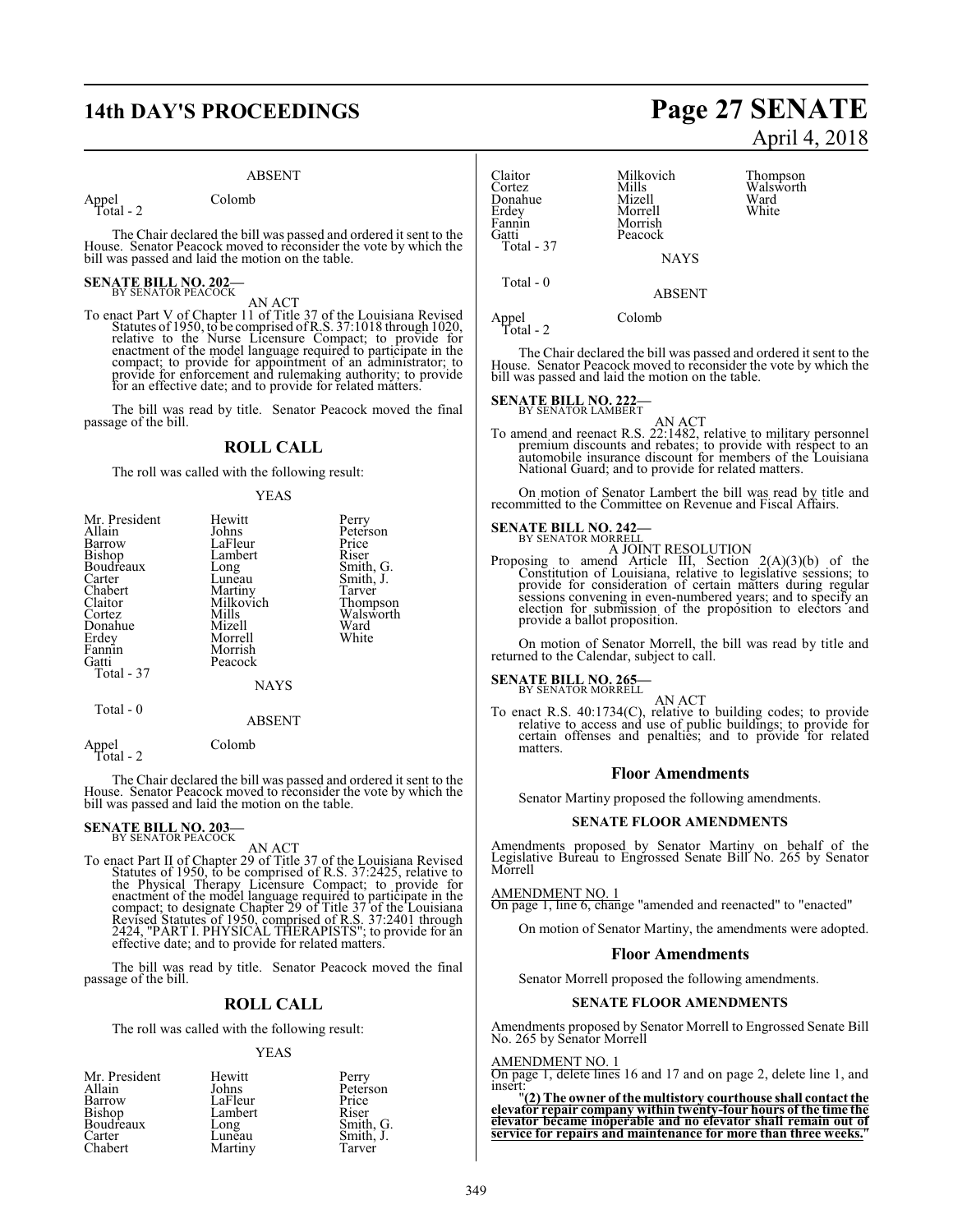#### AMENDMENT NO. 2

On page 2, delete lines 4 through 8, and insert:

"**(4) The natural or juridical person who owns the building is responsible for the maintenance of the elevator. In addition to the penalties provided in R.S. 40:1743, any building owner who violates or fails to comply with the provisions of this Subsection shall be subject to a fine of two thousand five hundred dollars per day which shall be paid by the natural or juridical person who owns the building and is responsible for maintenance of the elevator.**"

On motion of Senator Morrell, the amendments were adopted.

On motion of Senator Morrell, the amended bill was read by title and returned to the Calendar, subject to call.

# **SENATE BILL NO. 282—** BY SENATOR MILLS

#### AN ACT

To amend and reenact R.S. 44:4.1(B)(11) and to enact R.S. 22:976, relative to prescription drug pricing; to provide for confidentiality; to provide for disclosure; to provide for certification; to provide for enforcement; to provide for applicability to Medicaid; and to provide for related matters.

#### **Floor Amendments**

Senator Mills proposed the following amendments.

#### **SENATE FLOOR AMENDMENTS**

Amendments proposed by Senator Mills to Engrossed Senate Bill No. 282 by Senator Mills

AMENDMENT NO. 1 On page 1, line 4, delete "to provide for applicability to Medicaid;"

AMENDMENT NO. 2 On page 1, line 10, after "**means**"delete "**a cost burden**" and insert "**an**"

AMENDMENT NO. 3 On page 3, delete lines 20 through 24

On motion of Senator Mills, the amendments were adopted.

The bill was read by title. Senator Mills moved the final passage of the amended bill.

## **ROLL CALL**

The roll was called with the following result:

#### YEAS

| Mr. President | Hewitt    | Perry     |
|---------------|-----------|-----------|
| Allain        | Johns     | Peterson  |
| Barrow        | LaFleur   | Price     |
| Bishop        | Lambert   | Riser     |
| Boudreaux     | Long      | Smith, G. |
| Carter        | Luneau    | Smith, J. |
| Chabert       | Martiny   | Tarver    |
| Claitor       | Milkovich | Thompson  |
| Cortez        | Mills     | Walsworth |
| Donahue       | Mizell    | Ward      |
| Erdey         | Morrell   | White     |
| Fannin        | Morrish   |           |
| Gatti         | Peacock   |           |
| Total - 37    |           |           |
|               | NAYS      |           |

Total - 0

## **Page 28 SENATE 14th DAY'S PROCEEDINGS**

#### ABSENT

Appel Colomb

Total - 2

The Chair declared the amended bill was passed, ordered reengrossed and sent to the House. Senator Mills moved to reconsider the vote by which the bill was passed and laid the motion on the table.

#### **SENATE BILL NO. 283—** BY SENATOR MILLS

AN ACT

To amend and reenact R.S. 22:1657 and R.S. 44:4.1(B)(11) and to enact R.S. 22:1657.1, relative to pharmacy benefit managers; to provide for internet publication of formularies; to provide for transparency reporting; to provide for certain reportable aggregate data; to provide for internet publication of the transparency report; to provide for definitions; to provide for enforcement; to provide for applicability to the Medicaid program; to provide for confidentiality; and to provide for related matters.

#### **Floor Amendments**

Senator Martiny proposed the following amendments.

#### **SENATE FLOOR AMENDMENTS**

Amendments proposed by Senator Martiny on behalf of the Legislative Bureau to Engrossed Senate Bill No. 283 by Senator Mills

AMENDMENT NO. 1 On page 2, line 18, change "**definition**" to "**definitions**"

AMENDMENT NO. 2 On page 2, line 23, change "**The calculation shall be based upon**" to "**The percentage shall be calculated by dividing**"

AMENDMENT NO. 3 On page 2, line 27, delete "**divided**"

AMENDMENT NO. 4 On page 3, line 4, change "**mean**" to "**means**"

AMENDMENT NO. 5 On page 3, line 17, following "**Rebates**" insert "**shall**"

AMENDMENT NO. 6 On page 3, line 18, following "**volume-based**" insert "**discount**"

On motion of Senator Martiny, the amendments were adopted.

### **Floor Amendments**

Senator Mills proposed the following amendments.

#### **SENATE FLOOR AMENDMENTS**

Amendments proposed by Senator Mills to Engrossed Senate Bill No. 283 by Senator Mills

AMENDMENT NO. 1

On page 1, lines 6 and 7, delete "to provide for applicability to the Medicaid program;"

#### AMENDMENT NO. 2 On page 2, delete lines 9 through 13

AMENDMENT NO. 3 On page 4, delete lines 22 through 26

On motion of Senator Mills, the amendments were adopted.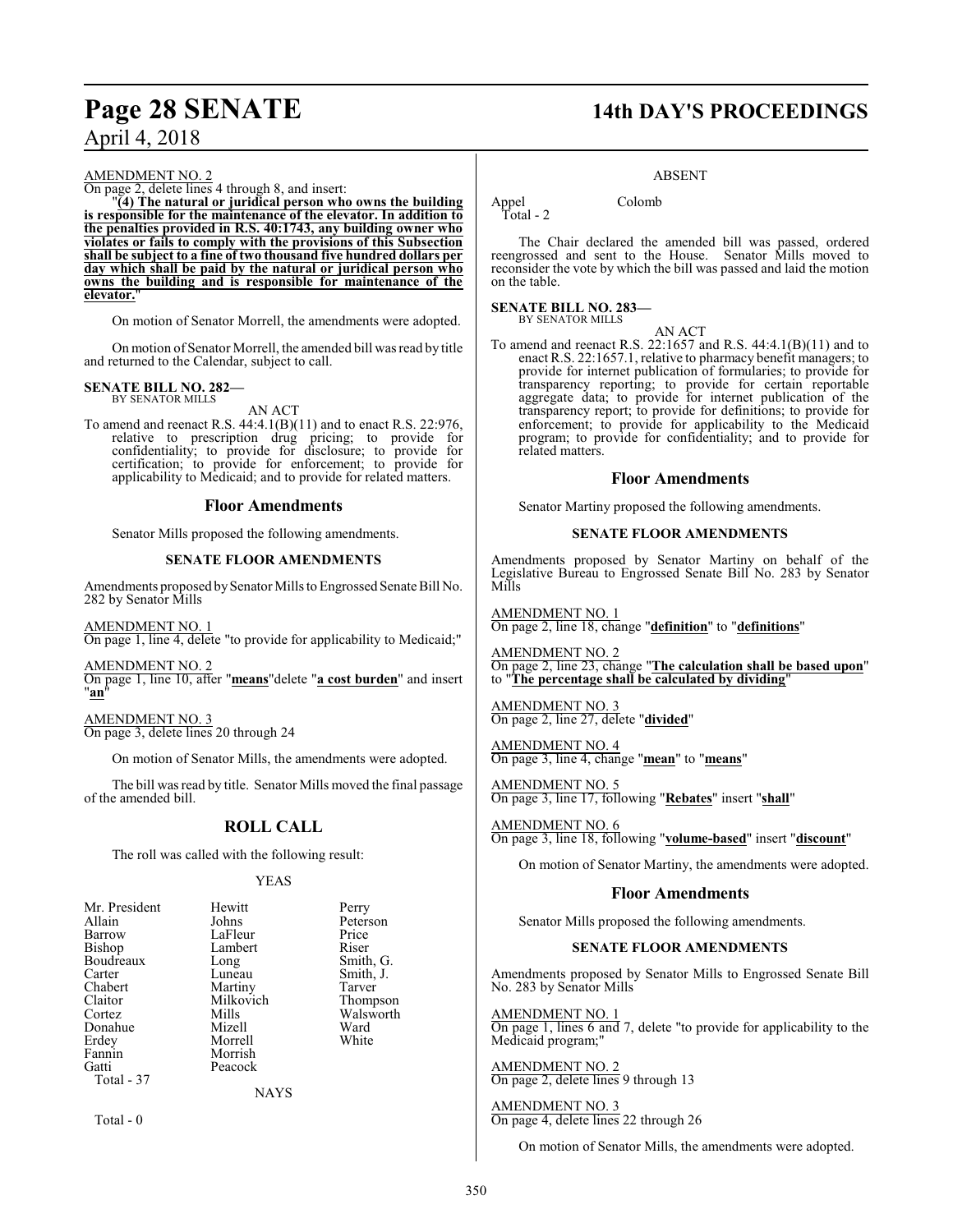## **14th DAY'S PROCEEDINGS Page 29 SENATE**

# April 4, 2018

#### **Floor Amendments**

Senator Claitor proposed the following amendments.

#### **SENATE FLOOR AMENDMENTS**

Amendments proposed by Senator Claitor to Engrossed Senate Bill No. 283 by Senator Mills

#### AMENDMENT NO. 1

On page 4, between lines 17 and 18, insert the following:

"**(5) Not less than thirty days prior to a drug price increase of fifty percent or greater, a pharmaceutical drug manufacturer shall notify the commissioner of insurance by electronic mail of** any such change.

On motion of Senator Claitor, the amendments were adopted.

The bill was read by title. Senator Mills moved the final passage of the amended bill.

### **ROLL CALL**

The roll was called with the following result:

YEAS

| Mr. President | Hewitt        | Perry     |
|---------------|---------------|-----------|
| Allain        | Johns         | Peterson  |
| Barrow        | LaFleur       | Price     |
| Bishop        | Lambert       | Riser     |
| Boudreaux     | Long          | Smith, G. |
| Carter        | Luneau        | Smith, J. |
| Chabert       | Martiny       | Tarver    |
| Claitor       | Milkovich     | Thompson  |
| Cortez        | Mills         | Walsworth |
| Donahue       | Mizell        | Ward      |
| Erdey         | Morrell       | White     |
| Fannin        | Morrish       |           |
| Gatti         | Peacock       |           |
| Total - 37    |               |           |
|               | <b>NAYS</b>   |           |
| Total - 0     |               |           |
|               | <b>ABSENT</b> |           |

Appel Colomb Total - 2

The Chair declared the amended bill was passed, ordered reengrossed and sent to the House. Senator Mills moved to reconsider the vote by which the bill was passed and laid the motion on the table.

#### **SENATE BILL NO. 306—** BY SENATOR BARROW

AN ACT

To amend and reenact R.S. 28:66(A)(6) and (B), 67(1) and (2), 68, 69(A)(1) and (2), (C) and (D), 70(A), (C), (D), and (E), 71(B),  $(C)$ ,  $(D)$ ,  $(E)$ , and  $(F)$ , 72, 73, and 75, to enact R.S. 28:69(A)(3), 70(F), and 76, relative to assistive outpatient mental health treatment; to provide for the pertinence of advance directives; to provide for who may initiate a petition for involuntary outpatient treatment; to provide for matters relating to a hearing on such a petition; to provide for assessments of the patient and who is to perform assessments; to provide relative to physician affidavits; to provide relative to a treatment plan; to provide for notice to particular persons of any hearing to determine if involuntary outpatient treatment is necessary; to provide relative to additional periods of treatment; to provide for who is to receive notice of any petition to vacate an order for involuntary commitment; and to provide for related matters.

#### **Floor Amendments**

Senator Martiny proposed the following amendments.

#### **SENATE FLOOR AMENDMENTS**

Amendments proposed by Senator Martiny on behalf of the Legislative Bureau to Engrossed Senate Bill No. 306 by Senator Barrow

AMENDMENT NO. 1 On page 2, between lines 8 and 9, insert "\* \* \*"

AMENDMENT NO. 2 On page 3, line 21, following "petitioner" and before "and" insert ","

AMENDMENT NO. 3 On page 6, line 3, delete "\* \* \*"

AMENDMENT NO. 4 On page 6, line 18, change ", but are not limited to," to "but are not limited to"

AMENDMENT NO. 5 On page 7, line 3, change "**service**" to "**services**"

On motion of Senator Martiny, the amendments were adopted.

#### **Floor Amendments**

Senator Barrow proposed the following amendments.

#### **SENATE FLOOR AMENDMENTS**

Amendments proposed by Senator Barrow to Engrossed Senate Bill No. 306 by Senator Barrow

AMENDMENT NO. 1 On page 4, line 5, change "**1212(A)**" to "**1313(A)**"

AMENDMENT NO. 2 On page 7, line 28, change "**, or designee,**" to "**or his designee**"

On motion of Senator Barrow, the amendments were adopted.

The bill was read by title. Senator Barrow moved the final passage of the amended bill.

#### **ROLL CALL**

The roll was called with the following result:

Morrish

#### YEAS

Mr. President Gatti Peacock Barrow Johns Peters<br>Bishop LaFleur Price Boudreaux Lamb<br>Carter Long Carter Long Smith, G.<br>
Chabert Luneau Smith, J. Chabert Luneau Smith, J.<br>Claitor Martiny Tarver Claitor Martiny<br>Cortez Mills Cortez Mills Thompson Donahue Mizell Walsworth Erdey Morrell Ward Total - 36

Hewitt Perry<br>Johns Peterson LaFleur Price<br>
Lambert Riser

**NAYS** 

Milkovich Total - 1

351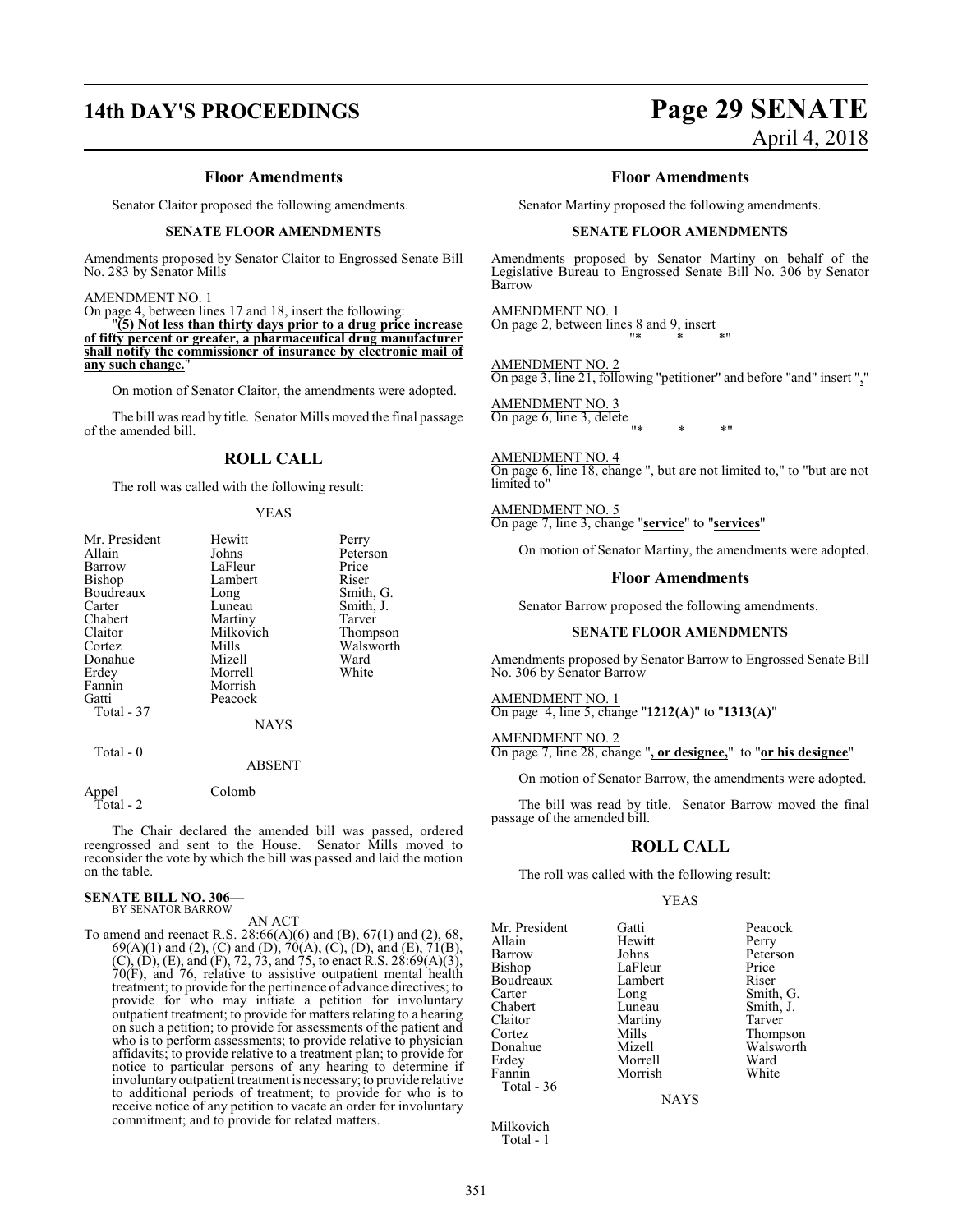#### ABSENT

Appel Colomb Total - 2

The Chair declared the amended bill was passed, ordered reengrossed and sent to the House. Senator Barrow moved to reconsider the vote by which the bill was passed and laid the motion on the table.

#### **SENATE BILL NO. 312—** BY SENATOR LAFLEUR

AN ACT

To amend and reenact R.S. 42:19.1, relative to notice of meetings; to provide for procedure for increase of a tax; to provide for renewal of a tax; to provide for continuation of a tax; to provide for calling an election by political subdivision; to provide for prohibitions; and to provide for related matters.

#### **Floor Amendments**

Senator LaFleur proposed the following amendments.

#### **SENATE FLOOR AMENDMENTS**

Amendments proposed by Senator LaFleur to Engrossed Senate Bill No. 312 by Senator LaFleur

AMENDMENT NO. 1 On page 1, line 14, after "intends to" delete "levy" and insert "**propose**"

AMENDMENT NO. 2 On page 1, line 15, after "and use tax," delete "or" and insert "**and**"

AMENDMENT NO. 3 On page 2, line 1, change "thirty" to "**ten**"

AMENDMENT NO. 4 On page 2, line 27, delete "levy,"

AMENDMENT NO. 5 On page 2, line 28, after "and use tax" delete "or" and insert "**and**"

#### AMENDMENT NO. 6

On page 3, delete lines 11 through 15 in their entirety

On motion of Senator LaFleur, the amendments were adopted.

The bill was read by title. Senator LaFleur moved the final passage of the amended bill.

#### **ROLL CALL**

The roll was called with the following result:

#### YEAS

| Mr. President | Gatti   | Perry     |
|---------------|---------|-----------|
| Allain        | Hewitt  | Peterson  |
| Barrow        | Johns   | Price     |
| Bishop        | LaFleur | Riser     |
| Boudreaux     | Lambert | Smith, G. |
| Carter        | Long    | Smith, J. |
| Chabert       | Luneau  | Tarver    |
| Claitor       | Martiny | Thompson  |
| Cortez        | Mills   | Walsworth |
| Donahue       | Morrell | Ward      |
| Erdey         | Morrish | White     |
| Fannin        | Peacock |           |
| Total - 35    |         |           |
|               |         |           |

**Page 30 SENATE 14th DAY'S PROCEEDINGS**

#### **NAYS**

ABSENT

Milkovich Mizell Total - 2

Appel Colomb Total - 2

The Chair declared the amended bill was passed, ordered reengrossed and sent to the House. Senator LaFleur moved to reconsider the vote by which the bill was passed and laid the motion on the table.

#### **Rules Suspended**

Senator Hewitt asked for and obtained a suspension of the rules to revert to the Morning Hour.

#### **Introduction of Senate Resolutions**

Senator Gatti asked for and obtained a suspension of the rules to read Senate Resolutions a first and second time.

#### **SENATE RESOLUTION NO. 72—** BY SENATOR GATTI

A RESOLUTION To declare Wednesday, April 4, 2018, as Start by Believing Day.

On motion of Senator Gatti the resolution was read by title and adopted.

#### **SENATE RESOLUTION NO. 73—** BY SENATOR RISER

A RESOLUTION

To urge and request the Department of Economic Development to encourage further economic ties between the state of Louisiana and the Republic of China, also known as Taiwan.

The resolution was read by title and placed on the Calendar for a second reading.

## **SENATE RESOLUTION NO. 74—**<br>BY SENATORS PERRY AND CORTEZ

A RESOLUTION

To commend the St. Thomas More Catholic High School Lady Cougars soccer team on winning the Louisiana High School Athletic High School Division II state championship.

The resolution was read by title and placed on the Calendar for a second reading.

### **Introduction of Senate Concurrent Resolutions**

Senator Martiny asked for and obtained a suspension of the rules to read Senate Concurrent Resolutions a first and second time.

#### **SENATE CONCURRENT RESOLUTION NO. 57—** BY SENATOR MILLS

#### A CONCURRENT RESOLUTION

To designate July 2018 as "Shingles Awareness and Improvement Month" in Louisiana to increase public awareness of the importance of adults receiving vaccines against shingles, and to promote outreach and education efforts concerning adult vaccines.

The resolution was read by title and placed on the Calendar for a second reading.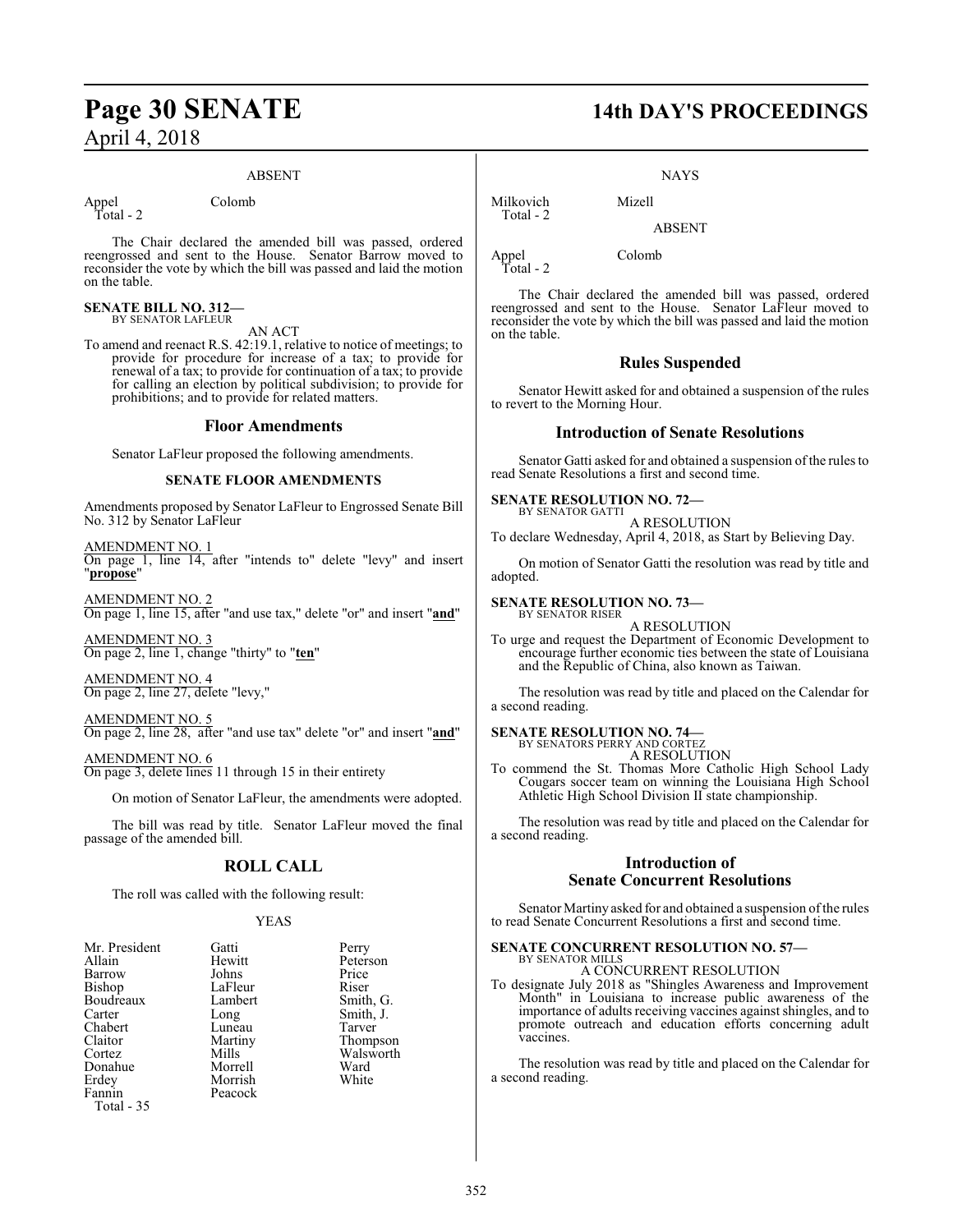## **14th DAY'S PROCEEDINGS Page 31 SENATE** April 4, 2018

#### **SENATE CONCURRENT RESOLUTION NO. 58—**

BY SENATORS ALARIO AND PEACOCK A CONCURRENT RESOLUTION

To express the sincere condolences of the Legislature of Louisiana upon the passing of Paul Tudor Gallagher and to note his many contributions made on the behalf of this body.

The concurrent resolution was read by title. Senator Martiny moved to adopt the Senate Concurrent Resolution.

### **ROLL CALL**

The roll was called with the following result:

#### YEAS

Mr. President Gatti Peacock<br>Allain Hewitt Perry Barrow Johns Price<br>Bishop LaFleur Riser Boudreaux Lamb<br>Carter Long Carter Long Smith, J.<br>Chabert Luneau Tarver Chabert Luneau<br>Claitor Martiny Claitor Martiny Thompson<br>Cortez Mills Walsworth Donahue Mizell Ward<br>Erdey Morrell White Erdey Morrell<br>Fannin Morrish Total - 35

Hewitt Perry<br>Johns Price LaFleur Riser<br>Lambert Smith, G. Mills Walsworth<br>
Mizell Ward Morrish

NAYS

#### Total - 0

ABSENT

|                 | Milkovich |
|-----------------|-----------|
| Appel<br>Colomb | Peterson  |
| Total - 4       |           |

The Chair declared the Senate adopted the Senate Concurrent Resolution and ordered it sent to the House.

#### **Message from the House**

#### **ASKING CONCURRENCE IN HOUSE BILLS AND JOINT RESOLUTIONS**

#### April 4, 2018

To the Honorable President and Members of the Senate:

I am directed to inform your honorable body that the House of Representatives has finally passed and asks your concurrence in the following House Bills and Joint Resolutions:

| HB No. 455 | HB No. 490 | HB No. 617 |
|------------|------------|------------|
| HB No. 87  | HB No. 140 | HB No. 145 |
| HB No. 166 | HB No. 186 | HB No. 194 |
| HB No. 224 | HB No. 260 |            |

Respectfully submitted, ALFRED W. SPEER Clerk of the House of Representatives

#### **House Bills and Joint Resolutions on First Reading**

#### **HOUSE BILL NO. 87—**

BY REPRESENTATIVE JAMES AN ACT

To amend and reenact R.S. 17:3092(5), relative to the Louisiana Student Tuition Assistance and Revenue Trust Program; to broaden the definition of institution of postsecondary education for programpurposes; to include certain out-of-state proprietary schools in such definition; and to provide for related matters.

The bill was read by title and placed on the Calendar for a second reading.

#### **HOUSE BILL NO. 140—**

BY REPRESENTATIVE LEGER AN ACT

To amend and reenact R.S. 15:571.21(B), 574.4.2(A)(2)(e) and (F), and 574.4.5(B) and Code of Criminal Procedure Article 895.1(C), relative to probation and parole; to provide relative to the supervision fees paid by offenders placed on probation or parole; to provide relative to the fee assessed by the division of probation and parole for collection of certain monetary assessments imposed as a condition of probation or parole; to provide relative to the processing fee for each case file opened by a probation and parole officer; to provide relative to the use of such fees; and to provide for related matters.

The bill was read by title and placed on the Calendar for a second reading.

#### **HOUSE BILL NO. 145—**

BY REPRESENTATIVE COX

AN ACT To enact R.S. 37:1745.2 and Children's Code Article 606(C), relative to the diagnosing of certain mental health conditions; to provide limitations on the diagnosing of factitious disorder imposed on another; to provide relative to child in need of care proceedings; to provide limitations on the initiation of such proceedings; and to provide for related matters.

The bill was read by title and placed on the Calendar for a second reading.

## **HOUSE BILL NO. 166—** BY REPRESENTATIVE MACK

AN ACT

To amend and reenact R.S. 15:584, relative to criminal history record information; to provide relative to the interstate exchange of criminal history record information for noncriminal justice purposes; to adopt and ratify the National Crime Prevention and Privacy Compact; to provide relative to the duties and authority of the Louisiana Bureau of Criminal Identification and Information in this regard; to provide relative to the effectiveness of the National Crime Prevention and Privacy Compact in Louisiana; and to provide for related matters.

The bill was read by title and placed on the Calendar for a second reading.

#### **HOUSE BILL NO. 186—**

BY REPRESENTATIVES MARINO AND BACALA

AN ACT

To amend and reenact R.S. 40:979, relative to the attempt or conspiracy to commit violations of the Uniform Controlled Dangerous Substances Law; to provide relative to the penalties imposed for the attempt or conspiracy to distribute or possess with intent to distribute certain Schedule I controlled dangerous substances; and to provide for related matters.

The bill was read by title and placed on the Calendar for a second reading.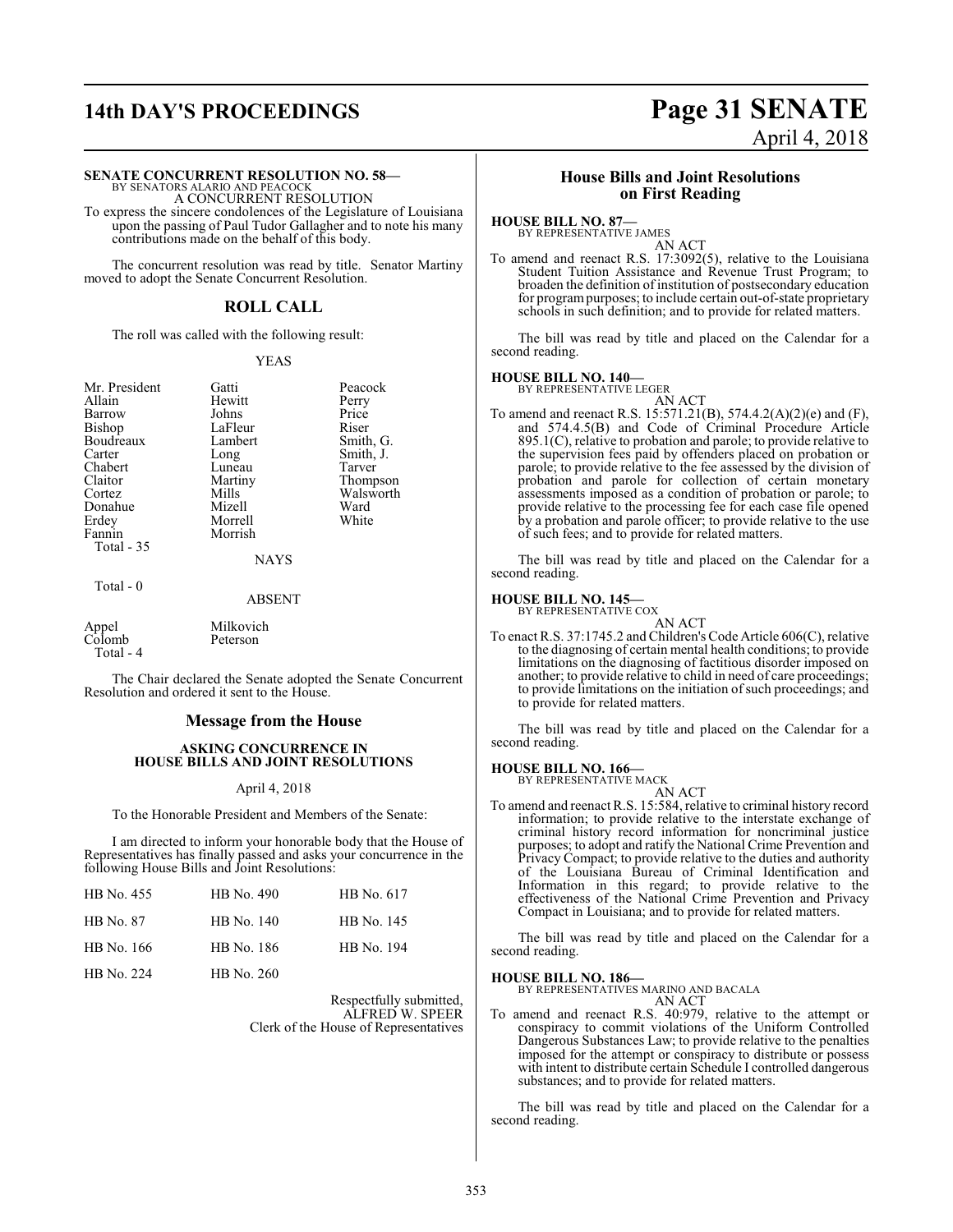#### **HOUSE BILL NO. 194—**

BY REPRESENTATIVE HOWARD AN ACT

To amend and reenact R.S. 22:1834(C) and 1838(F) and to enact R.S. 22:1838(G), relative to recoupment of health insurance claims payments; to prohibit recoupments after the expiration of eighteen months from the date the initial claim was paid; to provide for applicability; and to provide for related matters.

The bill was read by title and placed on the Calendar for a second reading.

#### **HOUSE BILL NO. 224—** BY REPRESENTATIVE MARINO

AN ACT

To amend and reenact R.S. 40:1060.13 and 1060.15(B), relative to criminal offenses involving legend drugs; to reduce criminal penalties for certain offenses involving legend drugs; and to provide for related matters.

The bill was read by title and placed on the Calendar for a second reading.

## **HOUSE BILL NO. 260—** BY REPRESENTATIVE LEGER

AN ACT

To enact R.S. 15:603(10)(r), (s), and (t), relative to DNA detection of sexual and violent offenders; to provide for the collection of DNA samples from certain offenders; to provide for certain crimes requiring the collection of DNA samples; and to provide for related matters.

The bill was read by title and placed on the Calendar for a second reading.

#### **HOUSE BILL NO. 455—**

BY REPRESENTATIVES GAROFALO, CARMODY, AND MORENO AN ACT

To amend and reenact R.S. 40:1573(3) and (4) and to enact R.S. 40:1573(5) and 1580.2, relative to short-term rental dwellings; to provide for definitions; to provide with respect to responsibilities of the state fire marshal and owners of shortterm rental dwellings; to authorize certain investigations and inspections; to provide for certain exceptions and prohibitions; to provide for applicable fees and penalties; to authorize the adoption of administrative rules and regulations; to provide for the deposit of proceeds from fees and penalties collected into a certain state trust fund; to provide for an effective date; and to provide for related matters.

The bill was read by title and placed on the Calendar for a second reading.

#### **HOUSE BILL NO. 490—**

BY REPRESENTATIVE GREGORY MILLER AN ACT

To amend and reenact R.S. 46:236.1.1(9), (10), (11), (12), (13), and (14) and 236.1.2(L) and to enact R.S. 46:236.1.1(15) and (16), relative to support; to provide definitions; to provide relative to health insurance; to provide for medical support; and to provide for related matters.

The bill was read by title and placed on the Calendar for a second reading.

#### **HOUSE BILL NO. 617—** BY REPRESENTATIVE HILFERTY

AN ACT

To amend and reenact R.S. 9:3196(introductory paragraph) and (1)(c), 3197(A) and (B)(7), and 3198(A)(2)(b) and (c) and (E)(1); relative to the transfer of residential real property and property disclosure forms; to provide relative to definitions; to provide relative to instances in which a seller is not liable; to provide for technical changes; and to provide for related matters.

## **Page 32 SENATE 14th DAY'S PROCEEDINGS**

The bill was read by title and placed on the Calendar for a second reading.

## **Reports of Committees**

The following reports of committees were received and read:

#### **REPORT OF COMMITTEE ON**

### **COMMERCE, CONSUMER PROTECTION AND INTERNATIONAL AFFAIRS**

Senator Daniel R. Martiny, Chairman on behalf of the Committee on Commerce, Consumer Protection and International Affairs, submitted the following report:

#### April 4, 2018

To the President and Members of the Senate:

I am directed by your Committee on Commerce, Consumer Protection and International Affairs to submit the following report:

**SENATE BILL NO. 127—** BY SENATOR HEWITT

AN ACT

To amend and reenact R.S. 9:3571.1(W), relative to credit reporting agencies; to provide relative to charges upon consumers for information and reports; to provide certain exceptions to charges for a security freeze on a consumer file; to provide certain procedures and requirements; and to provide for related matters.

Reported with amendments.

### **SENATE BILL NO. 260—**

BY SENATOR MILKOVICH AN ACT

To amend and reenact R.S. 49:992(D)(5) and to enact R.S. 37:21.1 and R.S. 49:992.2, relative to boards and commissions; to provide relative to disciplinary proceedings; to provide for the option to refer disciplinary matters to the division of administrative law; to provide relative to terms, conditions, and procedures; and to provide for related matters.

Reported with amendments.

#### **SENATE BILL NO. 365—** BY SENATOR WARD

AN ACT To enact Chapter 20 of Title 6 of the Louisiana Revised Statutes of 1950, to be comprised of R.S. 6:1371 through 1376, relative to the regulation of installment loans; to provide for a short title; to provide for definitions; to provide for terms and restrictions; to provide for a finance charge; to provide for a payment plan; to provide for limitations; to provide for default; to provide for penalties; to provide for rules and regulations; to provide for effectiveness; to provide for exemptions, and to provide for related matters.

Reported with amendments.

**SENATE BILL NO. 482—** BY SENATOR RISER

AN ACT

To amend and reenact R.S. 37:1361(F)(1)(b)(i), 1377(I) and (J) and to enact R.S. 37:1361(F)(3), 1367(J)(3) and 1377(K)(3), relative to mechanical contractors; to provide relative to scope of practice; to provide for exceptions; to provide for certain terms and conditions; and to provide for related matters.

Reported with amendments.

Respectfully submitted, DANIEL R. MARTINY Chairman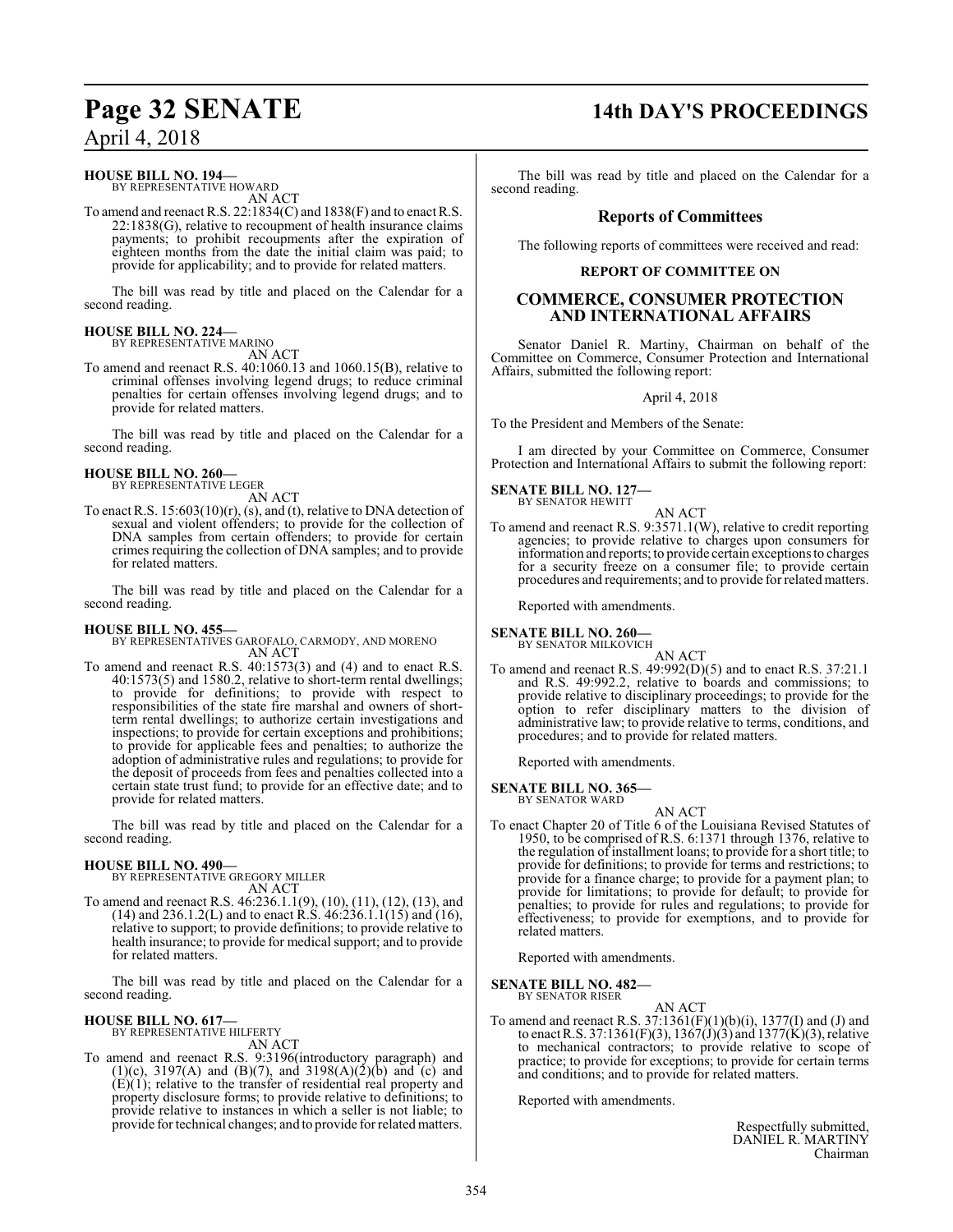# **14th DAY'S PROCEEDINGS Page 33 SENATE** April 4, 2018

#### **REPORT OF COMMITTEE ON**

### **SENATE AND GOVERNMENTAL AFFAIRS**

Senator Karen Carter Peterson, Chairman on behalf of the Committee on Senate and Governmental Affairs, submitted the following report:

April 4, 2018

To the President and Members of the Senate:

I am directed by your Committee on Senate and Governmental Affairs to submit the following report:

#### **SENATE CONCURRENT RESOLUTION NO. 38—**

BY SENATOR PETERSON A CONCURRENT RESOLUTION

To create and provide with respect to a special legislative task force to study and make recommendations with respect to preventing sexual harassment in the legislative environment.

Reported favorably.

#### **SENATE BILL NO. 62—** BY SENATOR MARTINY

AN ACT

To enact R.S. 49:191(10)(c) and to repeal R.S. 49:191(8)(j), relative to certain agencies within the office of the governor, including provisions to provide for the re-creation of such agencies; to provide for the effective termination date for all statutory authority for the existence of such statutory entities; and to provide for related matters.

Reported favorably.

#### **SENATE BILL NO. 404—** BY SENATOR HEWITT

#### AN ACT

To enact Chapter 17-A of Title 42 of the Louisiana Revised Statutes of 1950, to be comprised of R.S. 42:1281 through 1293, relative to sexual harassment prevention; to define and prohibit sexual harassment; to provide for legislative intent; to provide for public policy; to provide for definitions; to define prohibited acts; to provide for complaint procedure; to provide for remedies; to provide for disciplinary actions; to provide for duties; to provide for educational training; to provide for a handbook; to provide for administrative rules; and to provide for related matters.

Reported with amendments.

#### **SENATE BILL NO. 445—**

BY SENATOR HEWITT

AN ACT

To amend and reenact R.S. 22:971 and 1333(D), R.S. 24:775(A), and R.S. 39:31(B), 87.3(A) and (B), and 2179, and to enact Chapter 21 of Title 49 of the Louisiana Revised Statutes of 1950, to be comprised of R.S. 49:1401, relative to reports required of agencies of the executive branch of Louisiana state government; to reduce the frequency of certain reports; to eliminate the requirement of certain reports; to provide for an effective date; and to provide for related matters.

Reported with amendments.

#### **SENATE BILL NO. 447—**

BY SENATOR BARROW

AN ACT To enact Chapter 16 of Title 42 of the Louisiana Revised Statutes of 1950, to be comprised ofR.S. 42:1251 through 1253, relative to mandatory training for public servants; to require annual sexual harassment training for public servants; to require the Department of State Civil Service to develop and approve required training program; to require additional training for supervisors; to require agency heads to designate an Employee Relations Designee; to provide for the responsibility of the Employee Relations Designee; to require each agency to maintain compliance records on required training; to provide minimum components for sexual harassment policies of agencies; to provide for an effective date; and to provide for related matters.

Reported favorably.

#### **SENATE BILL NO. 480—** BY SENATOR JOHNS

AN ACT

To amend and reenact R.S. 42:802(D) and 881(B), relative to the Office of Group Benefits; to eliminate the requirement that all programs be adopted through the Administrative Procedure Act; to eliminate the necessity for the Policy and Planning Board to approve benefits plans or proposed rate structures; to provide for an effective date; and to provide for related matters.

Reported with amendments.

#### **HOUSE BILL NO. 524—**

BY REPRESENTATIVES CARPENTER AND MORENO AN ACT

To enact Chapter 6 of Title 42 of the Louisiana Revised Statutes of 1950, to be comprised of R.S. 42:341 through 345, relative to public officers and employees; to provide for policies prohibiting sexual harassment; to provide for training on the prevention of sexual harassment; to provide for annual reports; to provide for definitions; to provide for the duties of certain agency heads; to provide for the duties of the Department of State Civil Service relative thereto; and to provide for related matters.

Reported with amendments.

Respectfully submitted, KAREN CARTER PETERSON Chairwoman

#### **Rules Suspended**

Senator Gary Smith asked for and obtained a suspension of the rules to recall House Bill No. 121 from the Committee on Judiciary C.

**HOUSE BILL NO. 121—**

BY REPRESENTATIVE COUSSAN AN ACT

To amend and reenact R.S. 14:102.26(B), relative to the crime of unlawful restraint of a dog; to provide relative to the elements of the criminal offense; to provide specific prohibitions relative to the tying, tethering, or restraining of a dog under certain conditions; and to provide for related matters.

On motion of Senator Gary Smith, House Bill No. 121 was read by title and recommitted to the Committee on Judiciary B.